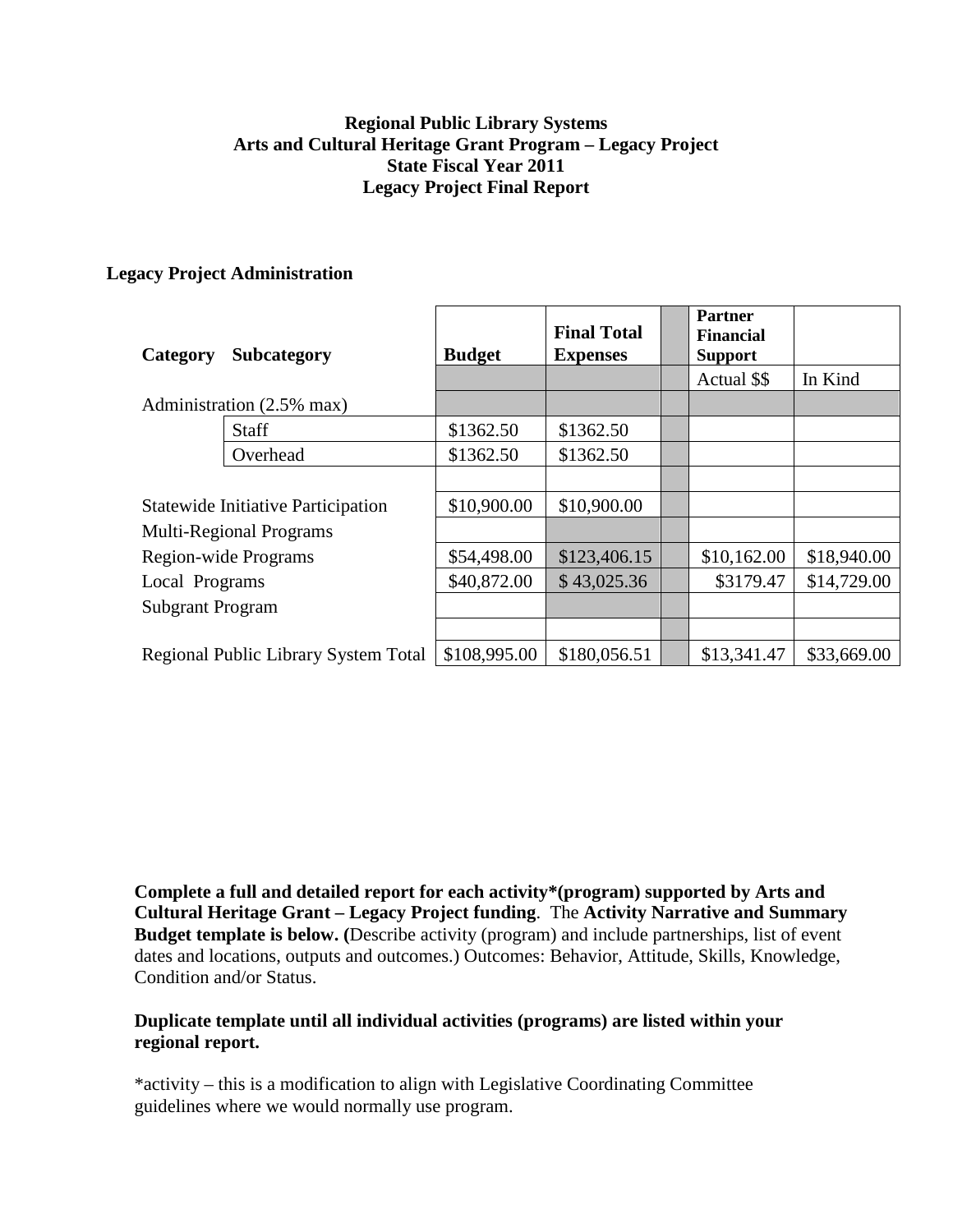## **Activity 1 – Title --** Minnesota Authors Lecture

**Activity Type:** Education

## **Description of program – Full detail to include presenter(s) -**

A program tied to the Greatest Generation exhibit, this presentation involved two Minnesota authors, Rae Eighmey and *Food Will Win the War,* and Diane Wilson speaking on her book, *Spirit Car.* Programs were held at both the ITOW Museum and the Perham Area Public Library.

### **Proposed Measurable Outcomes: End User**

Measurable Outcomes may be collected by survey, anecdotal responses, pre-test/post-test, observations; Describe proposed end user change in Behavior, Attitude, Skills, Knowledge, Condition and/or Status.

Proposed outcomes including educating a new generation on life in the time of WWII and bringing back memories for those who lived through it.

**Measurable Outcomes:** State end user change in Behavior, Attitude, Skills, Knowledge, Condition and/or Status based on their response to program..

50% of those attending Diane Wilson's presentation indicated that it was both educational and helpful in becoming a writer. The comments from Rae Eighmey's program indicated that the majority were most interested in learning about voluntary rationing.

### **Activity Details:**

- **Event Dates, Locations and Attendance at each individual event:** October 2, 2010 ITOW Museum October 23, Perham Area Library Total attendance for both programs was 95
- **Partner Organization(s):** ITOW Museum, East Ottertail County History Museum
- **Partner Organization(s) Contribution/Role in the Program:** publicity, email blasts

Additional details clarifying the program outcome

**Program Outputs**: Outputs are things you can count such as attendance, number of new participants, and the number of attendees who had never been at a similar event, and so on.

95 people attended both programs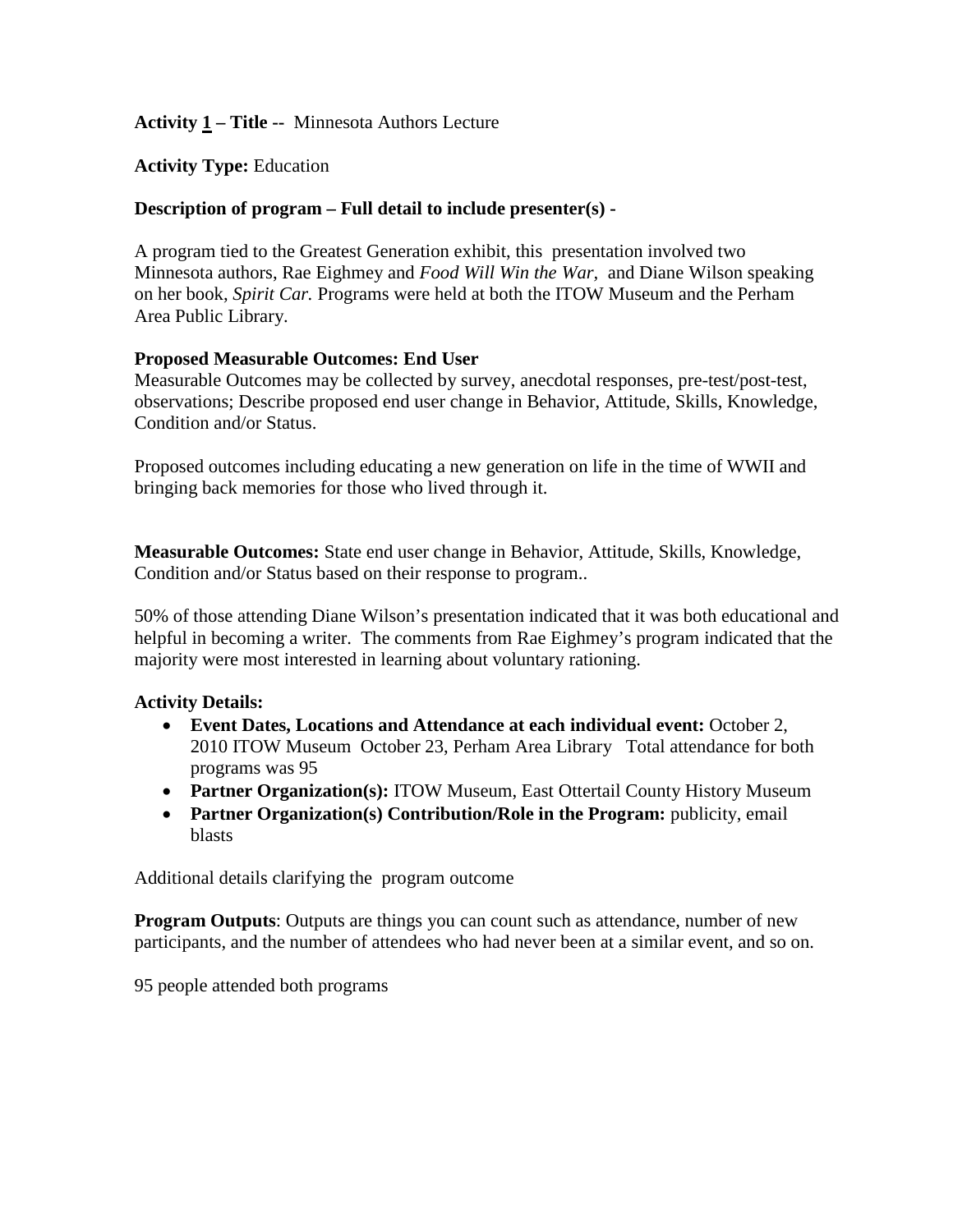| <b>Activity 1</b>                 | <b>Budget</b> | <b>Final Total</b><br><b>Expenses</b> | <b>Partner</b><br><b>Financial</b><br><b>Support</b> |          |
|-----------------------------------|---------------|---------------------------------------|------------------------------------------------------|----------|
|                                   |               |                                       | <b>Actual \$\$</b>                                   | In Kind  |
| Personnel (coordination and       |               |                                       |                                                      |          |
| development)                      |               |                                       |                                                      | \$240.00 |
| Advertising/marketing of program  | \$200.00      | \$200.00                              | \$1.24                                               |          |
| Contracted Services (honorarium,  |               |                                       |                                                      |          |
| travel, hotel)                    | \$1500.00     | \$1500.00                             |                                                      |          |
| Technology/equipment              |               |                                       |                                                      |          |
| Collection (10% max)              |               |                                       |                                                      |          |
| Materials (consumables)           |               |                                       |                                                      |          |
| Evaluation                        |               |                                       |                                                      |          |
| Other (break out costs) site rent | \$100.00      | \$76.18                               |                                                      |          |
|                                   |               |                                       |                                                      |          |
|                                   |               |                                       |                                                      |          |
| <b>Activity 1 Subtotal</b>        | \$1800.00     | \$1776.18                             | \$1.24                                               | \$240.00 |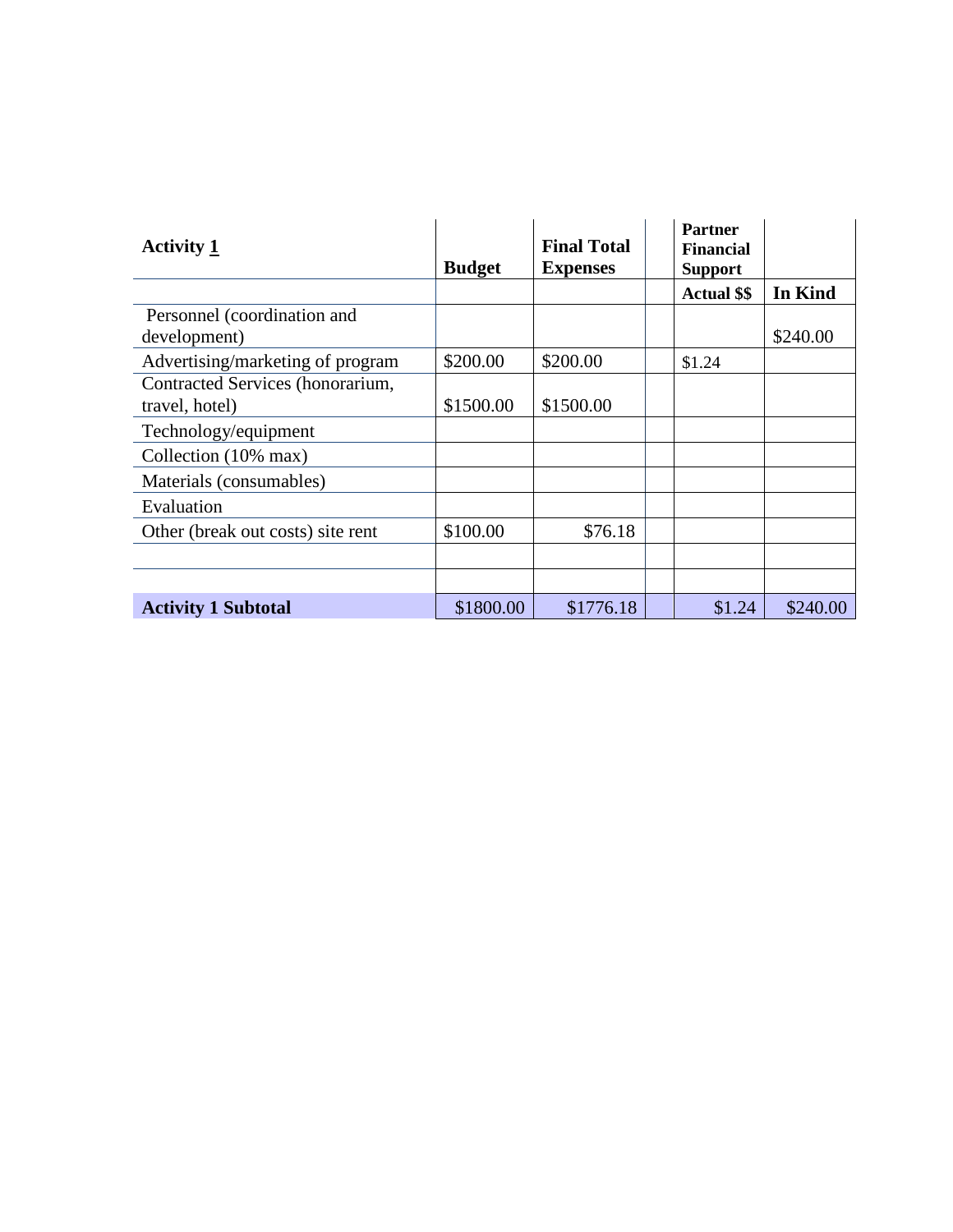# **Activity 2 – Title:** National Library Week Author Residency

## **Activity Type:** Education, Outreach

## **Description of program – Full detail to include presenter(s) -**

Glenwood Public Library celebrated National Library Week by hosting a visit to Minnewaska Area Schools from award-winning children's author David LaRochelle. David visited kindergarten through sixth grade students on April 14 and 15 giving a total of nine presentations. Community members were invited to attend each of the performances.

### **Proposed Measurable Outcomes: End User**

Measurable Outcomes may be collected by survey, anecdotal responses, pre-test/post-test, observations; Describe proposed end user change in Behavior, Attitude, Skills, Knowledge, Condition and/or Status.

Proposed outcomes included a new awareness of what it means to be an author/illustrator of children's books and to entertain children with magical stories.

**Measurable Outcomes:** State end user change in Behavior, Attitude, Skills, Knowledge, Condition and/or Status based on their response to program..

13 adults and 116 children returned surveys that indicated an overwhelmingly positive experience and a changed attitude and understanding of children's illustrators. Most often mentioned among the children was the understanding that they "should never give up."

### **Activity Details:**

- **Event Dates, Locations and Attendance at each individual event:** April 14 and 15, 2011, Minnewaska Area Schools
- **Partner Organization(s):** Minnewaska Area Schools, Friends of the Library, Glenwood Public Library
- **Partner Organization(s) Contribution/Role in the Program:** Publicity, logistics

Additional details clarifying the program outcome

There were 9 performances with a total of 560 people in attendance at all programs.

**Program Outputs:** Outputs are things you can count such as attendance, number of new participants, and the number of attendees who had never been at a similar event, and so on.

See above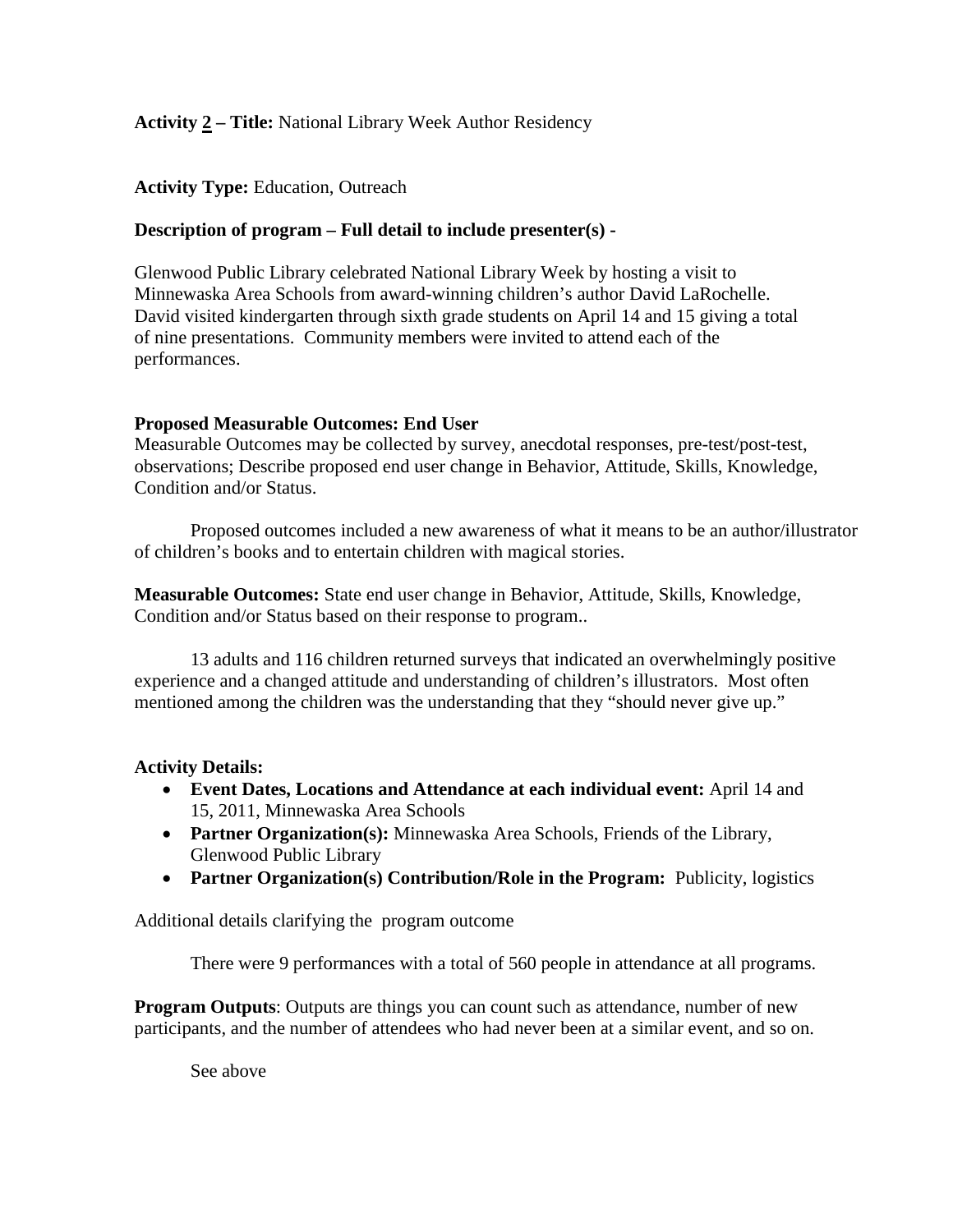| <b>Activity 2</b>                | <b>Budget</b> | <b>Final Total</b><br><b>Expenses</b> | <b>Partner</b><br><b>Financial</b><br><b>Support</b> |          |
|----------------------------------|---------------|---------------------------------------|------------------------------------------------------|----------|
|                                  |               |                                       | <b>Actual \$\$</b>                                   | In Kind  |
| Personnel (coordination and      |               |                                       |                                                      |          |
| development)                     |               |                                       |                                                      | \$600.00 |
| Advertising/marketing of program |               |                                       |                                                      |          |
| Contracted Services (honorarium, |               |                                       |                                                      |          |
| travel, hotel)                   | \$1,500.00    | \$1500.00                             | \$232.00                                             |          |
| Technology/equipment             |               |                                       |                                                      |          |
| Collection (10% max)             |               |                                       | \$32.00                                              |          |
| Materials (consumables)          |               |                                       |                                                      |          |
| Evaluation                       |               |                                       |                                                      |          |
| Other (break out costs)          |               |                                       |                                                      |          |
|                                  |               |                                       |                                                      |          |
|                                  |               |                                       |                                                      |          |
| <b>Activity 2 Subtotal</b>       | \$1,500.00    | \$1500.00                             | \$264.00                                             | \$600.00 |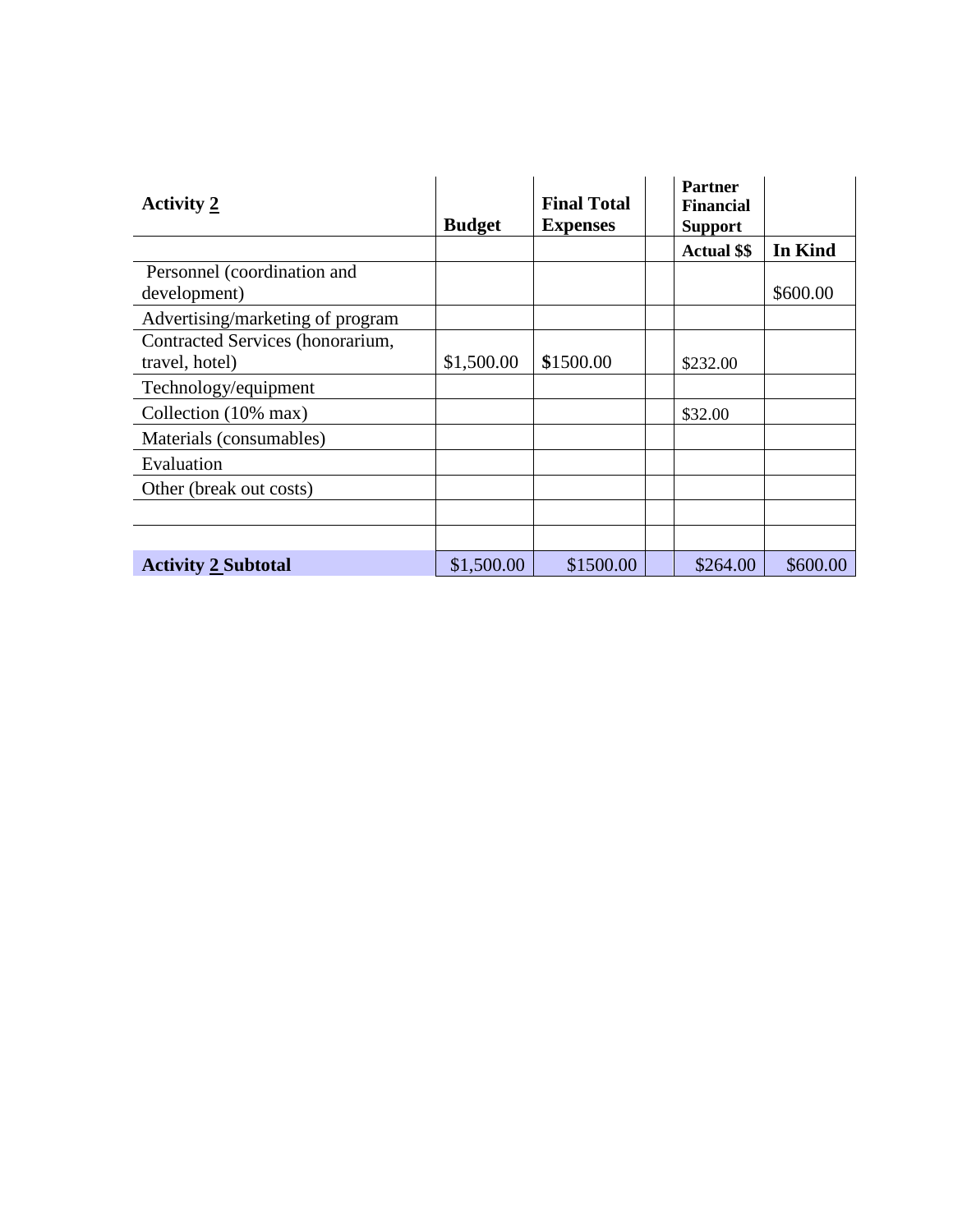# **Activity 3 – Title:** Jerry Frasier, Comic Magician

## **Activity Type:** Education, Outreach

## **Description of program – Full detail to include presenter(s) -**

Jerry Frasier made reading come alive as he performed magic showing how important reading was.

### **Proposed Measurable Outcomes: End User**

Measurable Outcomes may be collected by survey, anecdotal responses, pre-test/post-test, observations; Describe proposed end user change in Behavior, Attitude, Skills, Knowledge, Condition and/or Status.

To entertain children with the magic of reading; to create lifelong readers.

**Measurable Outcomes:** State end user change in Behavior, Attitude, Skills, Knowledge, Condition and/or Status based on their response to program..

Audience surveys indicated people realized how much they could learn from reading.

### **Activity Details:**

- **Event Dates, Locations and Attendance at each individual event:** April 15 Browns Valley Public Library and Wheaton Community Library
- **Partner Organization(s):** None
- **Partner Organization(s) Contribution/Role in the Program:** N/A

Additional details clarifying the program outcome

**Program Outputs**: Outputs are things you can count such as attendance, number of new participants, and the number of attendees who had never been at a similar event, and so on.

230 children attended two performances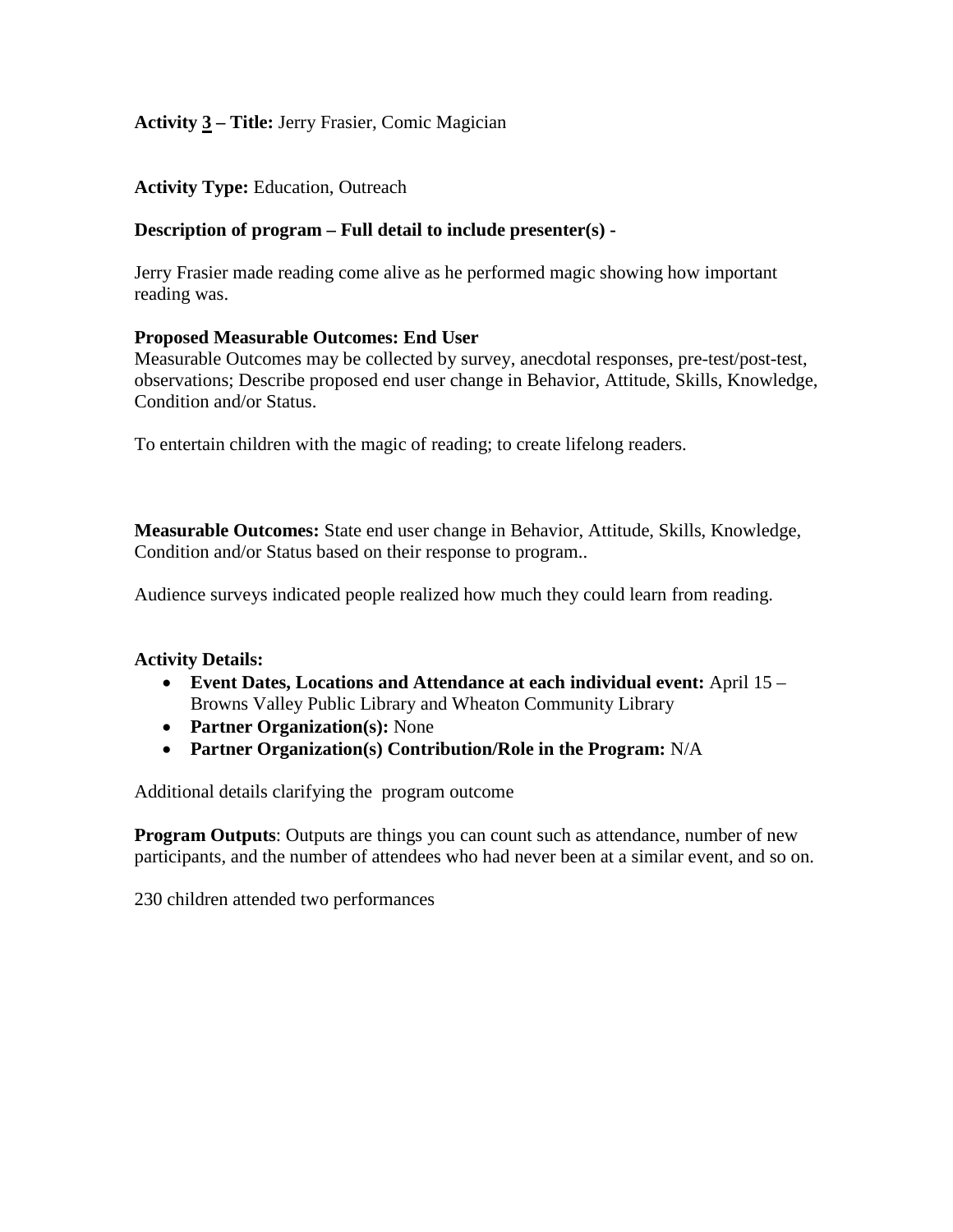| <b>Activity 3</b>                                  | <b>Budget</b> | <b>Final Total</b><br><b>Expenses</b> | <b>Partner</b><br><b>Financial</b><br><b>Support</b> |          |
|----------------------------------------------------|---------------|---------------------------------------|------------------------------------------------------|----------|
|                                                    |               |                                       | <b>Actual \$\$</b>                                   | In Kind  |
| Personnel (coordination and<br>development)        |               |                                       |                                                      | \$150.00 |
| Advertising/marketing of program                   | \$50.00       | \$29.60                               |                                                      |          |
| Contracted Services (honorarium,<br>travel, hotel) | \$1250.00     | \$1250.00                             |                                                      |          |
| Technology/equipment                               |               |                                       |                                                      |          |
| Collection (10% max)                               | \$150.00      | \$127.10                              |                                                      |          |
| Materials (consumables)                            |               |                                       |                                                      |          |
| Evaluation                                         |               |                                       |                                                      |          |
| Other (break out costs)                            |               |                                       |                                                      |          |
|                                                    |               |                                       |                                                      |          |
|                                                    |               |                                       |                                                      |          |
| <b>Activity 3 Subtotal</b>                         | \$1430.00     | \$1406.70                             | \$0.00                                               | \$150.00 |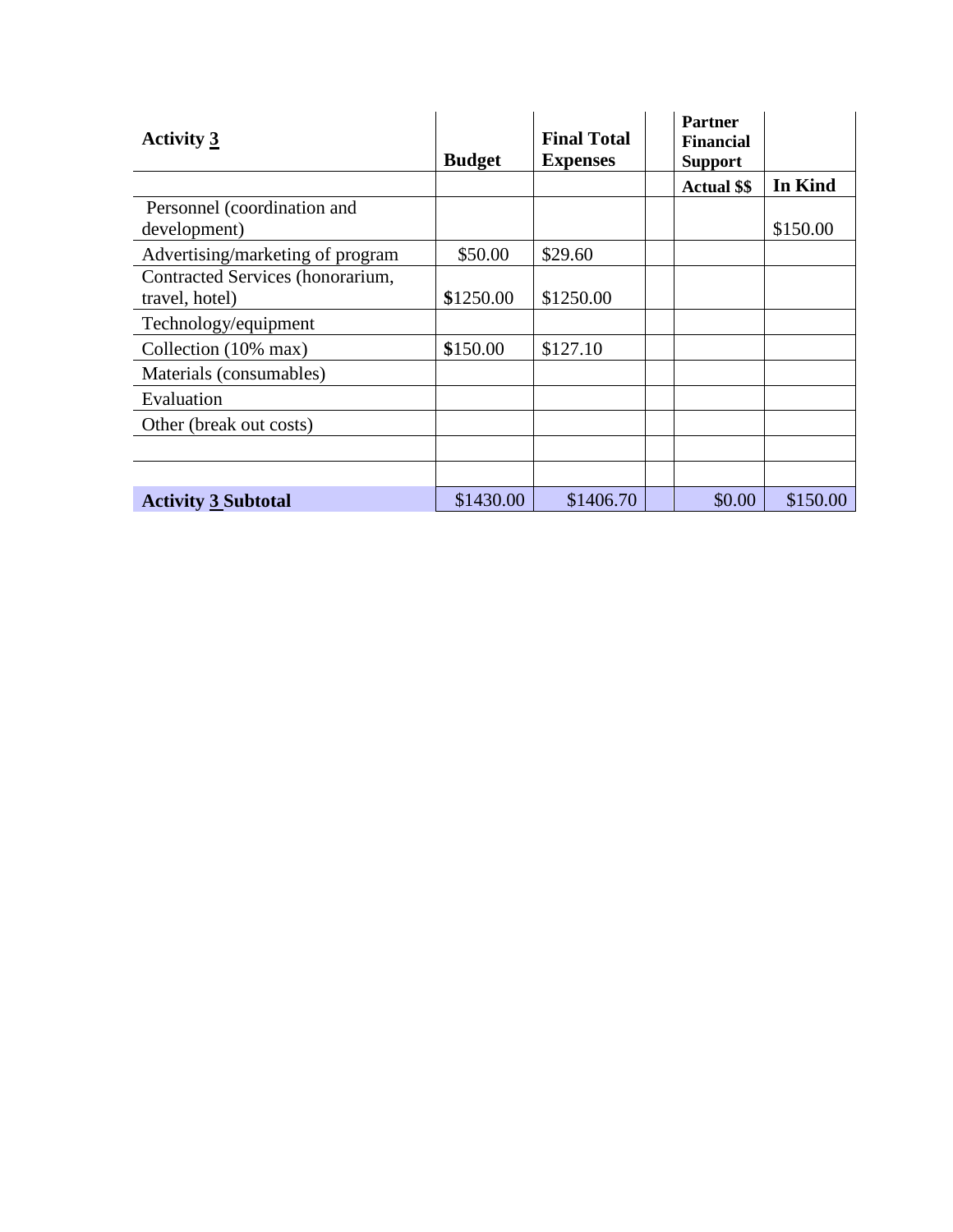## **Activity 4– Title:** Sherry Olson Art Exhibit

## **Activity Type:** Education, Outreach

## **Description of program – Full detail to include presenter(s) -**

The third in a series of art exhibits at Thorson Memorial Library, the program included an artist's reception as well as participation in story hour by the artist. The art will remain on display for three months.

### **Proposed Measurable Outcomes: End User**

Measurable Outcomes may be collected by survey, anecdotal responses, pre-test/post-test, observations; Describe proposed end user change in Behavior, Attitude, Skills, Knowledge, Condition and/or Status.

Proposed outcome was to change the knowledge and attitude of community members through exposure to this particular artist and to art in general. To improve the atmosphere at the library to stimulate both mind and soul of everyday users.

**Measurable Outcomes:** State end user change in Behavior, Attitude, Skills, Knowledge, Condition and/or Status based on their response to program..

86 people attended the reception and indicated a keen interest in the artist which amazed and delighted her. Parents and children were equally pleased by the workshop.

#### **Activity Details:**

- **Event Dates, Locations and Attendance at each individual event:** March 31, 2011, reception Thorson Memorial Library; April 21, 2011, storytime, Thorson Memorial Library
- **Partner Organization(s):** Friends of the Library
- **Partner Organization(s) Contribution/Role in the Program:** Refreshments at reception.

Additional details clarifying the program outcome

14 people have come to see the exhibit that have never been in the library previously

**Program Outputs:** Outputs are things you can count such as attendance, number of new participants, and the number of attendees who had never been at a similar event, and so on.

86 people attended the reception 28 children attended the story hour People continued to come to the library and browsed the art of three months.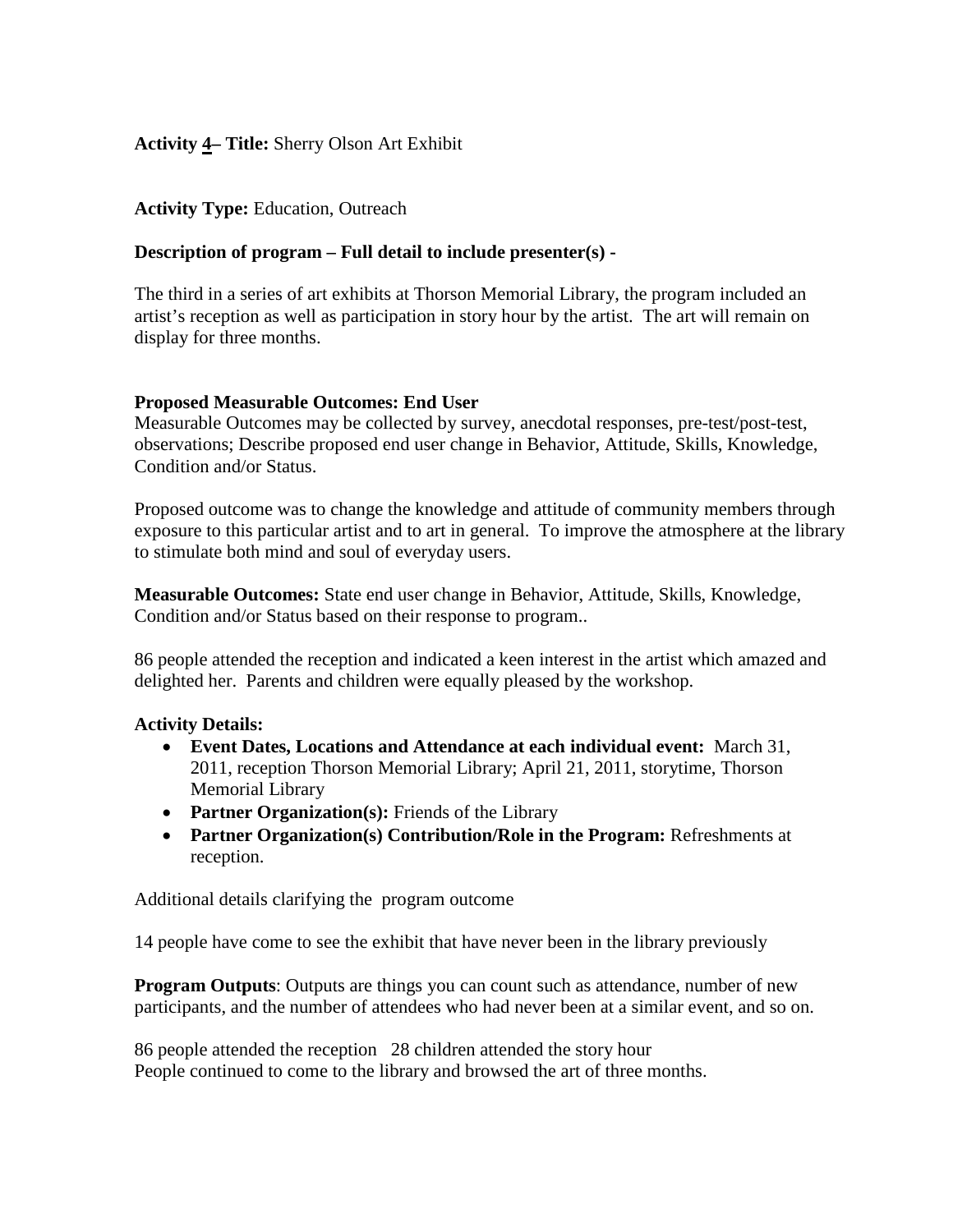| <b>Activity 4</b>                |               | <b>Final Total</b> | <b>Partner</b><br><b>Financial</b> |          |
|----------------------------------|---------------|--------------------|------------------------------------|----------|
|                                  | <b>Budget</b> | <b>Expenses</b>    | <b>Support</b>                     |          |
|                                  |               |                    | <b>Actual \$\$</b>                 | In Kind  |
| Personnel (coordination and      |               |                    |                                    |          |
| development)                     |               |                    |                                    | \$250.00 |
| Advertising/marketing of program | \$280.00      | \$262.60           |                                    |          |
| Contracted Services (honorarium, |               |                    |                                    |          |
| travel, hotel)                   | \$250.00      | \$250.00           |                                    |          |
| Technology/equipment             |               |                    |                                    |          |
| Collection (10% max)             |               |                    |                                    |          |
| Materials (consumables)          |               |                    |                                    |          |
| Evaluation                       |               |                    |                                    |          |
| Other (break out costs)          |               |                    |                                    |          |
|                                  |               |                    |                                    |          |
|                                  |               |                    |                                    |          |
| <b>Activity 4 Subtotal</b>       | \$530.00      | \$512.60           | \$0.00                             | \$250.00 |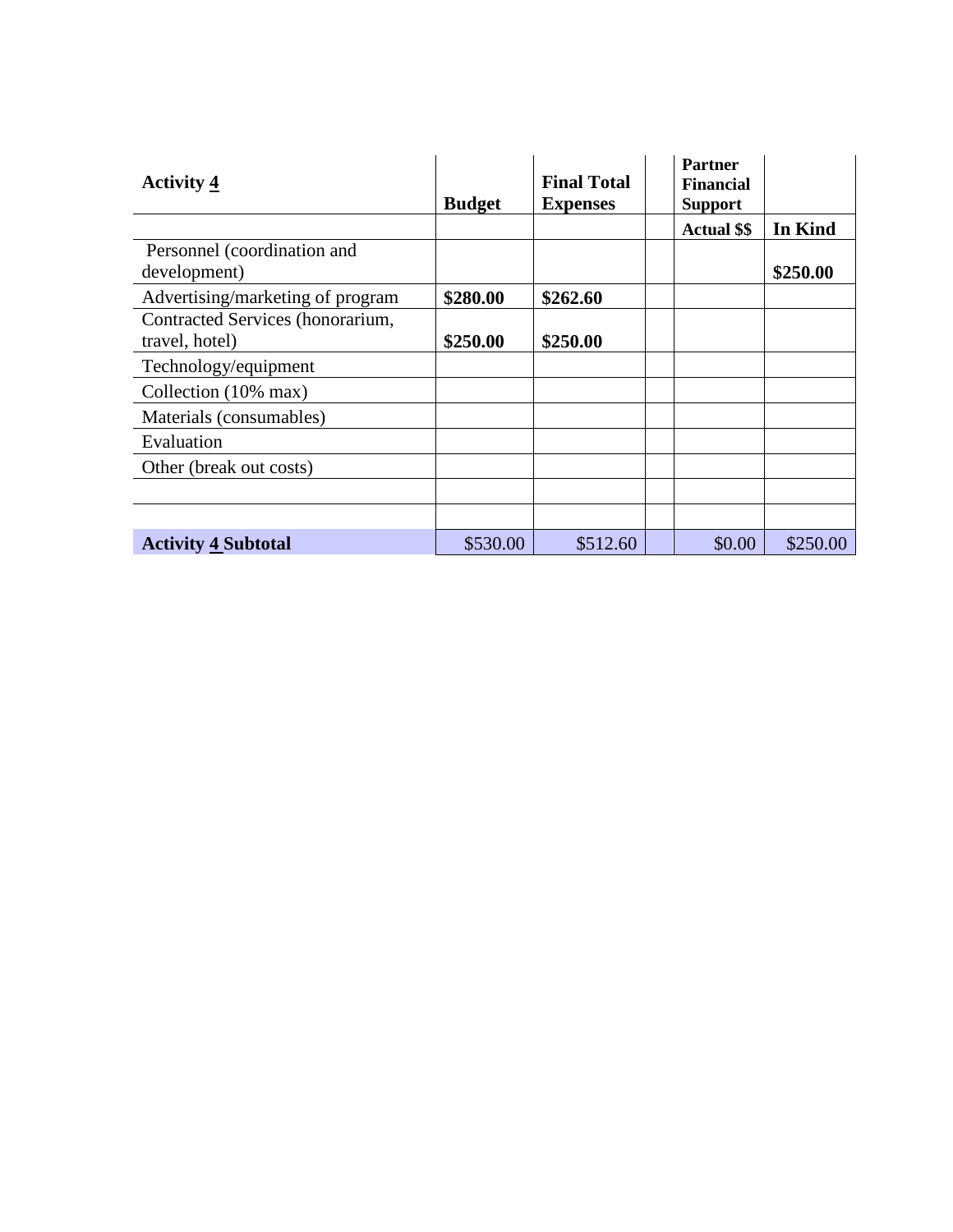# **Activity 5 – Title:** An Evening with Ellen Hopkins

### **Activity Type:** Education, Outreach

### **Description of program – Full detail to include presenter(s) -**

Two programs were held, one at the library and one at the high school. The library program was held in the afternoon with many parents and grandparents attending. It was a traditional author talking about books she had published. The evening program was geared to teens and she spent more time talking about her growing up years and how they influenced her writing.

### **Proposed Measurable Outcomes: End User**

Measurable Outcomes may be collected by survey, anecdotal responses, pre-test/post-test, observations; Describe proposed end user change in Behavior, Attitude, Skills, Knowledge, Condition and/or Status.

Proposed outcomes were to encourage teens to read by bringing in a well-known young adult author. A secondary outcome was to introduce adults to the profession of writing.

**Measurable Outcomes:** State end user change in Behavior, Attitude, Skills, Knowledge, Condition and/or Status based on their response to program..

Young adult circulation increased 3% the month following her program and inquires as to "where the young adult section is" are also up. Teens continued to talk about the program for months afterwards.

#### **Activity Details:**

- **Event Dates, Locations and Attendance at each individual event:** May 2, 2011, Pelican Rapids High School and Pelican Rapids Library
- **Partner Organization(s):** Pelican Rapids Community School
- **Partner Organization(s) Contribution/Role in the Program:** scheduling, logistics, publicity

Additional details clarifying the program outcome

**Program Outputs:** Outputs are things you can count such as attendance, number of new participants, and the number of attendees who had never been at a similar event, and so on.

A total of 80 people attended 2 programs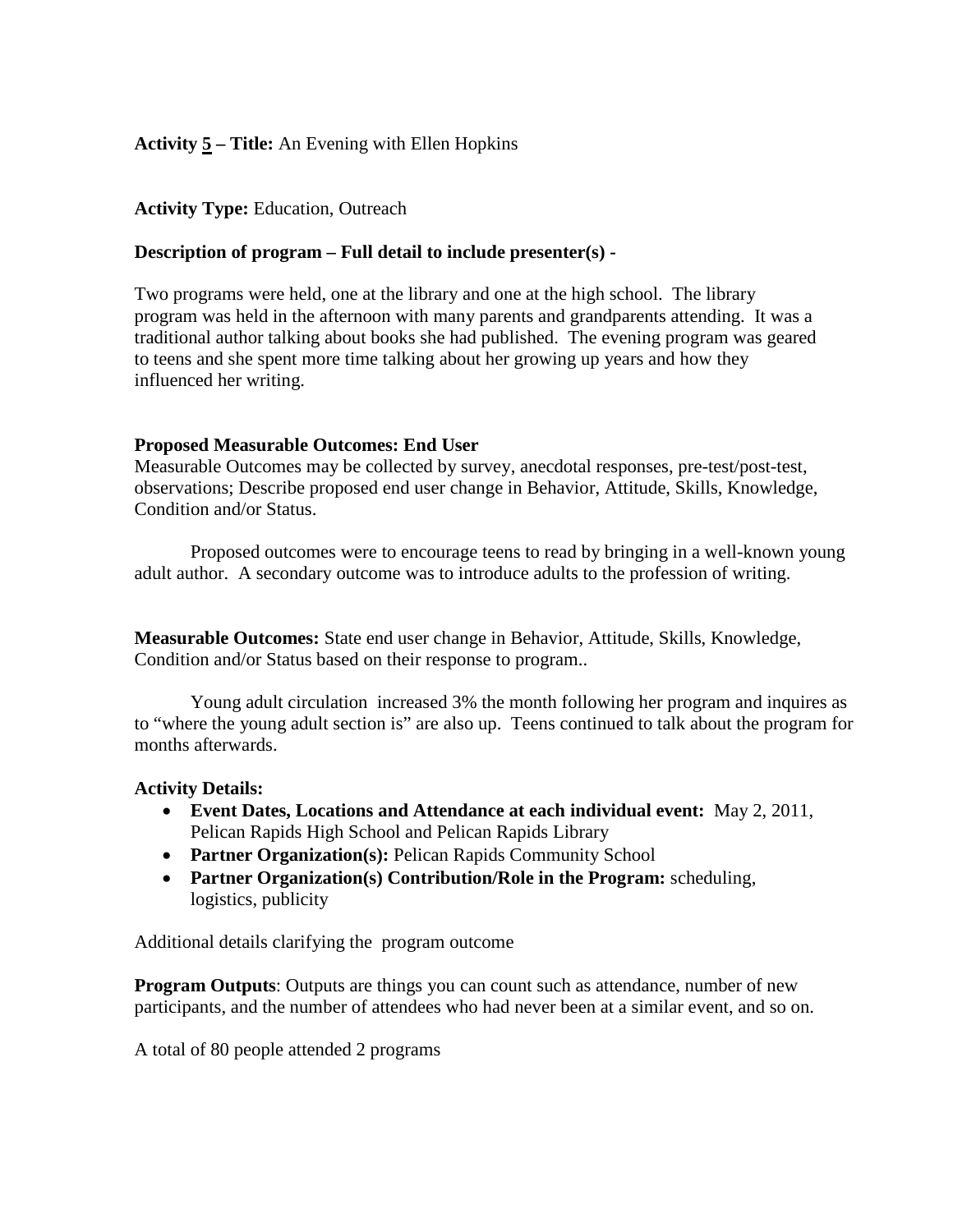| Activity 5                       | <b>Budget</b> | <b>Final Total</b><br><b>Expenses</b> | <b>Partner</b><br><b>Financial</b><br><b>Support</b> |          |
|----------------------------------|---------------|---------------------------------------|------------------------------------------------------|----------|
|                                  |               |                                       | <b>Actual \$\$</b>                                   | In Kind  |
| Personnel (coordination and      |               |                                       |                                                      |          |
| development)                     | \$4,600.00    | \$4,300.00                            |                                                      | \$600.00 |
| Advertising/marketing of program | \$200.00      | \$112.00                              |                                                      |          |
| Contracted Services (honorarium, |               |                                       |                                                      |          |
| travel, hotel)                   |               |                                       |                                                      |          |
| Technology/equipment             |               |                                       |                                                      |          |
| Collection (10% max)             |               |                                       |                                                      |          |
| Materials (consumables)          |               |                                       |                                                      |          |
| Evaluation                       | \$100.00      | 0.00                                  | \$10.00                                              |          |
| Other (break out costs) rent     | \$500.00      | \$50.00                               |                                                      |          |
| <b>Tech staff</b>                | \$200.00      | \$0.00                                |                                                      |          |
|                                  |               |                                       |                                                      |          |
| <b>Activity 5 Subtotal</b>       | \$5,600.00    | \$4462.00                             | \$10.00                                              | \$600.00 |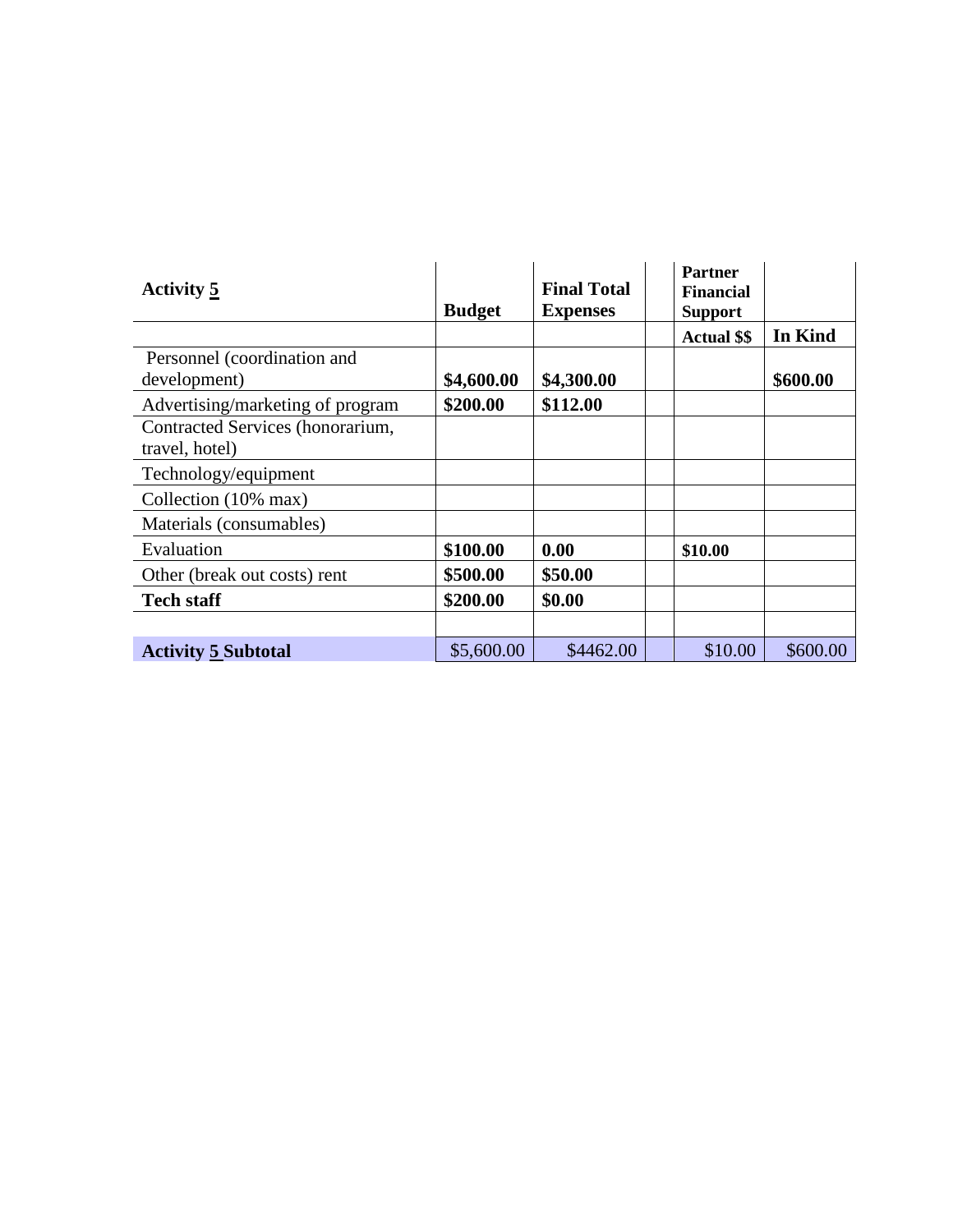## **Activity 6 – Title:** Create Your Own Story

### **Activity Type:** Education, Outreach

### **Description of program – Full detail to include presenter(s) -**

David Bengtson led two instructional workshops on how participants could write their own stories. "Our Lives, Our Stories" showed adults how they could take the information they had and turn it into a story. Both workshops were the same and thus drew two different audiences.

### **Proposed Measurable Outcomes: End User**

Measurable Outcomes may be collected by survey, anecdotal responses, pre-test/post-test, observations; Describe proposed end user change in Behavior, Attitude, Skills, Knowledge, Condition and/or Status.

Participants lives would be improved by their ability to record and share their life's story.

**Measurable Outcomes:** State end user change in Behavior, Attitude, Skills, Knowledge, Condition and/or Status based on their response to program..

Surveys indicated a high satisfaction with the workshops. Seven people indicated they would like to form a Writer's Group.

### **Activity Details:**

- **Event Dates, Locations and Attendance at each individual event:** April 14 and 19, 2011, Douglas County Library
- **Partner Organization(s):** None
- **Partner Organization(s) Contribution/Role in the Program:** N/A

Additional details clarifying the program outcome

**Program Outputs:** Outputs are things you can count such as attendance, number of new participants, and the number of attendees who had never been at a similar event, and so on.

20 people attended 2 workshops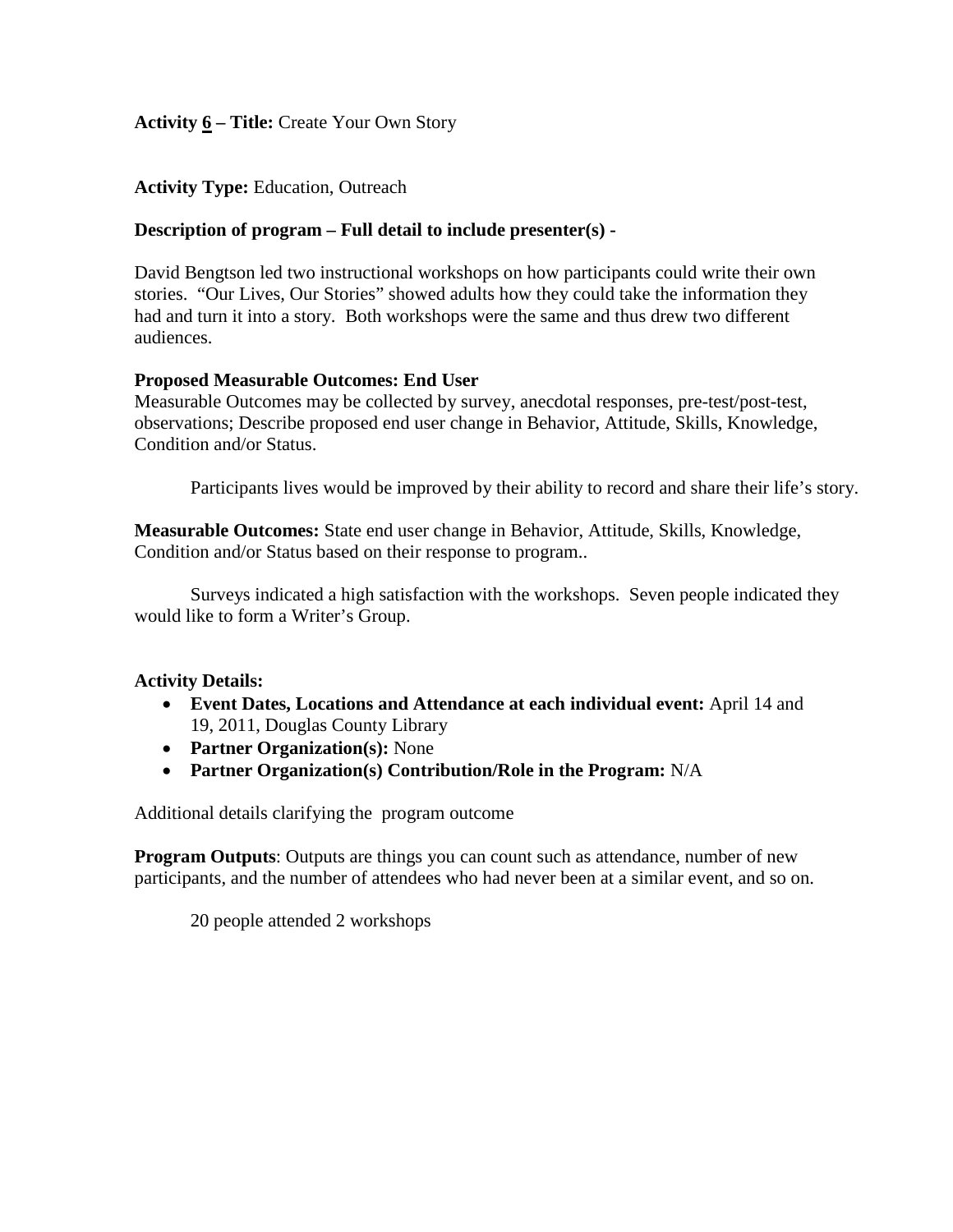| <b>Activity 6</b>                                  | <b>Budget</b> | <b>Final Total</b><br><b>Expenses</b> | <b>Partner</b><br><b>Financial</b><br><b>Support</b> |          |
|----------------------------------------------------|---------------|---------------------------------------|------------------------------------------------------|----------|
|                                                    |               |                                       | <b>Actual \$\$</b>                                   | In Kind  |
| Personnel (coordination and<br>development)        |               |                                       |                                                      | \$120.00 |
| Advertising/marketing of program                   |               |                                       |                                                      |          |
| Contracted Services (honorarium,<br>travel, hotel) | \$1000.00     | \$1000.00                             |                                                      |          |
| Technology/equipment                               |               |                                       |                                                      |          |
| Collection (10% max)                               |               |                                       |                                                      |          |
| Materials (consumables)                            |               |                                       |                                                      |          |
| Evaluation                                         |               |                                       |                                                      |          |
| Other (break out costs)                            |               |                                       |                                                      |          |
|                                                    |               |                                       |                                                      |          |
|                                                    |               |                                       |                                                      |          |
| <b>Activity 6 Subtotal</b>                         | \$1000.00     | \$1000.00                             | \$0.00                                               | \$120.00 |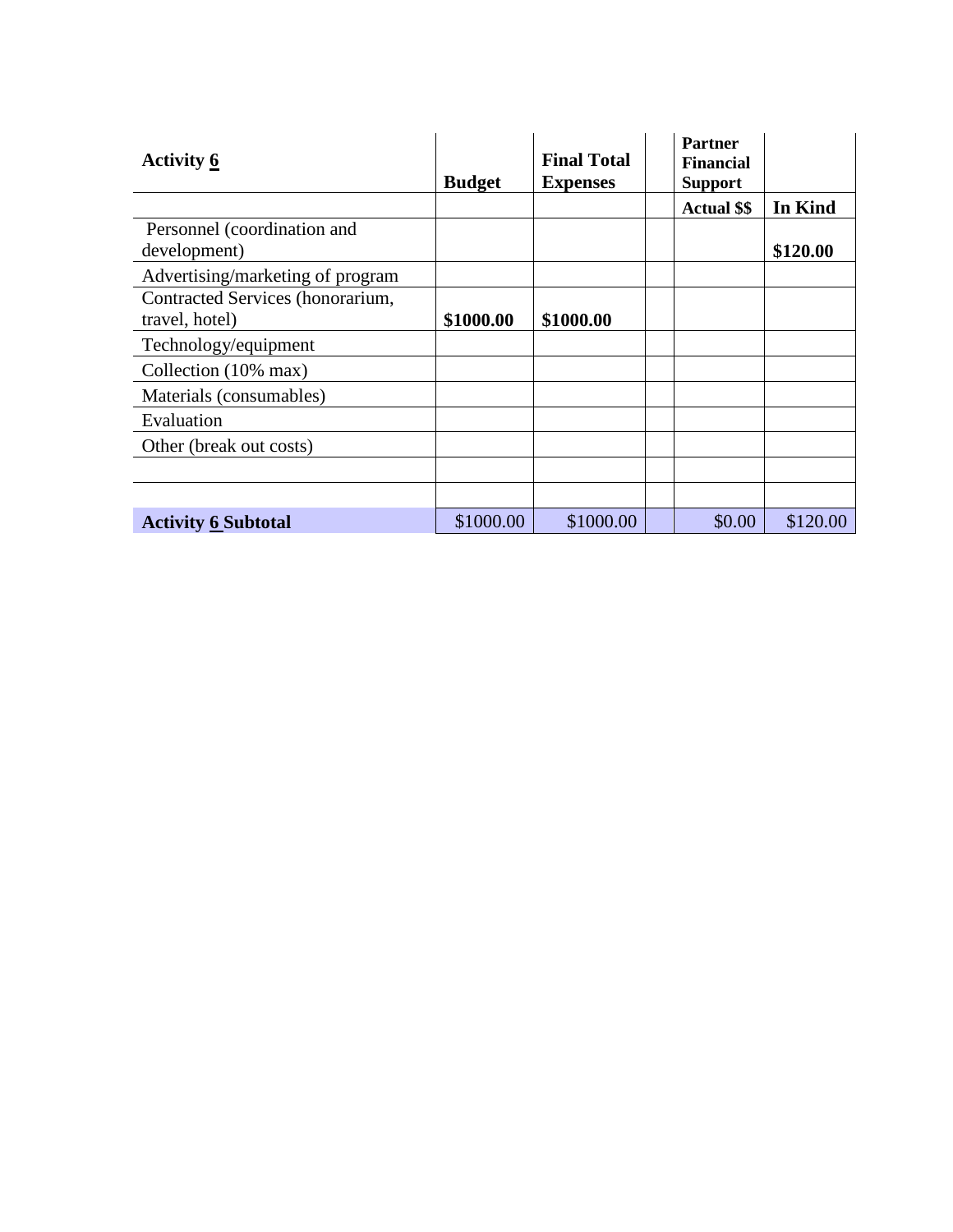# **Activity 7 – Title:** Spring Art Enrichment for Children

## **Activity Type:** Education, Outreach

## **Description of program – Full detail to include presenter(s) -**

An evening of art exploration at the Perham Area Public Library, the children in attendance were introduced to four different styles of art: impressionism, pointillism, fauvism, and cubism. They were then given an opportunity to look at art in the library and in books and to choose a favorite piece that "spoke" to them. They spend the rest of the night learning various ways to replicate the art. They each had an artist's sketchpad, a pencil and an eraser to take home with them to continue their work.

### **Proposed Measurable Outcomes: End User**

Measurable Outcomes may be collected by survey, anecdotal responses, pre-test/post-test, observations; Describe proposed end user change in Behavior, Attitude, Skills, Knowledge, Condition and/or Status.

To increase the participants knowledge of styles of art and to encourage them to create their own pieces. To demonstrate how to research art in the library.

**Measurable Outcomes:** State end user change in Behavior, Attitude, Skills, Knowledge, Condition and/or Status based on their response to program..

Survey answers indicated that the students retained a great deal of knowledge on varying styles of art. Observation indicated they had a great time creating their own pieces. Surveys also indicated that they thought it was cool to eat pizza in the library, and they loved the sketchpads and "artists tools" that they received to take home.

### **Activity Details:**

- **Event Dates, Locations and Attendance at each individual event:** April 18, 2011, Perham Area Public Library
- **Partner Organization(s):** Friends of the Library
- **Partner Organization(s) Contribution/Role in the Program:** bought and served pizza

Additional details clarifying the program outcome

**Program Outputs:** Outputs are things you can count such as attendance, number of new participants, and the number of attendees who had never been at a similar event, and so on.

28 children attended 1 evening event.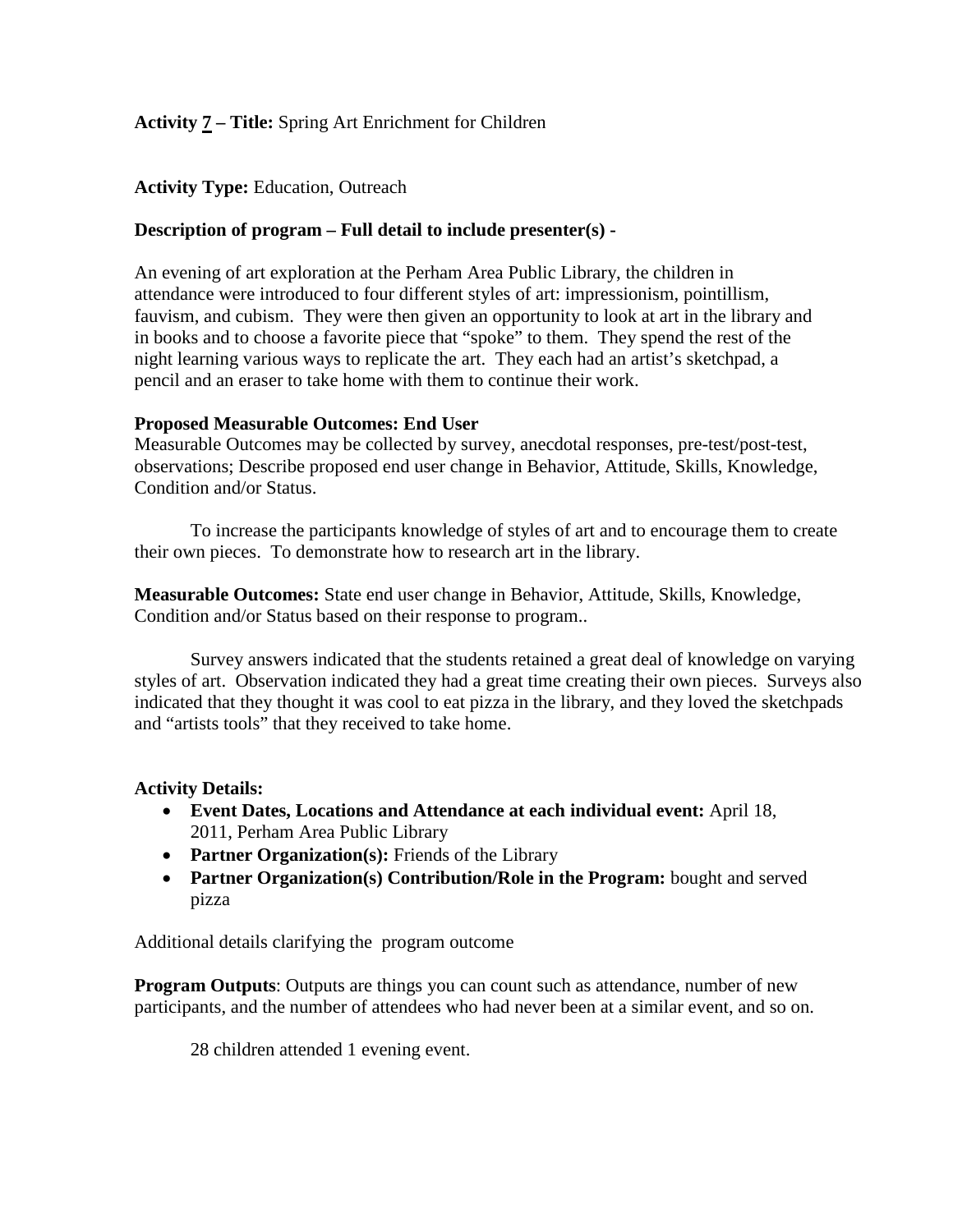| <b>Activity 7</b>                                  | <b>Budget</b> | <b>Final Total</b><br><b>Expenses</b> | <b>Partner</b><br><b>Financial</b><br><b>Support</b> |          |
|----------------------------------------------------|---------------|---------------------------------------|------------------------------------------------------|----------|
|                                                    |               |                                       | <b>Actual \$\$</b>                                   | In Kind  |
| Personnel (coordination and<br>development)        |               |                                       |                                                      | \$275.00 |
| Advertising/marketing of program                   | \$90.00       | \$53.60                               | \$30.00                                              |          |
| Contracted Services (honorarium,<br>travel, hotel) | \$250.00      | \$250.00                              |                                                      |          |
| Technology/equipment                               |               |                                       |                                                      |          |
| Collection (10% max)                               | \$91.00       | \$90.36                               |                                                      |          |
| Materials (consumables)                            | \$600.00      | \$600.00                              | \$.96                                                |          |
| Evaluation                                         | \$10.00       |                                       | \$3.00                                               |          |
| Other (break out costs)                            |               |                                       |                                                      |          |
|                                                    |               |                                       |                                                      |          |
|                                                    |               |                                       |                                                      |          |
| <b>Activity 7 Subtotal</b>                         | \$1041.00     | \$993.96                              | \$33.96                                              | \$275.00 |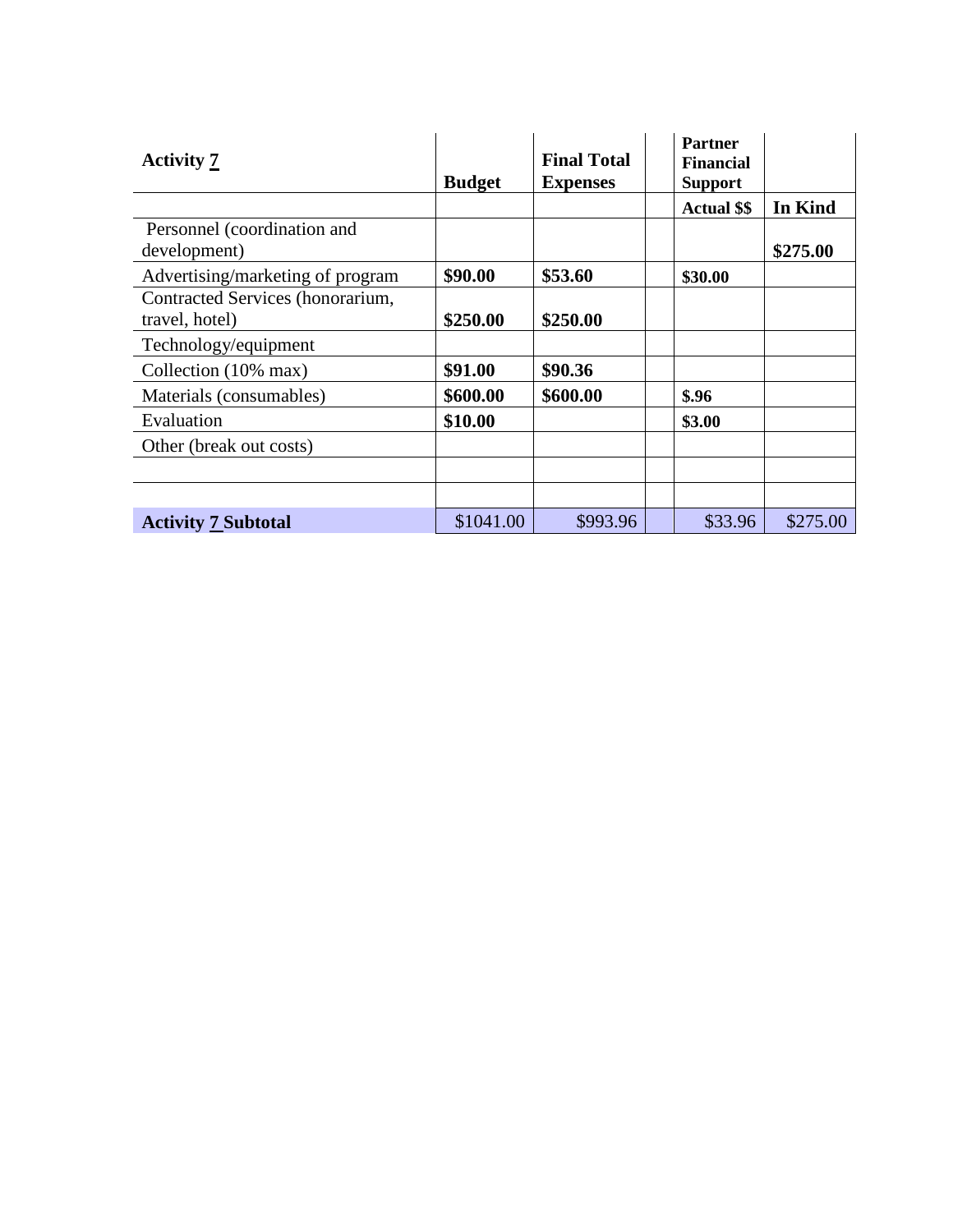## **Activity 8 – Title:** Monica Ferris – Author Visit

### **Activity Type:** Education, Outreach

### **Description of program – Full detail to include presenter(s) -**

Minnesota author Monica Ferris gave a presentation on her "Needlework Mystery" series and her fabric arts hobby. She also sold and autographed books. The library also did a display of various fabric art pieces from various area fabric artists. Pieces included: quilts, lacework, tatting, crochet, embroidery, and cross-stitch.

### **Proposed Measurable Outcomes: End User**

Measurable Outcomes may be collected by survey, anecdotal responses, pre-test/post-test, observations; Describe proposed end user change in Behavior, Attitude, Skills, Knowledge, Condition and/or Status.

Introduce the audience to the concept of fabric art; increase knowledge of the writing process; inspire attendees with the art display.

**Measurable Outcomes:** State end user change in Behavior, Attitude, Skills, Knowledge, Condition and/or Status based on their response to program..

Surveys indicated that the audience: learned more about the craft of writing and how characters and stories are created and more about fabric art through Ferris's presentation and the art display.

### **Activity Details:**

- **Event Dates, Locations and Attendance at each individual event:** April 19, 2011, Fergus Falls Public Library
- **Partner Organization(s):** Several art clubs
- **Partner Organization(s) Contribution/Role in the Program:** contributed to the fabric art display

Additional details clarifying the program outcome

**Program Outputs**: Outputs are things you can count such as attendance, number of new participants, and the number of attendees who had never been at a similar event, and so on.

17 people attended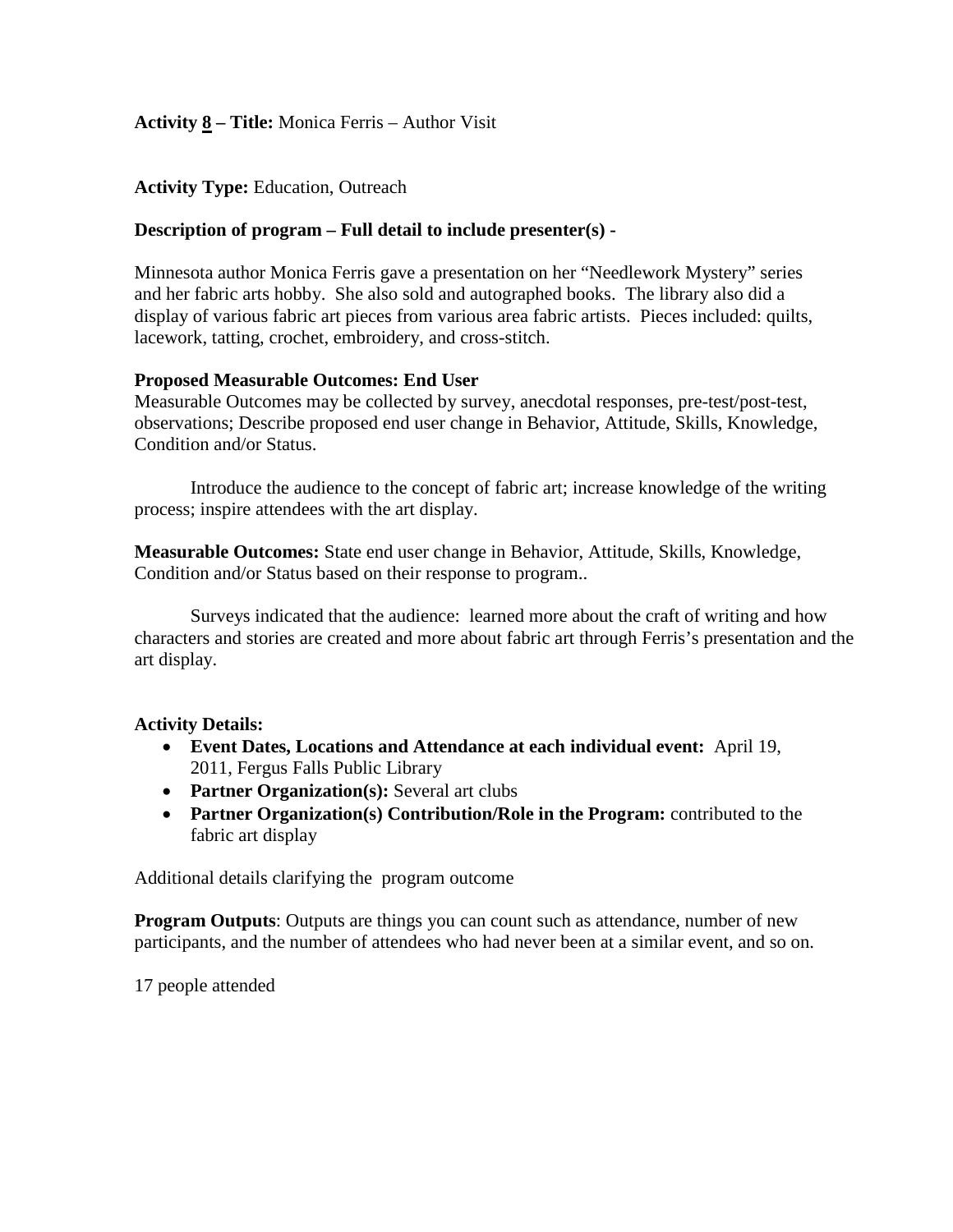| <b>Activity 8</b>                |               | <b>Final Total</b> | <b>Partner</b><br><b>Financial</b> |          |
|----------------------------------|---------------|--------------------|------------------------------------|----------|
|                                  | <b>Budget</b> | <b>Expenses</b>    | <b>Support</b>                     |          |
|                                  |               |                    | <b>Actual \$\$</b>                 | In Kind  |
| Personnel (coordination and      |               |                    |                                    |          |
| development)                     |               |                    |                                    | \$125.00 |
| Advertising/marketing of program | \$235.00      | \$212.92           |                                    |          |
| Contracted Services (honorarium, |               |                    |                                    |          |
| travel, hotel)                   | \$240.00      | \$240.00           |                                    |          |
| Technology/equipment             |               |                    |                                    |          |
| Collection (10% max)             | \$45.00       | \$45.00            | \$30.00                            |          |
| Materials (consumables)          |               |                    |                                    |          |
| Evaluation                       |               |                    |                                    |          |
| Other (break out costs)          |               |                    |                                    |          |
|                                  |               |                    |                                    |          |
|                                  |               |                    |                                    |          |
| <b>Activity 8 Subtotal</b>       | \$520.00      | \$497.92           | \$30.00                            | \$125.00 |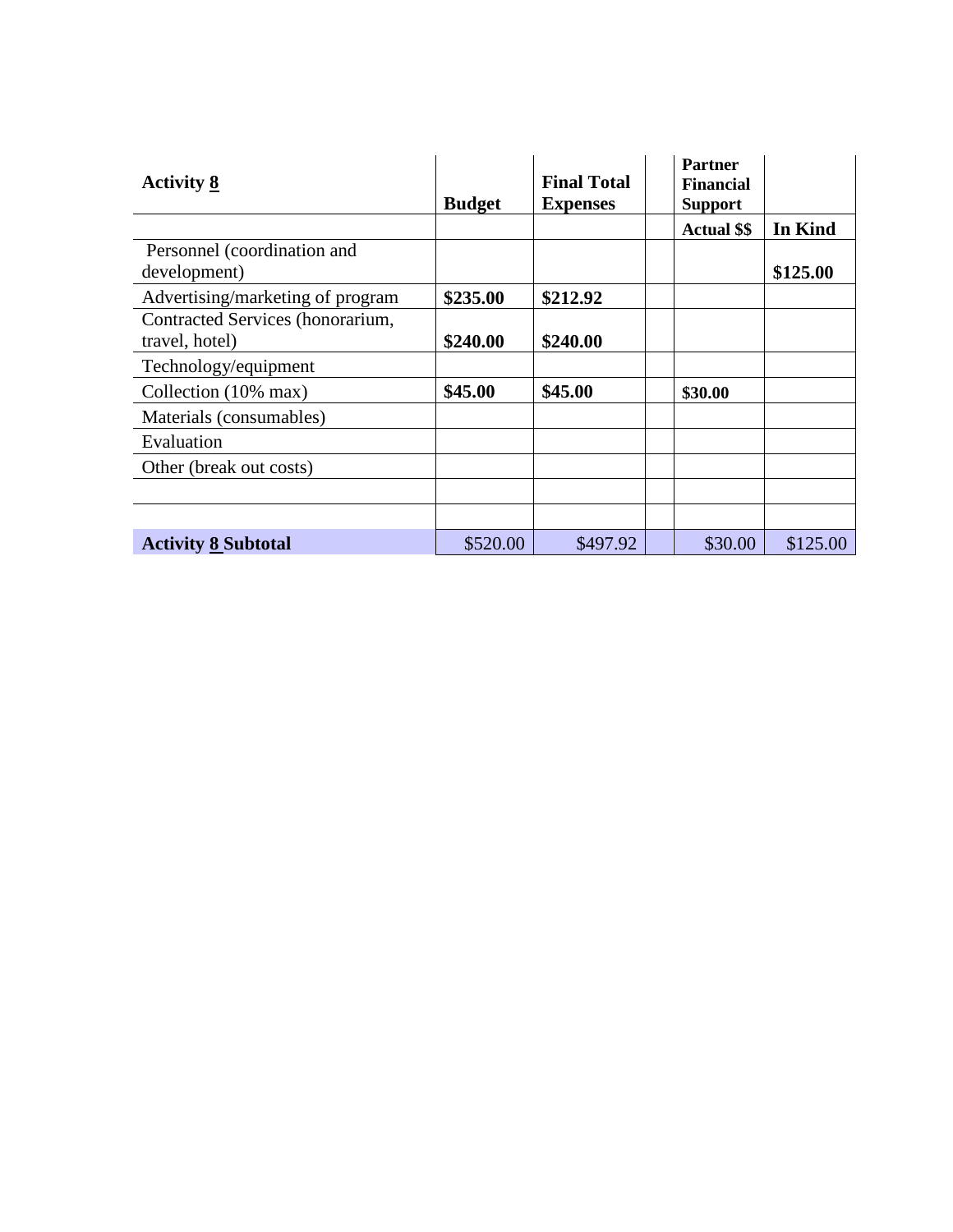## **Activity 9 – Title:** Street Music at the Library

### **Activity Type:** Outreach

## **Description of program – Full detail to include presenter(s) -**

Area musicians provide music outdoors at the library on Wednesday noon hours. Community members gather and eat their lunches while listening to the music. The musicians gain exposure for future bookings and everyone has a good time.

#### **Proposed Measurable Outcomes: End User**

Measurable Outcomes may be collected by survey, anecdotal responses, pre-test/post-test, observations; Describe proposed end user change in Behavior, Attitude, Skills, Knowledge, Condition and/or Status.

Music, lunchtime companionship, an atmosphere of good will and community.

**Measurable Outcomes:** State end user change in Behavior, Attitude, Skills, Knowledge, Condition and/or Status based on their response to program..

Surveys aren't necessary to see that the outcomes are met week after week, but there has been a spontaneous discussion throughout the community of how enjoyable the afternoons are. The musicians appreciate further bookings and would like the library to purchase a sound system.

### **Activity Details:**

- **Event Dates, Locations and Attendance at each individual event:** May 19, 2011 –June 20, 2011 Thorson Memorial Library -- outside
- **Partner Organization(s):** None
- **Partner Organization(s) Contribution/Role in the Program: N/A**

Additional details clarifying the program outcome

**Program Outputs:** Outputs are things you can count such as attendance, number of new participants, and the number of attendees who had never been at a similar event, and so on.

7 performances featured 11 musicians. Total attendance 303.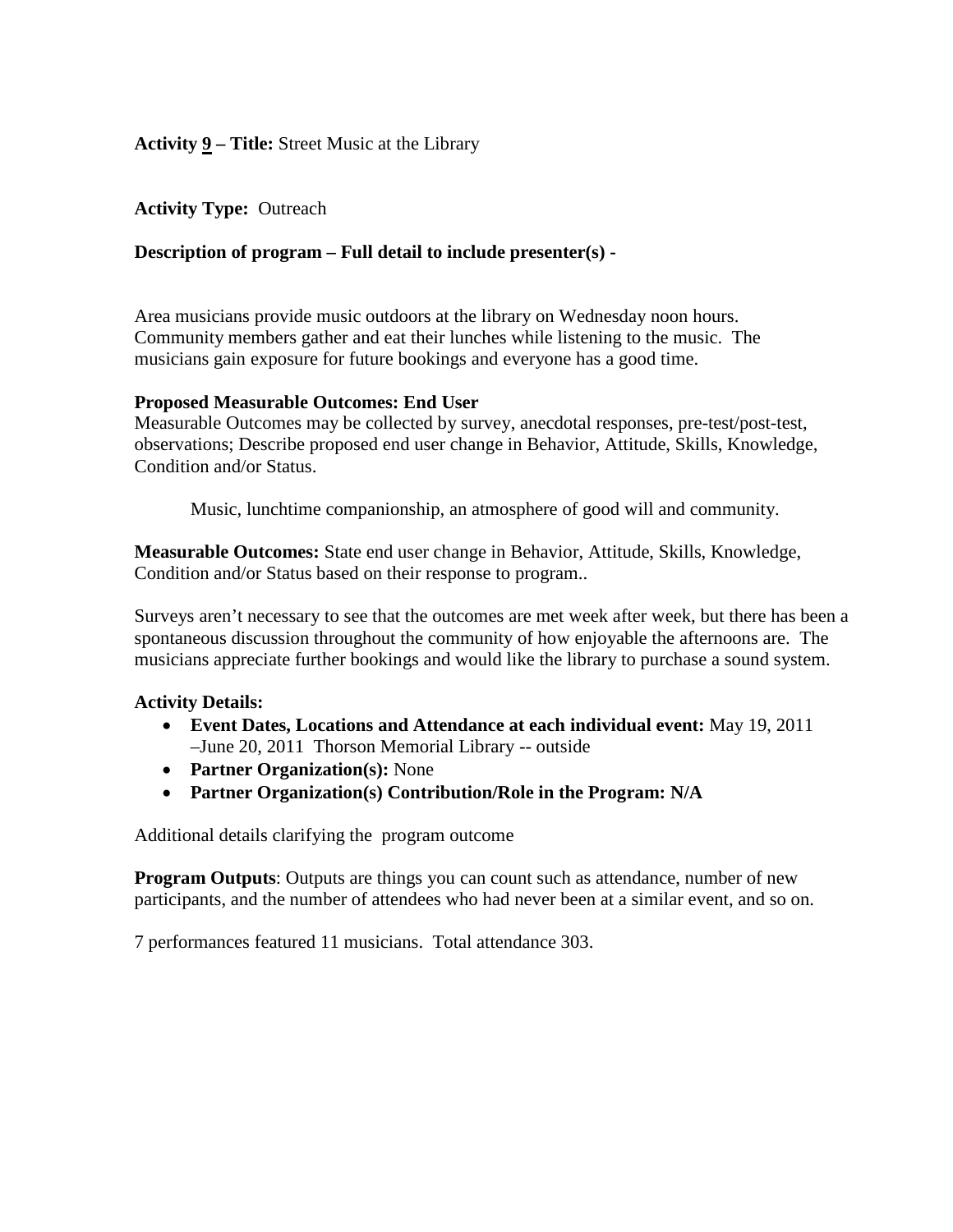| <b>Activity 9</b>                | <b>Budget</b> | <b>Final Total</b><br><b>Expenses</b> | <b>Partner</b><br><b>Financial</b><br><b>Support</b> |          |
|----------------------------------|---------------|---------------------------------------|------------------------------------------------------|----------|
|                                  |               |                                       | <b>Actual \$\$</b>                                   | In Kind  |
| Personnel (coordination and      |               |                                       |                                                      |          |
| development)                     |               |                                       |                                                      | \$560.00 |
| Advertising/marketing of program | \$640.00      | \$633.20                              |                                                      |          |
| Contracted Services (honorarium, |               |                                       |                                                      |          |
| travel, hotel)                   | \$1500.00     | \$1500.00                             |                                                      |          |
| Technology/equipment             | \$194.00      | \$193.32                              | \$5.68                                               |          |
| Collection (10% max)             |               |                                       |                                                      |          |
| Materials (consumables)          |               |                                       |                                                      |          |
| Evaluation                       |               |                                       |                                                      |          |
| Other (break out costs)          |               |                                       |                                                      |          |
|                                  |               |                                       |                                                      |          |
|                                  |               |                                       |                                                      |          |
| <b>Activity 9 Subtotal</b>       | \$2334.00     | \$2326.52.                            | \$5.68                                               | \$560.00 |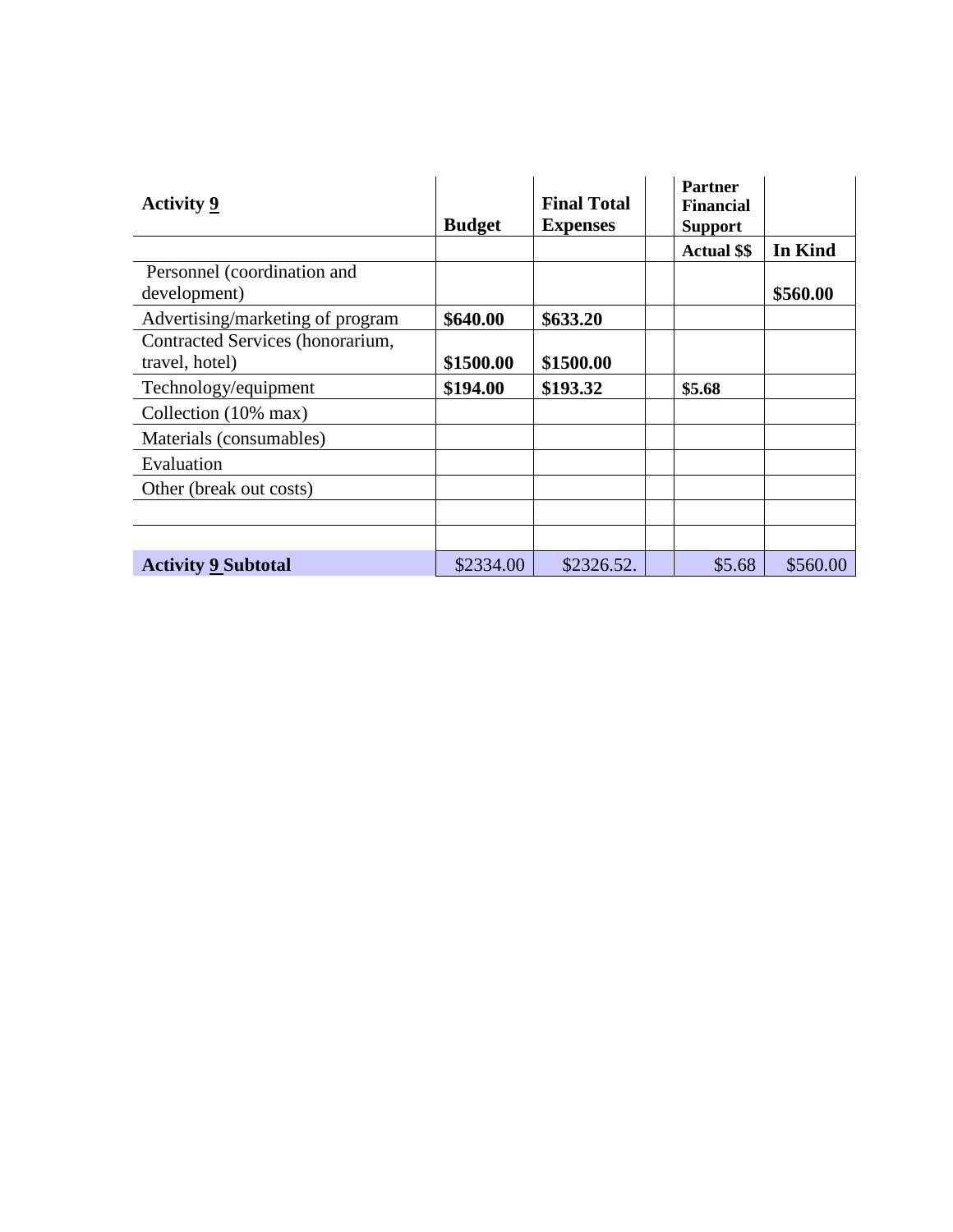**Activity 10 – Title:** Field Trip to Children's Theatre Company and Minneapolis Institute of Art

## **Activity Type:** Education, Outreach

### **Description of program – Full detail to include presenter(s) -**

The Thorson Memorial Library Children's Book Group as well as adults with children took a Saturday field trip to the Children's Theatre Company and the Minneapolis Institute of Art.

### **Proposed Measurable Outcomes: End User**

Measurable Outcomes may be collected by survey, anecdotal responses, pre-test/post-test, observations; Describe proposed end user change in Behavior, Attitude, Skills, Knowledge, Condition and/or Status.

To introduce attendees to professional live theatre and a professional art museum. Many of the participants did not have experience with either venue.

**Measurable Outcomes:** State end user change in Behavior, Attitude, Skills, Knowledge, Condition and/or Status based on their response to program..

Participants were thrilled with the opportunity to experience live theatre and an art museum in one trip. The children were able to give great detail of the trip to their friends. The staff was surprised at the level of interest in the museum from the children.

### **Activity Details:**

- **Event Dates, Locations and Attendance at each individual event:** June 18, 2011, bus trip to Minneapolis
- **Partner Organization(s):** None
- **Partner Organization(s) Contribution/Role in the Program:** N/A

Additional details clarifying the program outcome

**Program Outputs**: Outputs are things you can count such as attendance, number of new participants, and the number of attendees who had never been at a similar event, and so on.

42 people went on the trip ranging in age from 7 to 75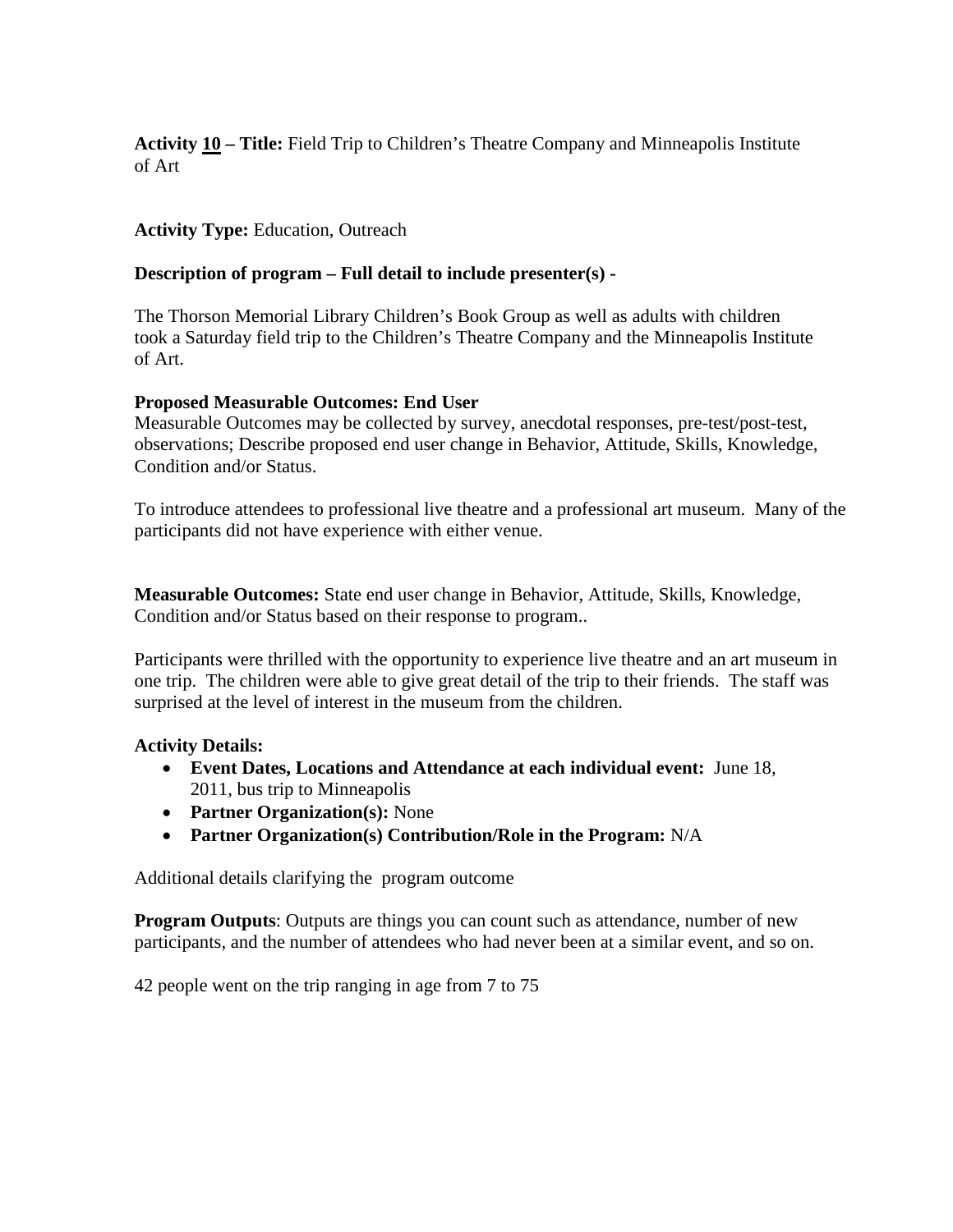| <b>Activity 10</b>               |               | <b>Final Total</b> | <b>Partner</b><br><b>Financial</b> |          |
|----------------------------------|---------------|--------------------|------------------------------------|----------|
|                                  | <b>Budget</b> | <b>Expenses</b>    | <b>Support</b>                     |          |
|                                  |               |                    | <b>Actual \$\$</b>                 | In Kind  |
| Personnel (coordination and      |               |                    |                                    |          |
| development)                     |               |                    |                                    | \$300.00 |
| Advertising/marketing of program |               |                    |                                    |          |
| Contracted Services (honorarium, |               |                    |                                    |          |
| travel, hotel)                   | \$1288.00     | \$1288.00          |                                    |          |
| Technology/equipment             |               |                    |                                    |          |
| Collection (10% max)             |               |                    |                                    |          |
| Materials (consumables)          |               |                    |                                    |          |
| Evaluation                       |               |                    |                                    |          |
| Other (break out costs) bus      | \$900.00      | \$975.00           |                                    |          |
|                                  |               |                    |                                    |          |
|                                  |               |                    |                                    |          |
| <b>Activity 10 Subtotal</b>      | \$2188.00     | \$2263.00          | \$0.00                             | \$300.00 |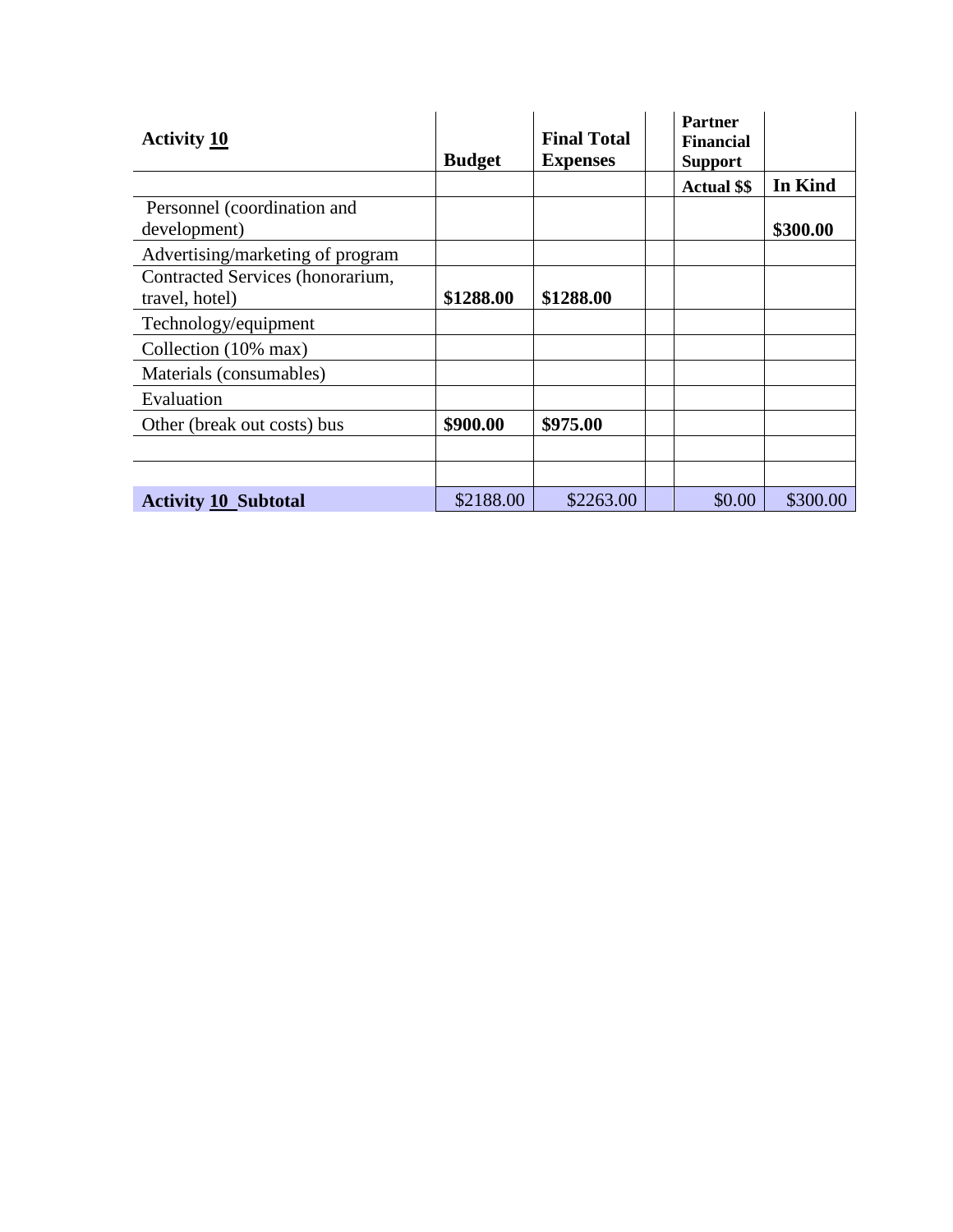**Activity 11 – Title:** History Player: Maud Hart Lovelace, Author

**Activity Type:** Education, Outreach

### **Description of program – Full detail to include presenter(s)**

In an interactive presentation from the MHS History Players program, an actor portraying Maud Hart Lovelace discussed her childhood in Mankato, her friends and family and life in the early 1900's.

### **Proposed Measurable Outcomes: End User**

Measurable Outcomes may be collected by survey, anecdotal responses, pre-test/post-test, observations; Describe proposed end user change in Behavior, Attitude, Skills, Knowledge, Condition and/or Status.

To increase the knowledge of the participants regarding life in early 1900 Minnesota.

**Measurable Outcomes:** State end user change in Behavior, Attitude, Skills, Knowledge, Condition and/or Status based on their response to program..

Surveys indicated that the audience was fascinated with life during this time period. Many were not familiar with the author. (!)

### **Activity Details:**

- **Event Dates, Locations and Attendance at each individual event:** May 5, 2011, West Central Area School and Thorson Memorial Library
- Partner Organization(s): West Central Area School
- **Partner Organization(s) Contribution/Role in the Program:** publicity and logistics

Additional details clarifying the program outcome

**Program Outputs**: Outputs are things you can count such as attendance, number of new participants, and the number of attendees who had never been at a similar event, and so on.

104 total participants at 3 locations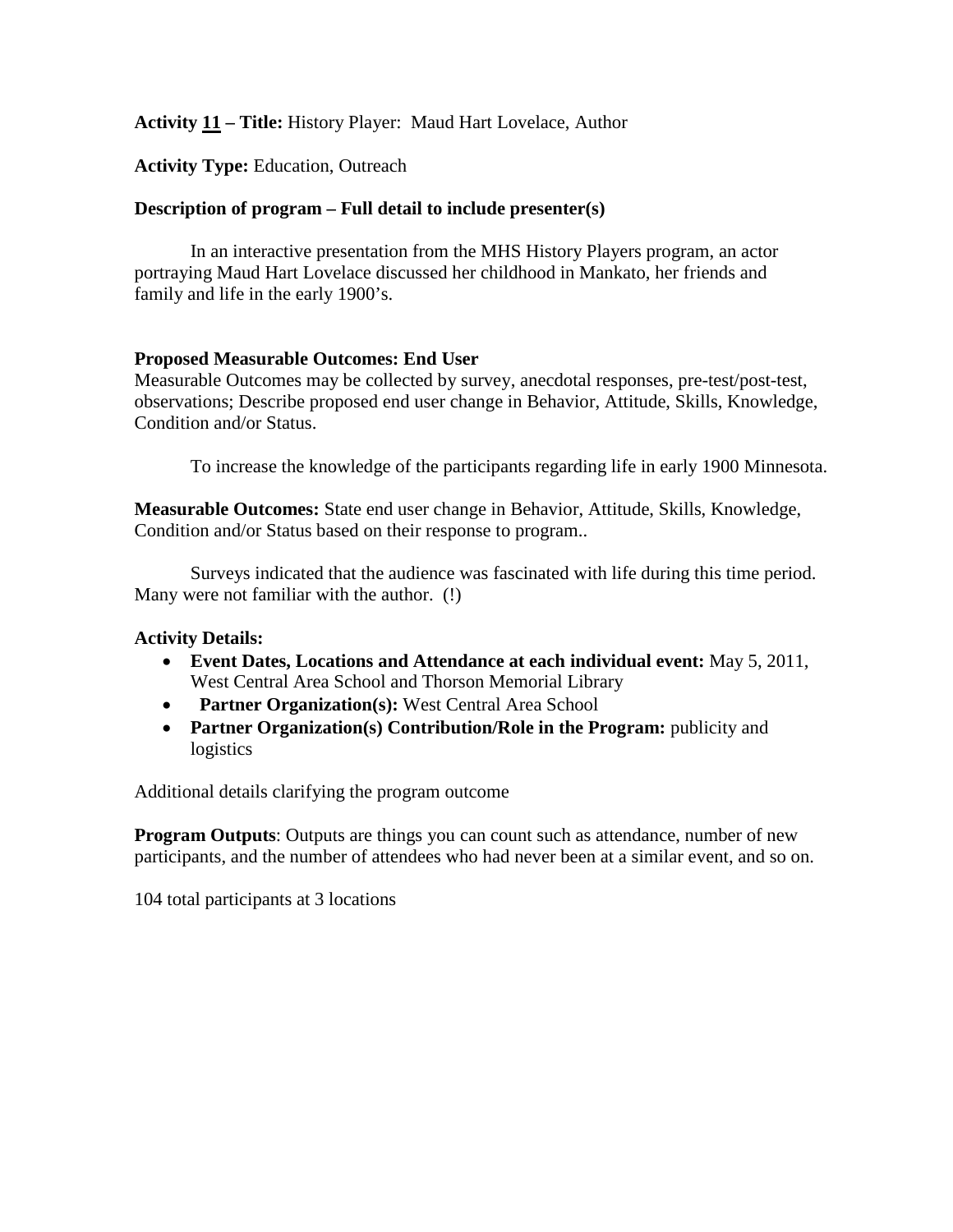| <b>Activity 11</b>               |               | <b>Final Total</b> | <b>Partner</b><br><b>Financial</b> |          |
|----------------------------------|---------------|--------------------|------------------------------------|----------|
|                                  | <b>Budget</b> | <b>Expenses</b>    | <b>Support</b>                     |          |
|                                  |               |                    | <b>Actual \$\$</b>                 | In Kind  |
| Personnel (coordination and      |               |                    |                                    |          |
| development)                     |               |                    |                                    | \$200.00 |
| Advertising/marketing of program |               |                    |                                    | \$60.00  |
| Contracted Services (honorarium, |               |                    |                                    |          |
| travel, hotel)                   | \$400.00      | \$354.00           | \$46.00                            |          |
| Technology/equipment             |               |                    |                                    |          |
| Collection (10% max)             |               |                    |                                    |          |
| Materials (consumables)          |               |                    |                                    |          |
| Evaluation                       |               |                    |                                    |          |
| Other (break out costs)          |               |                    |                                    |          |
|                                  |               |                    |                                    |          |
|                                  |               |                    |                                    |          |
| <b>Activity 11 Subtotal</b>      | \$400.00      | \$354.00           | \$46.00                            | \$260.00 |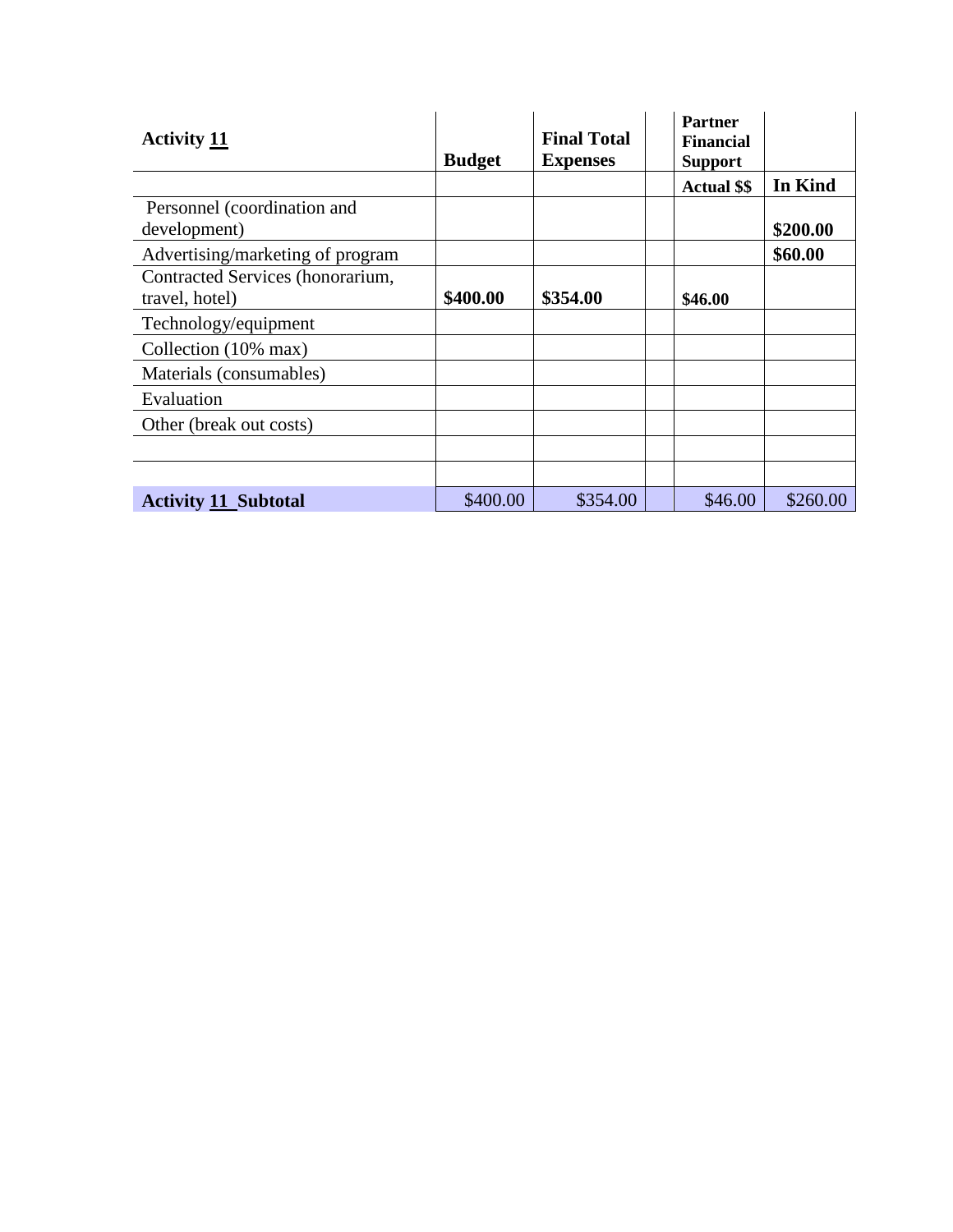## **Activity 12 – Title:** Homesteading in Otter Tail County

## **Activity Type:** Education, Outreach

## **Description of program – Full detail to include presenter(s) -**

In a program for children, Missy Hermes, Education Coordinator of the OTCHS used photographs, documents and artifacts to tell the story of the early pioneers of Otter Tail County.

### **Proposed Measurable Outcomes: End User**

Measurable Outcomes may be collected by survey, anecdotal responses, pre-test/post-test, observations; Describe proposed end user change in Behavior, Attitude, Skills, Knowledge, Condition and/or Status.

To help the participants gain knowledge of life in early Otter Tail County.

**Measurable Outcomes:** State end user change in Behavior, Attitude, Skills, Knowledge, Condition and/or Status based on their response to program..

Verbal interviews were held with attendees. One eight year old recited exactly how the Homestead Act was brought into law.

## **Activity Details:**

- **Event Dates, Locations and Attendance at each individual event:** June 7, 2011. Perham Area Public Library
- • **Partner Organization(s):** None
- **Partner Organization(s) Contribution/Role in the Program: N/A**

Additional details clarifying the program outcome

**Program Outputs:** Outputs are things you can count such as attendance, number of new participants, and the number of attendees who had never been at a similar event, and so on.

13 total participants at 1 program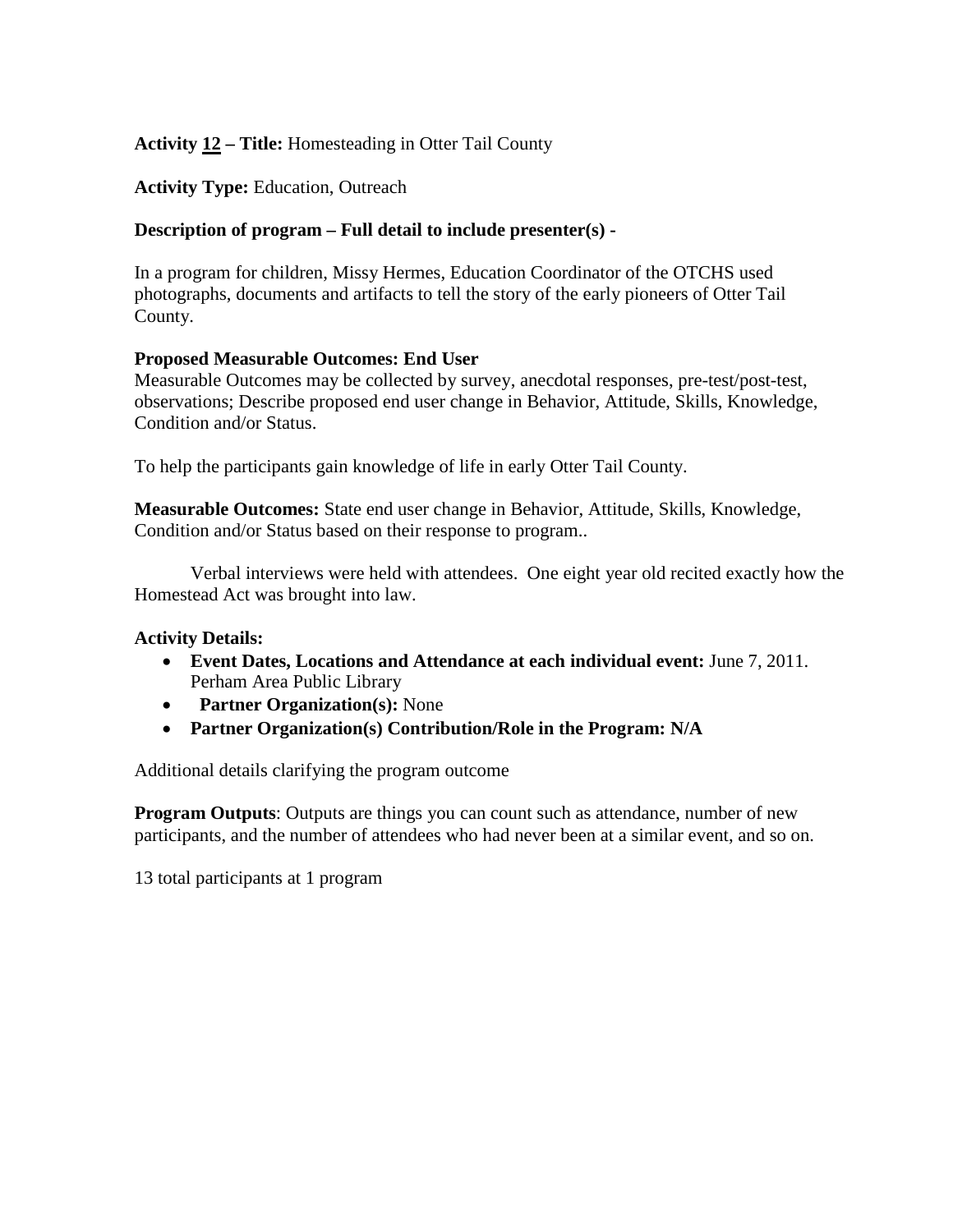| <b>Activity 12</b>               |               | <b>Final Total</b> | <b>Partner</b><br><b>Financial</b> |         |
|----------------------------------|---------------|--------------------|------------------------------------|---------|
|                                  | <b>Budget</b> | <b>Expenses</b>    | <b>Support</b>                     |         |
|                                  |               |                    | <b>Actual \$\$</b>                 | In Kind |
| Personnel (coordination and      |               |                    |                                    |         |
| development)                     |               |                    |                                    | \$80.00 |
| Advertising/marketing of program |               |                    |                                    |         |
| Contracted Services (honorarium, |               |                    |                                    |         |
| travel, hotel)                   | \$93.86       | \$93.86            | \$34.00                            |         |
| Technology/equipment             |               |                    |                                    |         |
| Collection (10% max)             |               |                    |                                    |         |
| Materials (consumables)          |               |                    |                                    |         |
| Evaluation                       |               |                    |                                    |         |
| Other (break out costs)          |               |                    |                                    |         |
|                                  |               |                    |                                    |         |
|                                  |               |                    |                                    |         |
| <b>Activity 12 Subtotal</b>      | \$93.86       | \$93.86            | \$34.00                            | \$80.00 |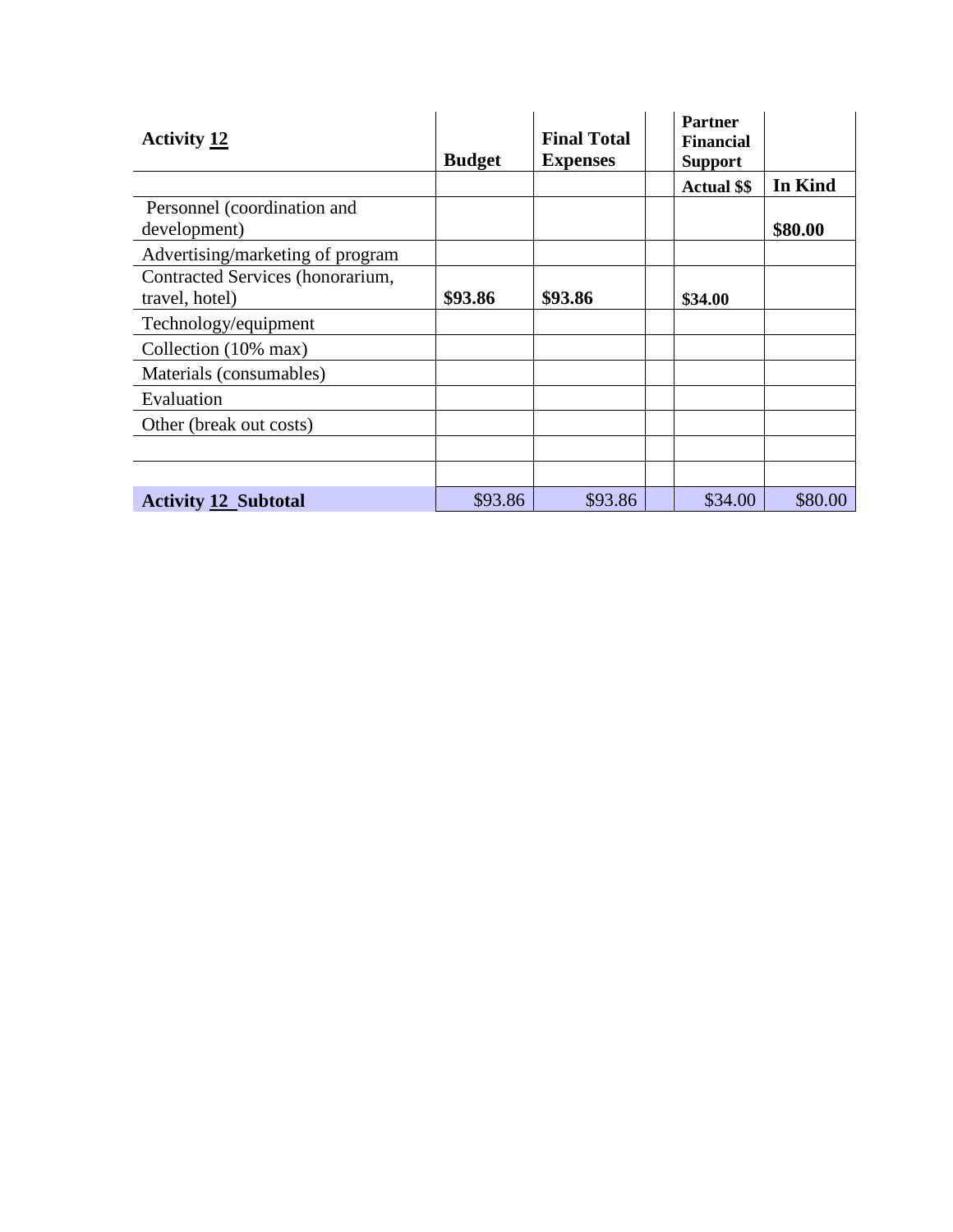## **Activity 13 – Title:** History Player: George Nelson, Fur Trade Clerk

### **Activity Type:** Education, Outreach

## **Description of program – Full detail to include presenter(s)**

An MHS History Player portraying George Nelson discussed his life as a fur trader in the NE United States, the roles of traders, clerks voyagers and Indian suppliers in the Great Lakes fur trade, and the cultural and economic exchange between the Native Americans and the Europeans.

### **Proposed Measurable Outcomes: End User**

Measurable Outcomes may be collected by survey, anecdotal responses, pre-test/post-test, observations; Describe proposed end user change in Behavior, Attitude, Skills, Knowledge, Condition and/or Status.

To increase the knowledge of the participants regarding the fur trade industry and early American history.

**Measurable Outcomes:** State end user change in Behavior, Attitude, Skills, Knowledge, Condition and/or Status based on their response to program..

Surveys indicated that the proposed outcomes were met. They were particularly interested in wild rice.

### **Activity Details:**

- **Event Dates, Locations and Attendance at each individual event:** June 9, 2011, Browns Valley Public Library
- **Partner Organization(s):** None
- **Partner Organization(s) Contribution/Role in the Program:** N/A

Additional details clarifying the program outcome

**Program Outputs:** Outputs are things you can count such as attendance, number of new participants, and the number of attendees who had never been at a similar event, and so on.

57 participants at 1 program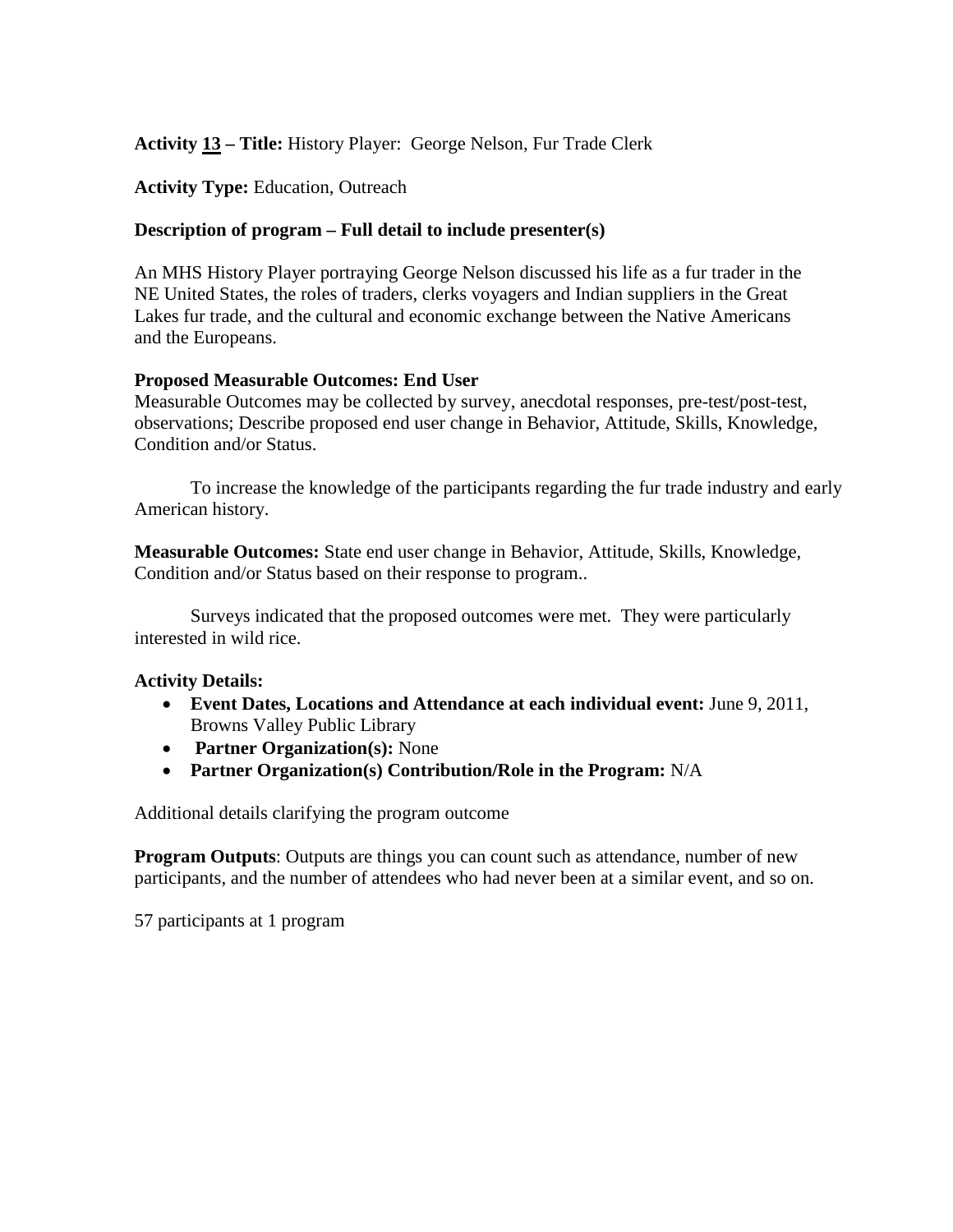| <b>Activity 13</b>                                 | <b>Budget</b> | <b>Final Total</b><br><b>Expenses</b> | <b>Partner</b><br><b>Financial</b><br><b>Support</b> |          |
|----------------------------------------------------|---------------|---------------------------------------|------------------------------------------------------|----------|
|                                                    |               |                                       | <b>Actual \$\$</b>                                   | In Kind  |
| Personnel (coordination and<br>development)        |               |                                       |                                                      | \$100.00 |
| Advertising/marketing of program                   | \$13.00       | \$12.95                               | \$8.00                                               |          |
| Contracted Services (honorarium,<br>travel, hotel) | \$150.00      | \$150.00                              |                                                      |          |
| Technology/equipment                               |               |                                       |                                                      |          |
| Collection (10% max)                               |               |                                       |                                                      |          |
| Materials (consumables)                            |               |                                       |                                                      |          |
| Evaluation                                         |               |                                       |                                                      |          |
| Other (break out costs)                            |               |                                       |                                                      |          |
|                                                    |               |                                       |                                                      |          |
|                                                    |               |                                       |                                                      |          |
| <b>Activity 13 Subtotal</b>                        | \$163.00      | \$162.95                              | \$8.00                                               | \$100.00 |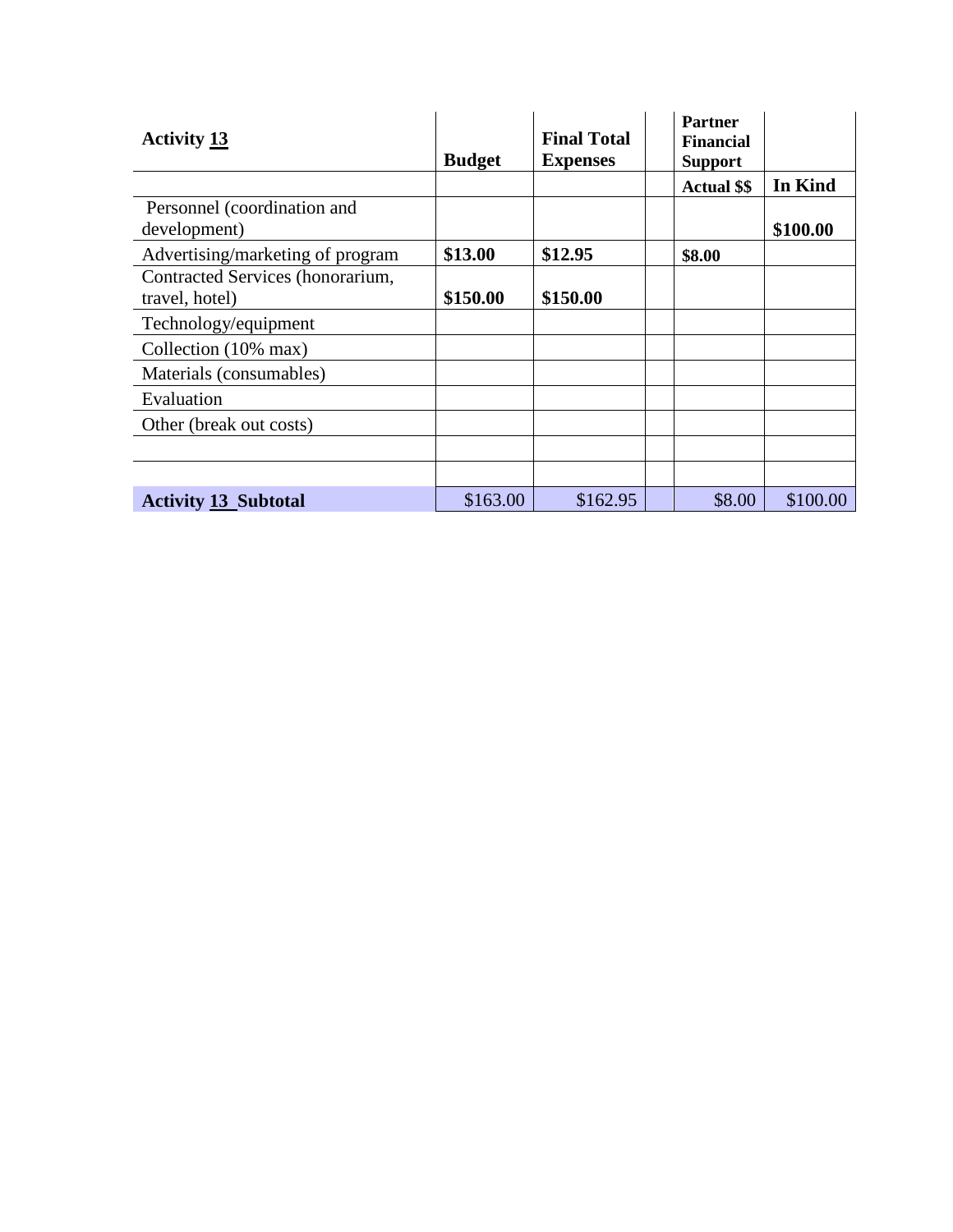## **Activity 14 – Title:** Anansi the Spider

**Activity Type:** Education, Outreach

## **Description of program – Full detail to include presenter(s) -**

Presented by CLIMB Theatre and based on the West African folktales and the master of trickery Anansi. The play was followed by 20 minutes of activities to encourage reading readiness.

## **Proposed Measurable Outcomes: End User**

Measurable Outcomes may be collected by survey, anecdotal responses, pre-test/post-test, observations; Describe proposed end user change in Behavior, Attitude, Skills, Knowledge, Condition and/or Status.

Encourage early childhood literacy and demonstrate possibilities to caregivers.

**Measurable Outcomes:** State end user change in Behavior, Attitude, Skills, Knowledge, Condition and/or Status based on their response to program..

75% of the caregivers said they would be likely to use the story in their own setting.

60% of the children had not seen a live play (based on their responses)

## **Activity Details:**

- **Event Dates, Locations and Attendance at each individual event:** June 14, 2011. Perham Area Public Library
- **Partner Organization(s):** None
- **Partner Organization(s) Contribution/Role in the Program: N/A**

Additional details clarifying the program outcome

**Program Outputs**: Outputs are things you can count such as attendance, number of new participants, and the number of attendees who had never been at a similar event, and so on.

43 participants at 1 performance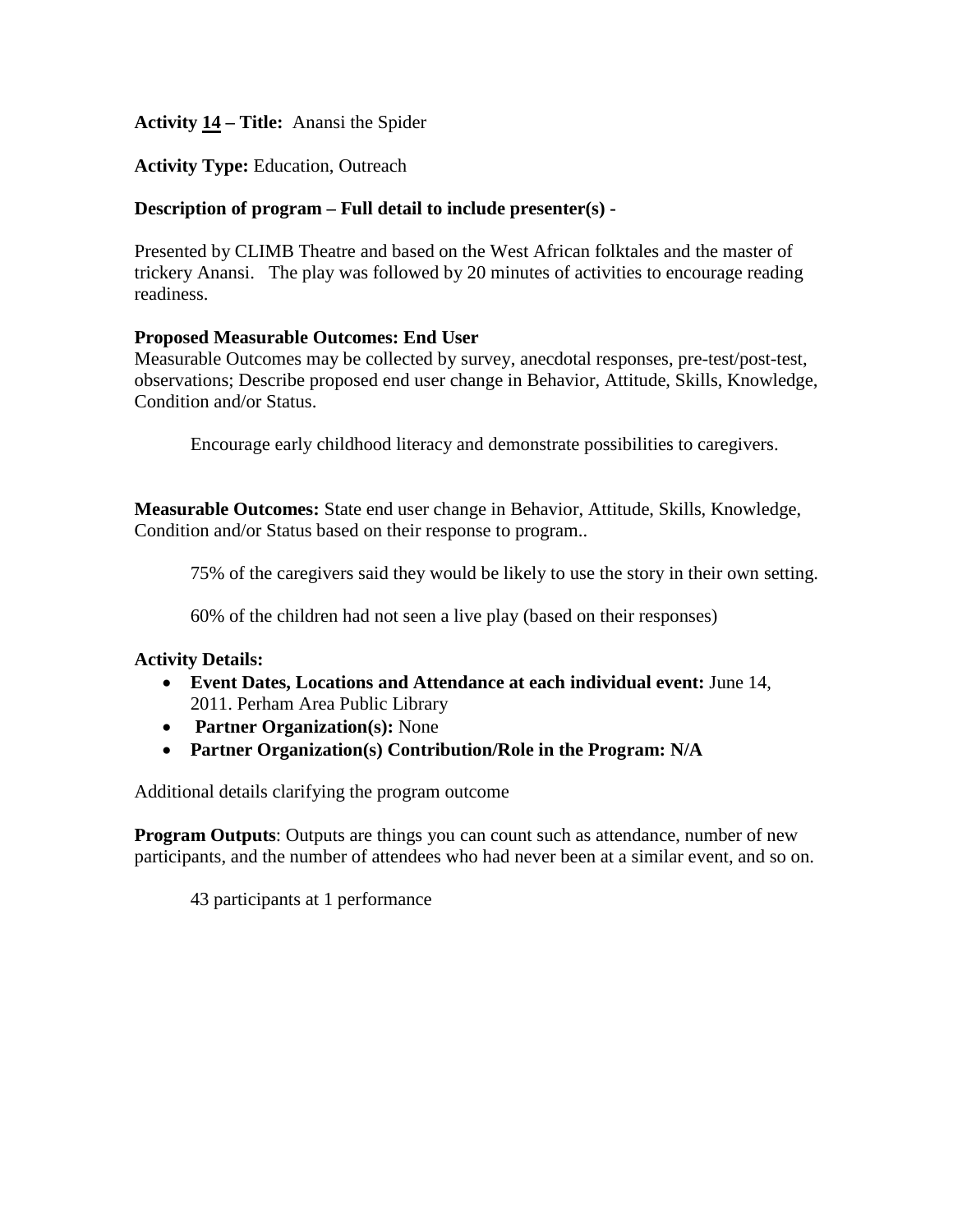| <b>Activity 14</b>                                 | <b>Budget</b> | <b>Final Total</b><br><b>Expenses</b> | <b>Partner</b><br><b>Financial</b><br><b>Support</b> |          |
|----------------------------------------------------|---------------|---------------------------------------|------------------------------------------------------|----------|
|                                                    |               |                                       | <b>Actual \$\$</b>                                   | In Kind  |
| Personnel (coordination and<br>development)        |               |                                       |                                                      | \$100.00 |
| Advertising/marketing of program                   | \$75.00       | \$74.10                               | \$36.00                                              |          |
| Contracted Services (honorarium,<br>travel, hotel) | \$525.00      | \$525.00                              |                                                      |          |
| Technology/equipment                               |               |                                       |                                                      |          |
| Collection (10% max)                               |               |                                       |                                                      |          |
| Materials (consumables)                            |               |                                       |                                                      |          |
| Evaluation                                         |               |                                       |                                                      |          |
| Other (break out costs)                            |               |                                       |                                                      |          |
|                                                    |               |                                       |                                                      |          |
|                                                    |               |                                       |                                                      |          |
| <b>Activity 14 Subtotal</b>                        | \$600.00      | \$599.10                              | \$36.00                                              | \$100.00 |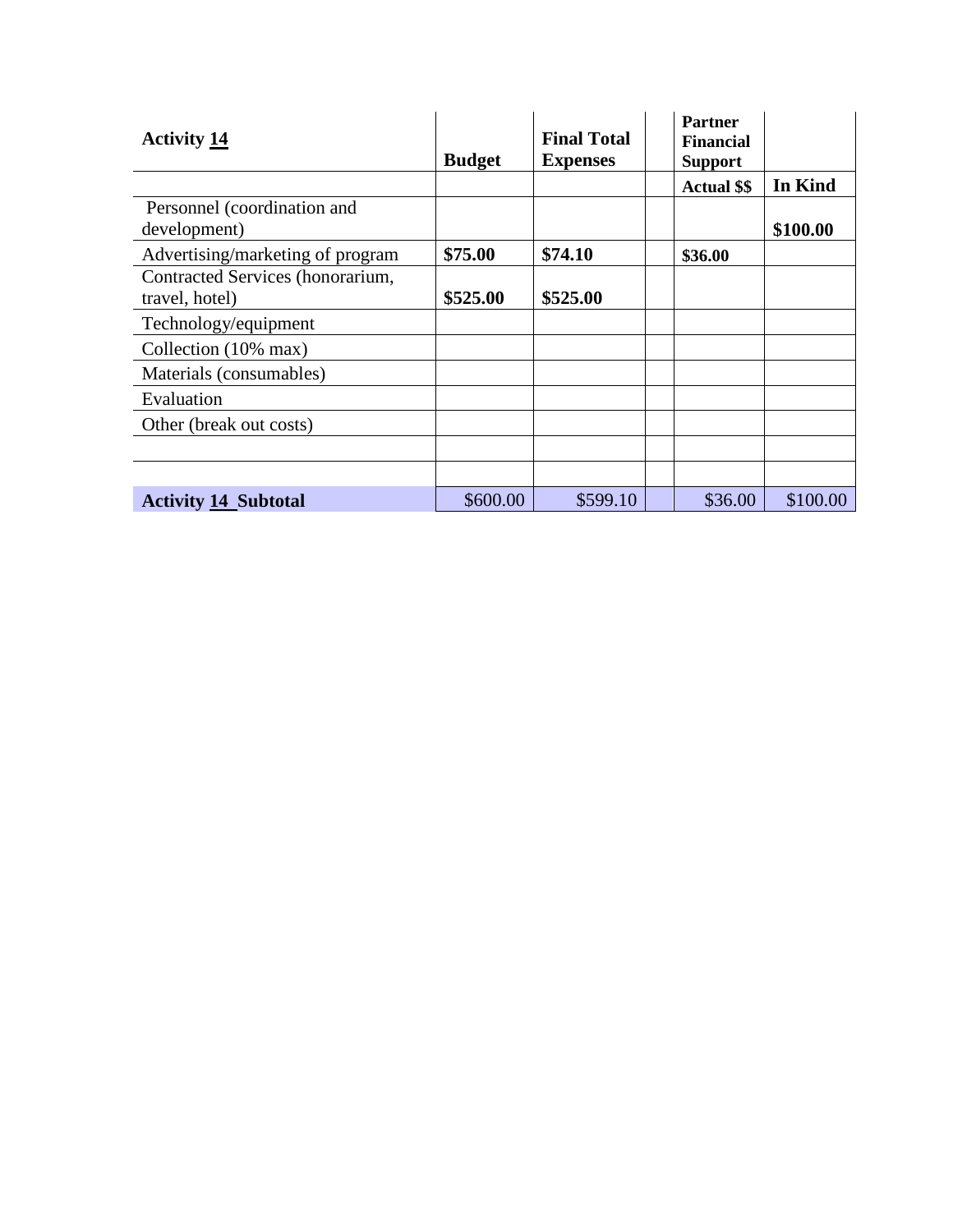## **Activity 15 – Title:** Stubby the Elephant

## **Activity Type:** Education, Outreach

## **Description of program – Full detail to include presenter(s) -**

CLIMB Theatre presented a 30-minute play based on "The Elephant's Child". This was followed by 20 minutes of activities to build literacy and reading readiness.

### **Proposed Measurable Outcomes: End User**

Measurable Outcomes may be collected by survey, anecdotal responses, pre-test/post-test, observations; Describe proposed end user change in Behavior, Attitude, Skills, Knowledge, Condition and/or Status.

To encourage young children's interest in reading and books. To introduce audience members to live theatre.

**Measurable Outcomes:** State end user change in Behavior, Attitude, Skills, Knowledge, Condition and/or Status based on their response to program..

Verbal surveys indicated that the proposed outcomes had been met. Care givers filled out written surveys and indicated that many children had never seen live theatre.

### **Activity Details:**

- **Event Dates, Locations and Attendance at each individual event:** June 16, 2011 and June 23, 2011 Thorson Memorial Library and Fergus Falls Public Library
- • **Partner Organization(s):** None
- **Partner Organization(s) Contribution/Role in the Program:** N/A

Additional details clarifying the program outcome

**Program Outputs:** Outputs are things you can count such as attendance, number of new participants, and the number of attendees who had never been at a similar event, and so on.

144 total participants at 3 performances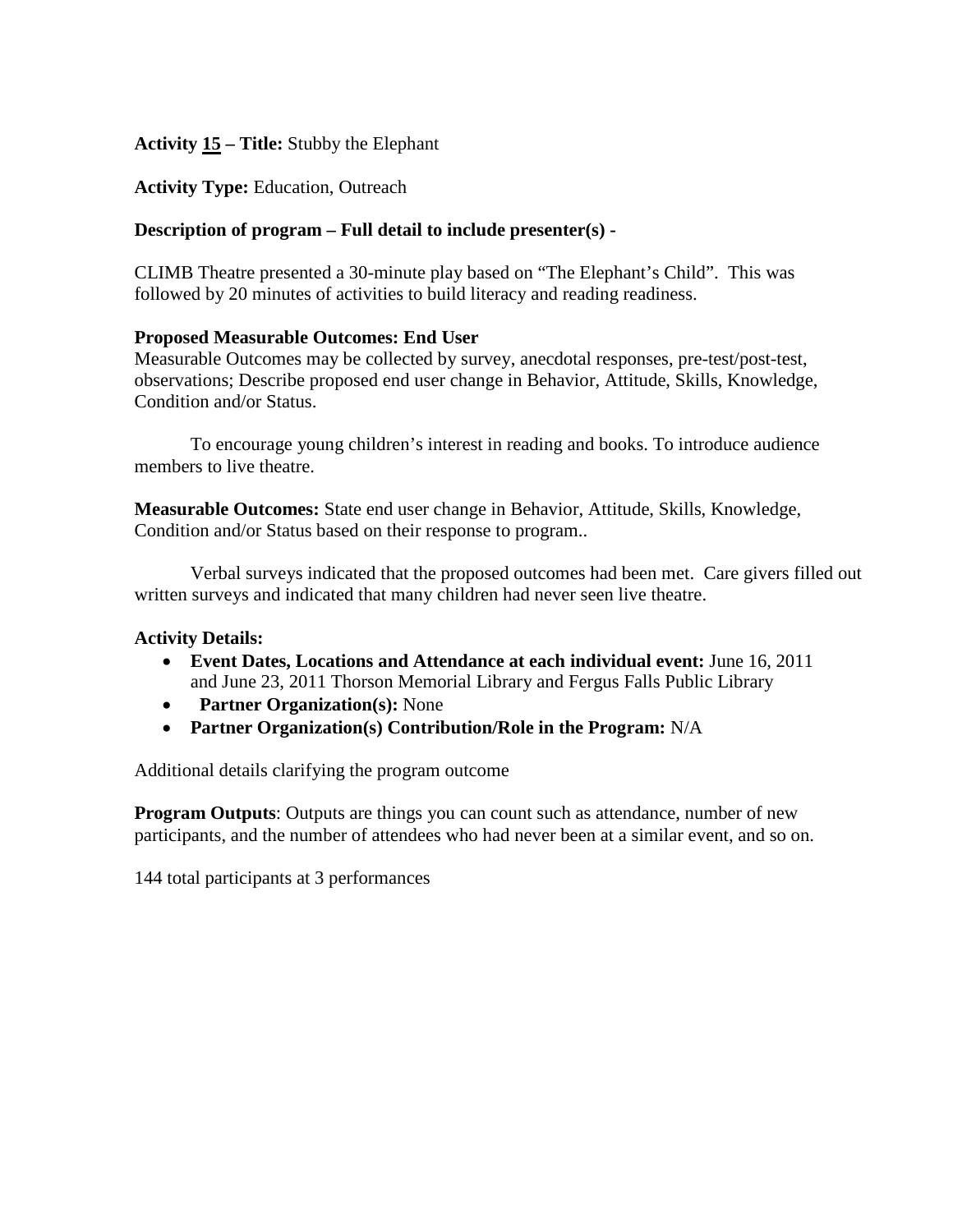| <b>Activity 15</b>                                 | <b>Budget</b> | <b>Final Total</b><br><b>Expenses</b> | <b>Partner</b><br><b>Financial</b><br><b>Support</b> |          |
|----------------------------------------------------|---------------|---------------------------------------|------------------------------------------------------|----------|
|                                                    |               |                                       | <b>Actual \$\$</b>                                   | In Kind  |
| Personnel (coordination and<br>development)        |               |                                       |                                                      | \$300.00 |
| Advertising/marketing of program                   |               |                                       | \$54.00                                              |          |
| Contracted Services (honorarium,<br>travel, hotel) | \$1272.00     | \$1272.00                             |                                                      |          |
| Technology/equipment                               |               |                                       |                                                      |          |
| Collection (10% max)                               |               |                                       |                                                      |          |
| Materials (consumables)                            |               |                                       |                                                      |          |
| Evaluation                                         |               |                                       |                                                      |          |
| Other (break out costs)                            |               |                                       |                                                      |          |
|                                                    |               |                                       |                                                      |          |
|                                                    |               |                                       |                                                      |          |
| <b>Activity 15 Subtotal</b>                        | \$1272.00     | \$1272.00                             | \$54.00                                              | \$300.00 |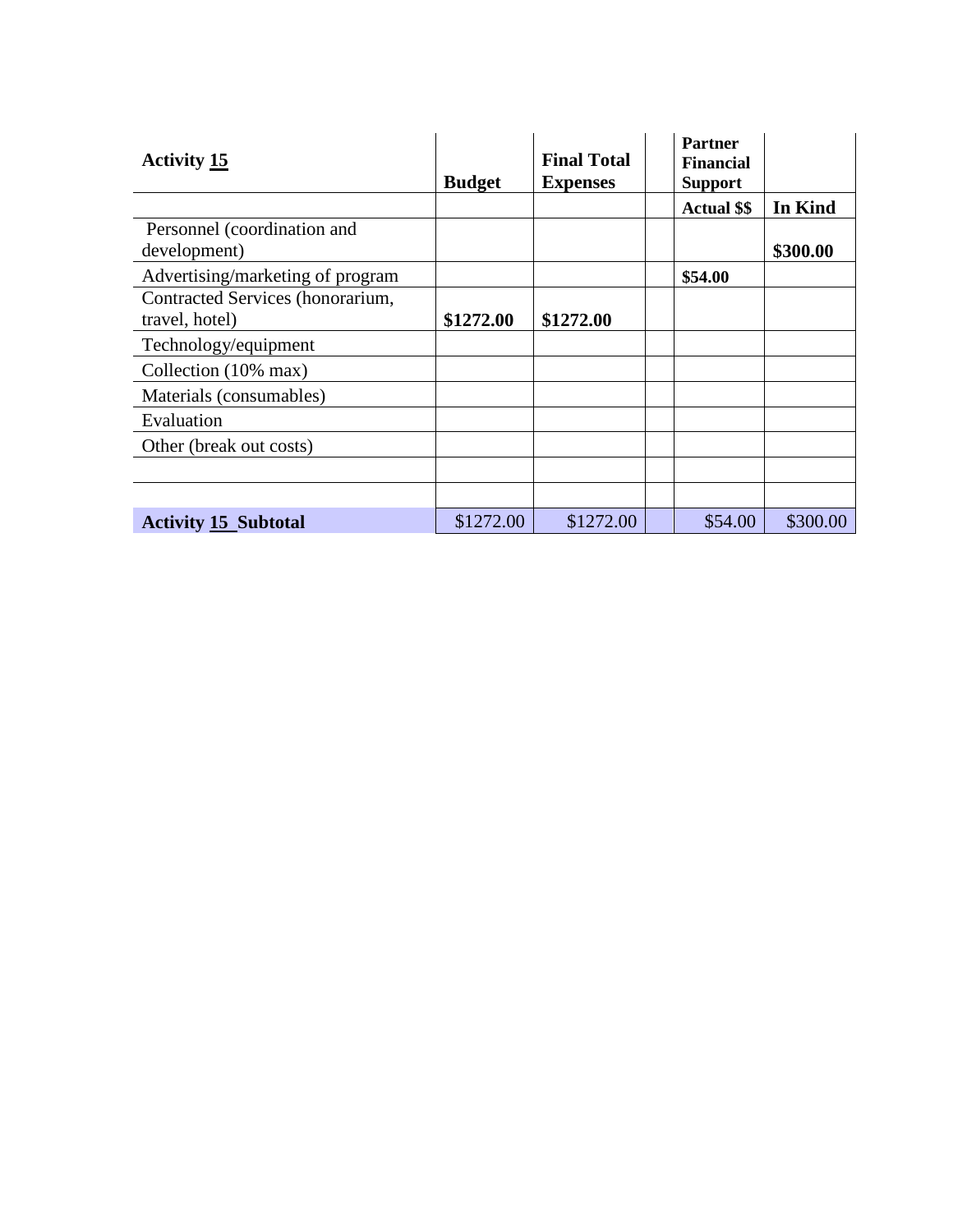## **Activity 16 – Title:** Author Jeff Falkingham

## **Activity Type:** Education, Outreach

## **Description of program – Full detail to include presenter(s) -**

Jeff Falkingham, a local author, spoke on his book *Sherlock Holmes and the County Courthouse Caper* which is set in Browns Valley. He also discussed his interest in Arthur Conan Doyle.

## **Proposed Measurable Outcomes: End User**

Measurable Outcomes may be collected by survey, anecdotal responses, pre-test/post-test, observations; Describe proposed end user change in Behavior, Attitude, Skills, Knowledge, Condition and/or Status.

Increase audience members knowledge of local authors and the writing process is general; the source of authors inspiration.

**Measurable Outcomes:** State end user change in Behavior, Attitude, Skills, Knowledge, Condition and/or Status based on their response to program..

Audience met with and were encouraged to discuss with a local published author.

## **Activity Details:**

- **Event Dates, Locations and Attendance at each individual event:** June 28 and June 29, 2011; Pelican Rapids Public Library and Morris Public Library
- **Partner Organization(s):** None
- **Partner Organization(s) Contribution/Role in the Program:** N/A

Additional details clarifying the program outcome

**Program Outputs:** Outputs are things you can count such as attendance, number of new participants, and the number of attendees who had never been at a similar event, and so on.

51 total participants at 3 programs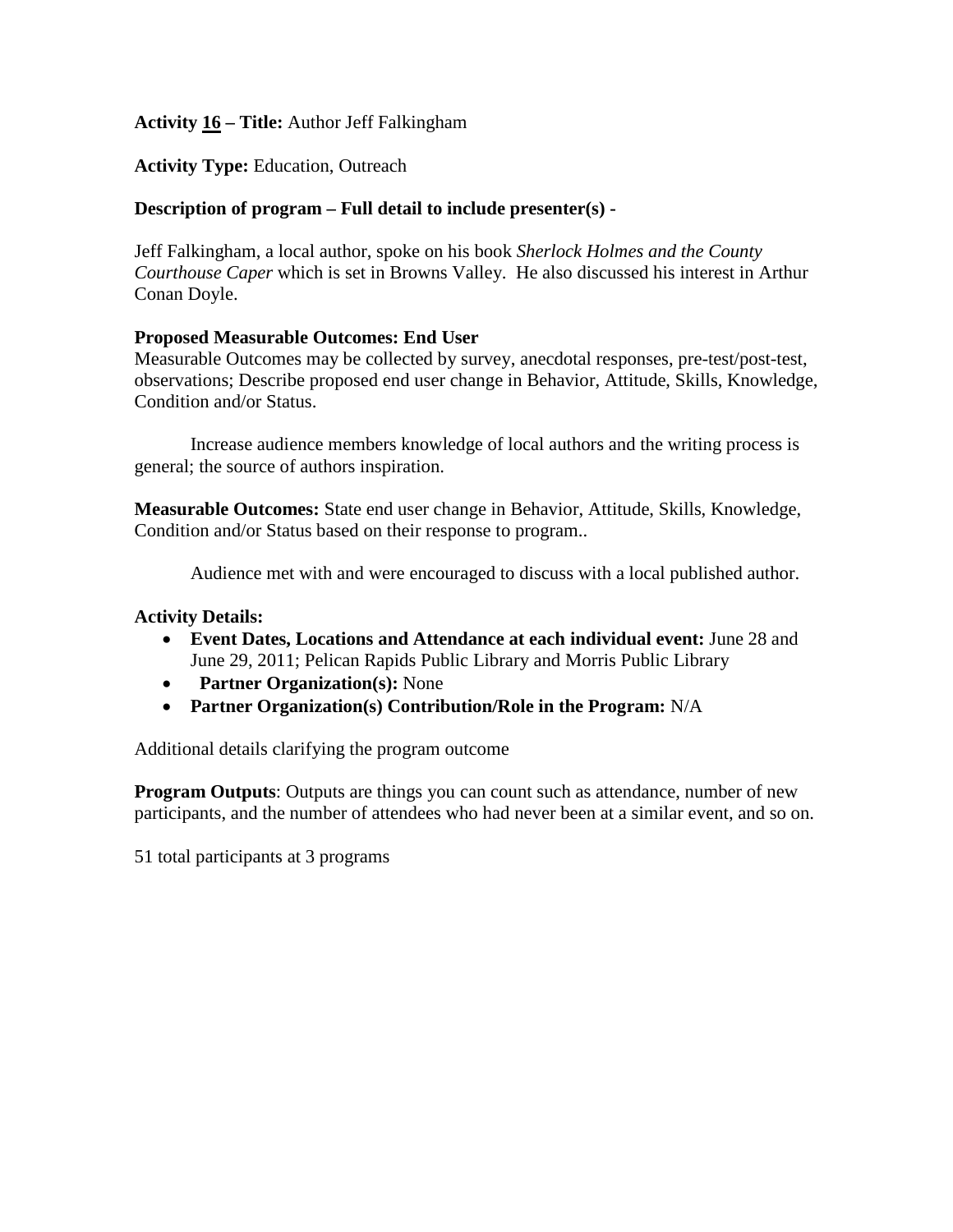| <b>Activity 16</b>               |               | <b>Final Total</b> | <b>Partner</b><br><b>Financial</b> |          |
|----------------------------------|---------------|--------------------|------------------------------------|----------|
|                                  | <b>Budget</b> | <b>Expenses</b>    | <b>Support</b>                     |          |
|                                  |               |                    | <b>Actual \$\$</b>                 | In Kind  |
| Personnel (coordination and      |               |                    |                                    |          |
| development)                     |               |                    |                                    | \$200.00 |
| Advertising/marketing of program | \$175.00      | \$166.92           | \$97.00                            |          |
| Contracted Services (honorarium, |               |                    |                                    |          |
| travel, hotel)                   | \$1200.00     | \$1113.67          |                                    |          |
| Technology/equipment             |               |                    |                                    |          |
| Collection (10% max)             | \$50.00       | \$50.00            |                                    |          |
| Materials (consumables)          |               |                    |                                    |          |
| Evaluation                       |               |                    |                                    |          |
| Other (break out costs)          |               |                    |                                    |          |
|                                  |               |                    |                                    |          |
|                                  |               |                    |                                    |          |
| <b>Activity 16 Subtotal</b>      | \$1425.00     | \$1330.59          | \$97.00                            | \$200.00 |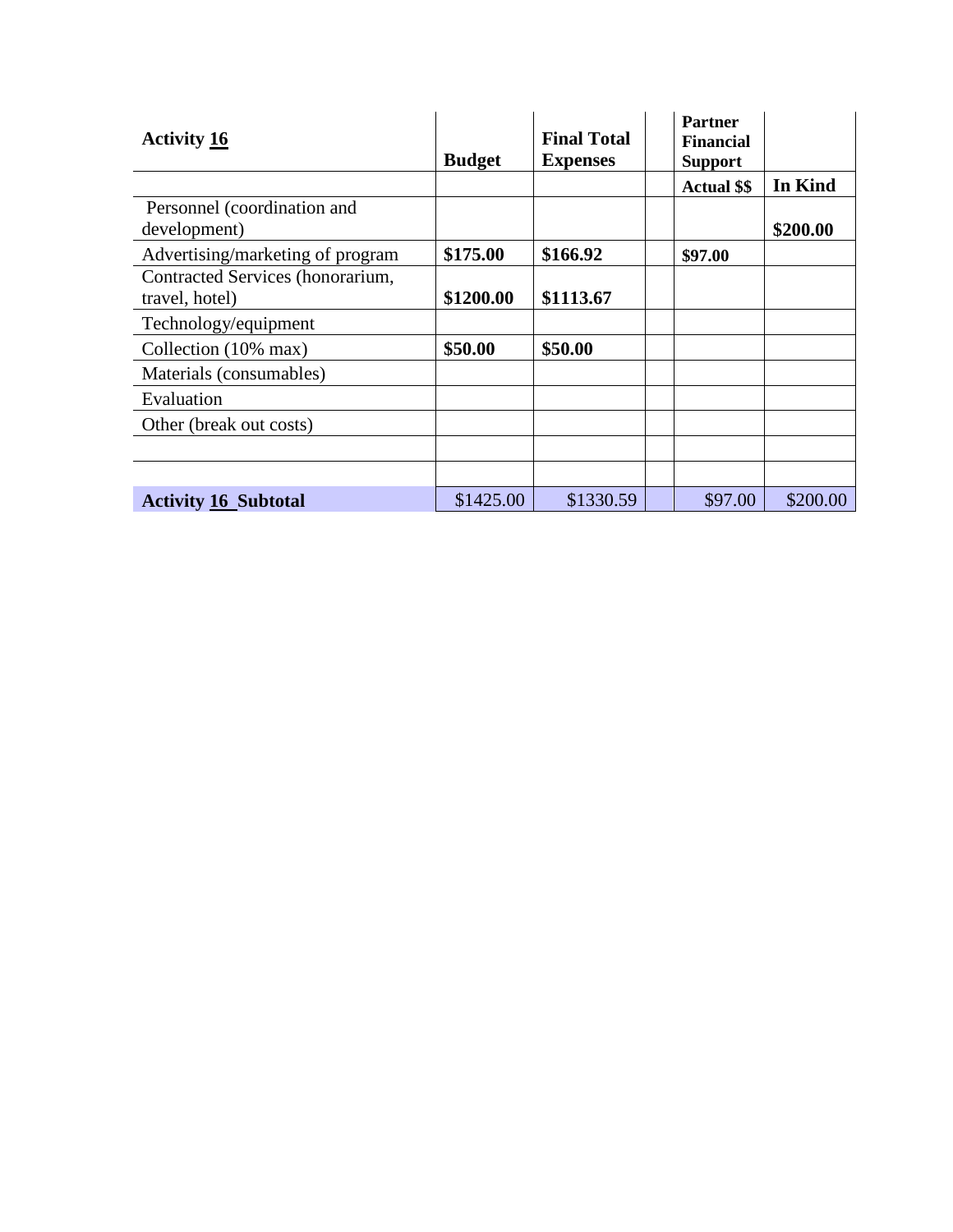**Activity 17 – Title:** Awesome Adventures in Accordian Books

**Activity Type:** Workshop

# **Description of program – Full detail to include presenter(s) -**

Local printmaker and book artist Phyllis Joos instructed adults and teens on the making of decorative accordion books. Participants left with four handcrafted books and the skills to create more of their own.

## **Proposed Measurable Outcomes: End User**

Measurable Outcomes may be collected by survey, anecdotal responses, pre-test/post-test, observations; Describe proposed end user change in Behavior, Attitude, Skills, Knowledge, Condition and/or Status.

To share the skills of making books to the extent that participants could continue the process on their own. To demonstrate how books and papers can be recycled.

**Measurable Outcomes:** State end user change in Behavior, Attitude, Skills, Knowledge, Condition and/or Status based on their response to program..

Survey indicated that many of the participants were most fascinated by the fact that they could use ordinary things that they would throw away to create beautiful books.

## **Activity Details:**

- **Event Dates, Locations and Attendance at each individual event: March 19 – May 14, 2011 Public libraries in:** Morris, Perham, Douglas County, New York Mills, Elbow Lake, Browns Valley and Fergus Falls.
- **Partner Organization(s):** None
- **Partner Organization(s) Contribution/Role in the Program: N/A**

Additional details clarifying the program outcome

**Program Outputs**: Outputs are things you can count such as attendance, number of new participants, and the number of attendees who had never been at a similar event, and so on.

67 total participants in 7 workshops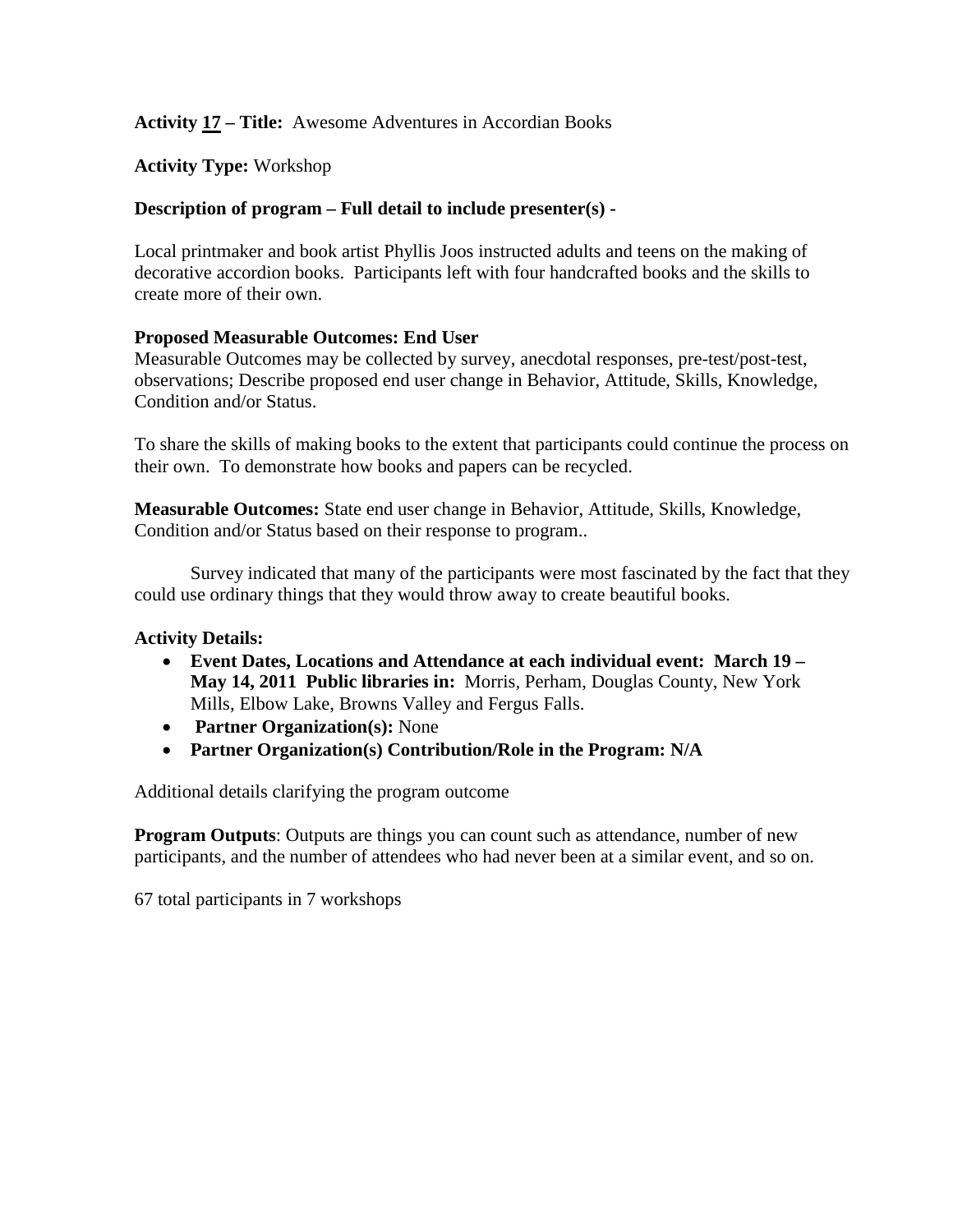| <b>Activity 17</b>               |               | <b>Final Total</b> | <b>Partner</b><br><b>Financial</b> |          |
|----------------------------------|---------------|--------------------|------------------------------------|----------|
|                                  | <b>Budget</b> | <b>Expenses</b>    | <b>Support</b>                     |          |
|                                  |               |                    | <b>Actual \$\$</b>                 | In Kind  |
| Personnel (coordination and      |               |                    |                                    |          |
| development)                     |               |                    |                                    | \$750.00 |
| Advertising/marketing of program |               |                    | \$175.00                           |          |
| Contracted Services (honorarium, |               |                    |                                    |          |
| travel, hotel)                   | \$2865.00     | \$2863.10          |                                    |          |
| Technology/equipment             |               |                    |                                    |          |
| Collection (10% max)             |               |                    |                                    |          |
| Materials (consumables)          |               |                    |                                    |          |
| Evaluation                       |               |                    |                                    |          |
| Other (break out costs)          |               |                    |                                    |          |
|                                  |               |                    |                                    |          |
|                                  |               |                    |                                    |          |
| <b>Activity 17 Subtotal</b>      | \$2865.00     | \$2863.10          | \$175.00                           | \$750.00 |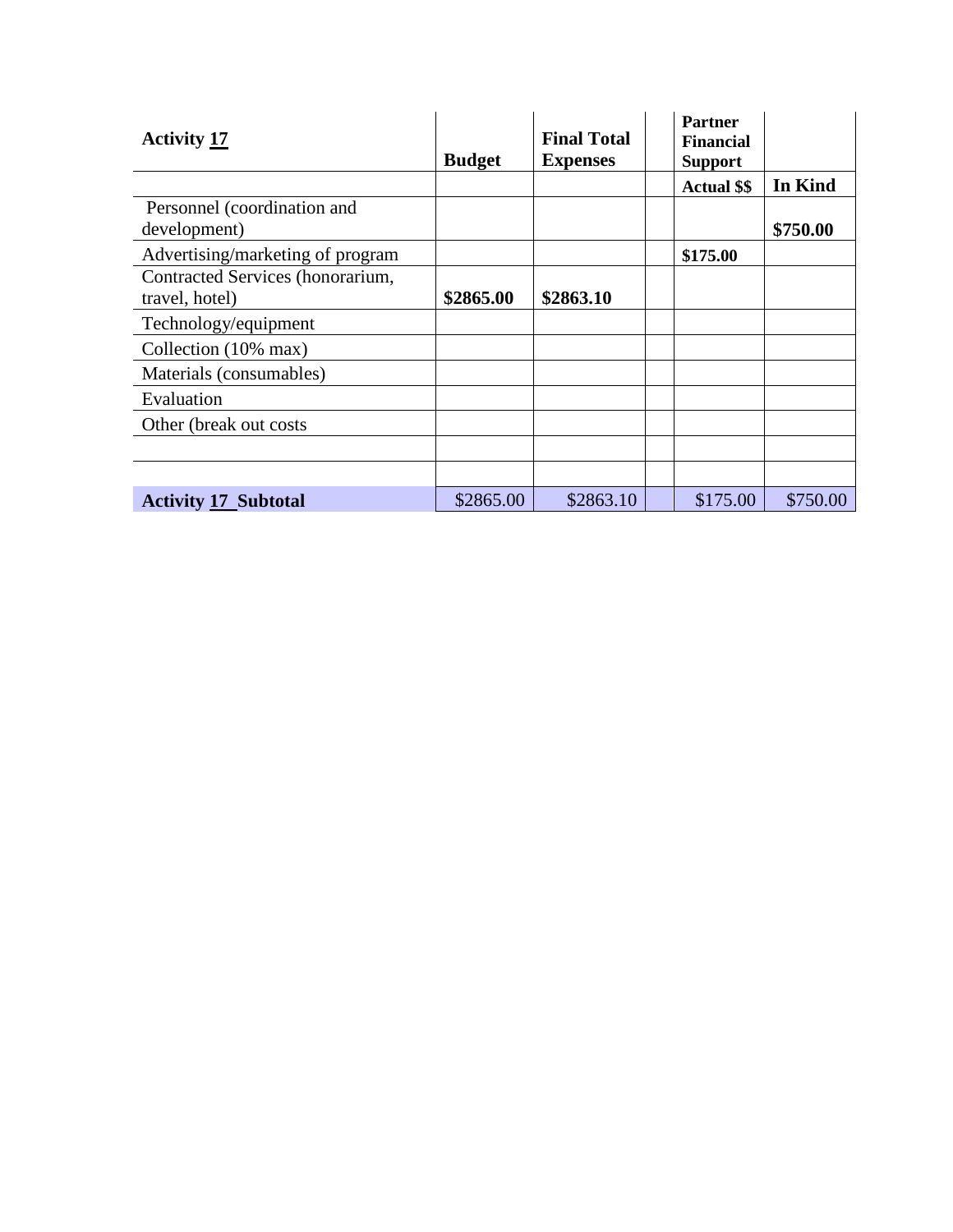**Activity 18 – Title:** Bluestocking Salon: Art History for Real People

**Activity Type:** Education, Outreach

# **Description of program – Full detail to include presenter(s) -**

Regional artists Lorene McIntosh and Stephen Henning held art history programs for adults and teens in five libraries. Topics covered were: Greek and Roman art, the Renaissance, and/or Impressionism. In each program, the work of a local working artist whose style is influenced by the time period was presented.

## **Proposed Measurable Outcomes: End User**

Measurable Outcomes may be collected by survey, anecdotal responses, pre-test/post-test, observations; Describe proposed end user change in Behavior, Attitude, Skills, Knowledge, Condition and/or Status.

To increase the audience knowledge of art history and appreciation for differing styles of art.

**Measurable Outcomes:** State end user change in Behavior, Attitude, Skills, Knowledge, Condition and/or Status based on their response to program..

Surveys indicated that the audience did indeed learn much more about art history than they expected and that the exposure led them to further study and use of library materials.

## **Activity Details:**

- **Event Dates, Locations and Attendance at each individual event:** January 30 May 9, 2011 at Thorson Memorial Library, New York Mills Public Library, Fergus Falls Public Library, Glenwood Public Library, Browns Valley Public Library, Wheaton Community Library, Perham Area Public Library, Morris Public Library, Hancock Community Library and Pelican Rapids Public Library as well as Morris Area Elementary School and St. Henry's School Perham.
- **Partner Organization(s):** Morris Area Elementary, St. Henry's, Kaddatz Galleries in Fergus Falls
- **Partner Organization(s) Contribution/Role in the Program:** provided art materials and student supervision, distributed publicity

Additional details clarifying the program outcome

**Program Outputs**: Outputs are things you can count such as attendance, number of new participants, and the number of attendees who had never been at a similar event, and so on.

358 total participants in 15 programs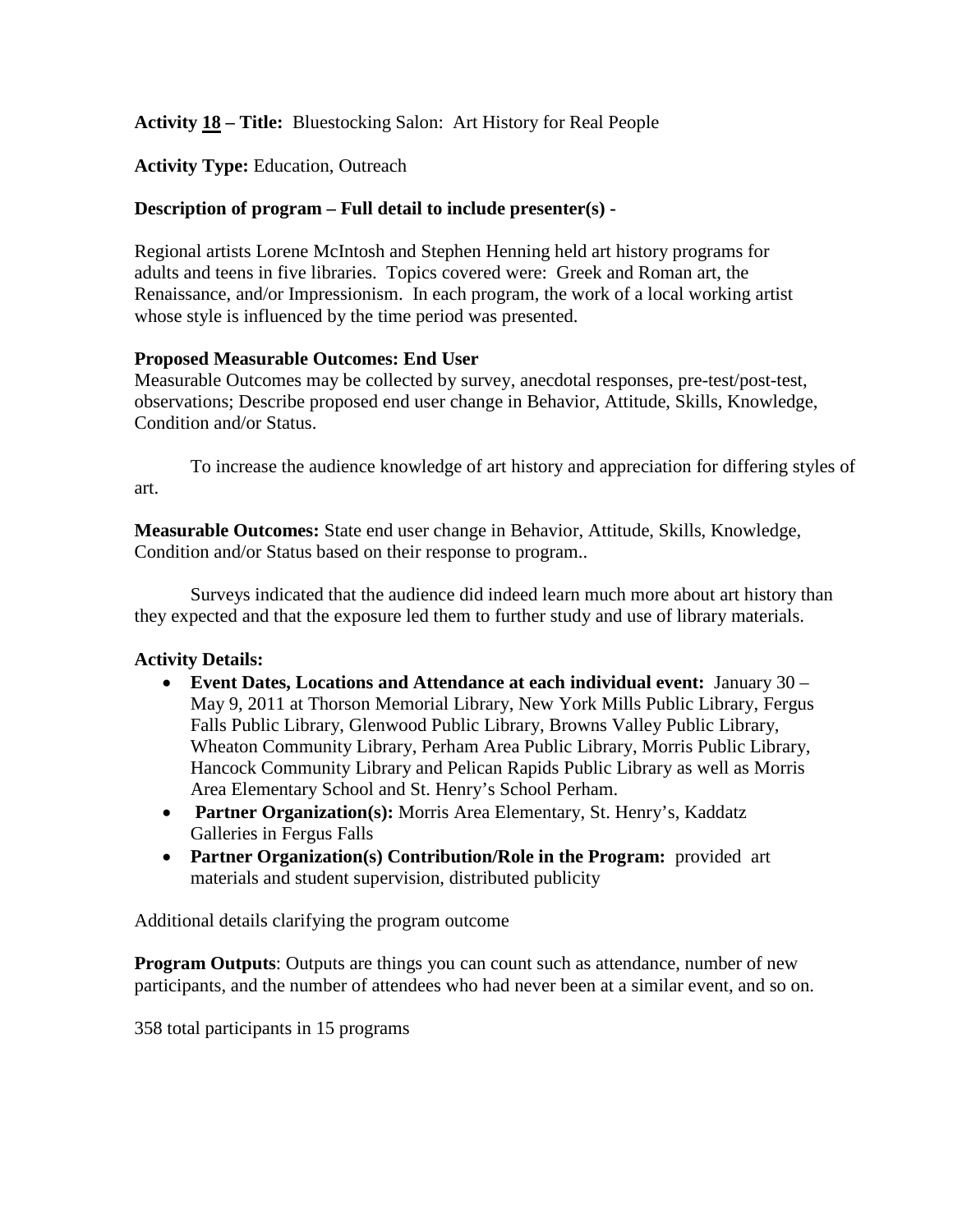| <b>Activity 18</b>                |               | <b>Final Total</b> | <b>Partner</b><br><b>Financial</b> |           |
|-----------------------------------|---------------|--------------------|------------------------------------|-----------|
|                                   | <b>Budget</b> | <b>Expenses</b>    | <b>Support</b>                     |           |
|                                   |               |                    | <b>Actual \$\$</b>                 | In Kind   |
| Personnel (coordination and       |               |                    |                                    |           |
| development)                      |               |                    |                                    | \$1500.00 |
| Advertising/marketing of program  | \$150.00      | \$130.00           | \$400.00                           |           |
| Contracted Services (honorarium,  |               |                    |                                    |           |
| travel, hotel)                    | \$3500.00     | \$3428.38          |                                    |           |
| Technology/equipment              |               |                    |                                    |           |
| Collection (10% max)              |               |                    |                                    |           |
| Materials (consumables)           | \$65.00       | \$63.00            |                                    |           |
| Evaluation                        |               |                    |                                    |           |
| Other (break out costs) equipment |               |                    |                                    |           |
| rental                            | \$465.00      | \$465.00           |                                    |           |
|                                   |               |                    |                                    |           |
|                                   |               |                    |                                    |           |
| <b>Activity 18 Subtotal</b>       | \$4180.00     | \$4086.38          | \$400.00                           | \$1500.00 |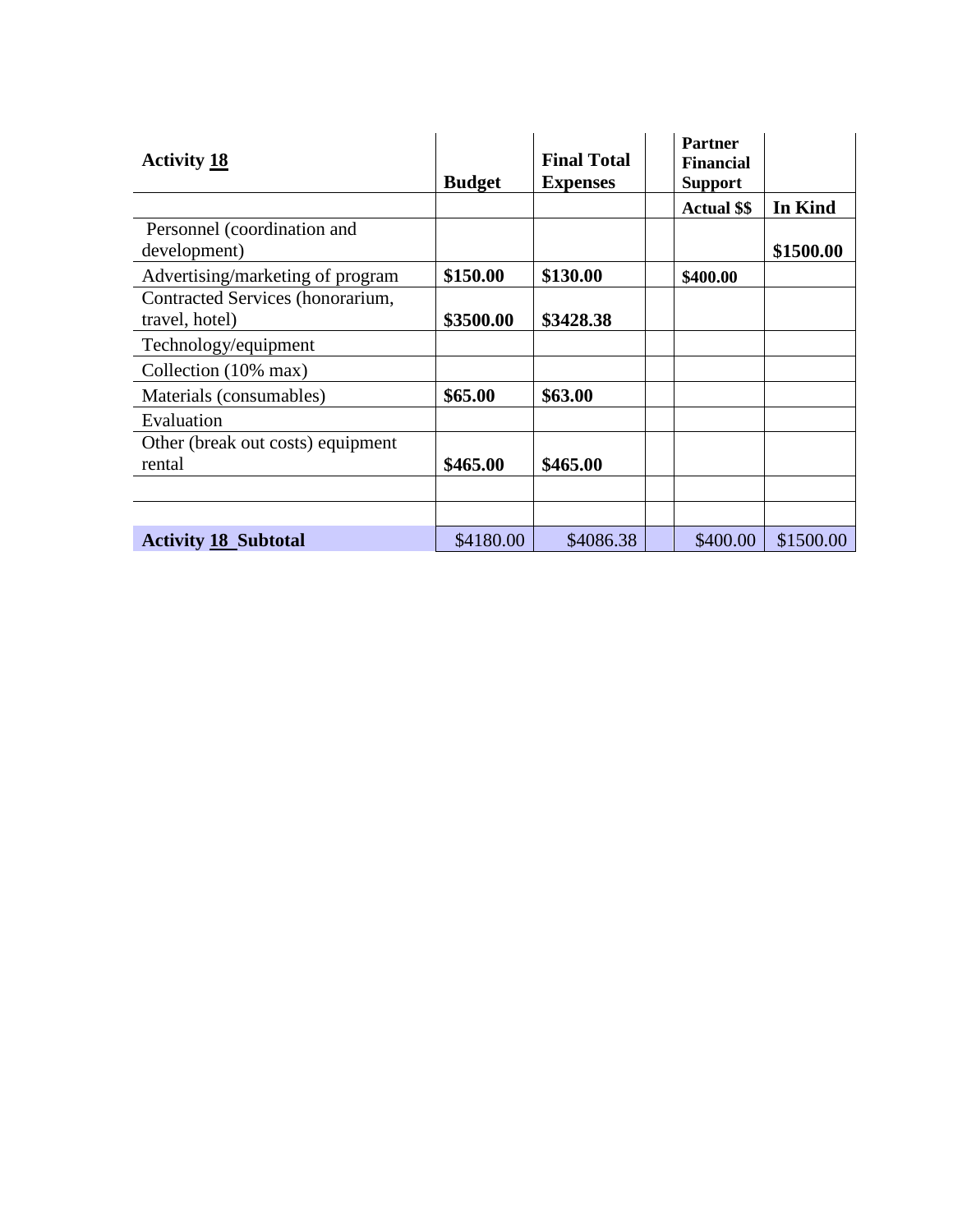# **Activity 19 – Title:** "Write Your Story" Writers Groups

#### **Activity Type:** Education, Outreach

#### **Description of program – Full detail to include presenter(s) -**

Local facilitators held four structured workshops in each of four libraries to teach creative writing to aspiring writers who then formed local Writer's Groups to continue with their work.

#### **Proposed Measurable Outcomes: End User**

Measurable Outcomes may be collected by survey, anecdotal responses, pre-test/post-test, observations; Describe proposed end user change in Behavior, Attitude, Skills, Knowledge, Condition and/or Status.

Increase participants knowledge of the writing process. Encourage participants to continue with their avocation. Set up a structured group to do so.

**Measurable Outcomes:** State end user change in Behavior, Attitude, Skills, Knowledge, Condition and/or Status based on their response to program..

Participants responded positively to course content and its appropriateness to help them move forward in their writing. All four libraries have active Writer's Groups who meet at the libraries regularly.

#### **Activity Details:**

- **Event Dates, Locations and Attendance at each individual event**: April 2 May 23, 2011 Libraries in: New York Mills, Elbow Lake, Fergus Falls and Perham
- Partner Organization(s): Lake Region Writers Network
- **Partner Organization(s) Contribution/Role in the Program:** helped develop the program, distributed the training guide, distributed publicity

Additional details clarifying the program outcome

**Program Outputs:** Outputs are things you can count such as attendance, number of new participants, and the number of attendees who had never been at a similar event, and so on.

76 participants attended 16 sessions….each person attending 4 different sessions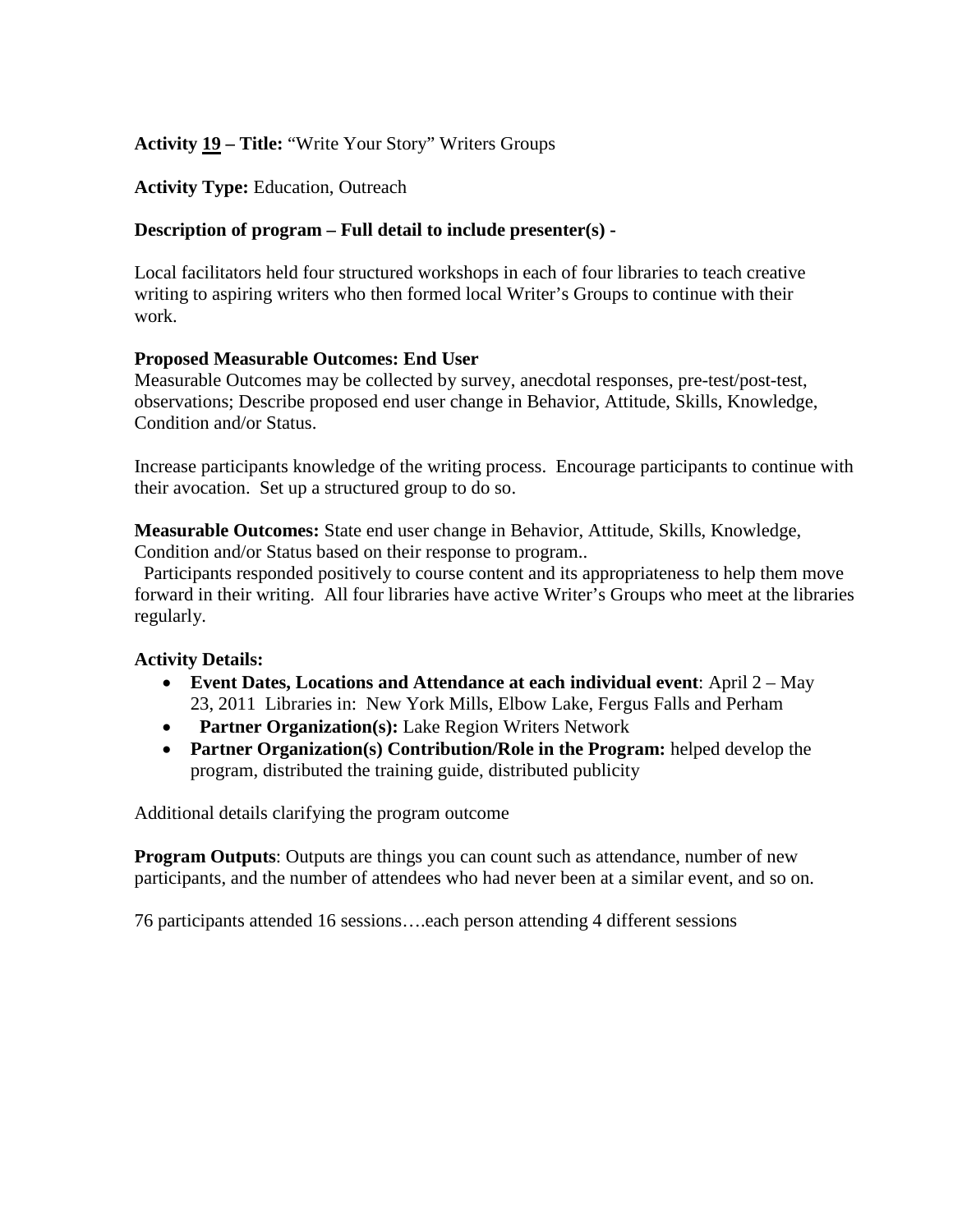| <b>Activity 19</b>                                 | <b>Budget</b> | <b>Final Total</b><br><b>Expenses</b> | <b>Partner</b><br><b>Financial</b><br><b>Support</b> |           |
|----------------------------------------------------|---------------|---------------------------------------|------------------------------------------------------|-----------|
|                                                    |               |                                       | <b>Actual \$\$</b>                                   | In Kind   |
| Personnel (coordination and<br>development)        |               |                                       |                                                      | \$1600.00 |
| Advertising/marketing of program                   |               |                                       | \$60.00                                              | \$55.00   |
| Contracted Services (honorarium,<br>travel, hotel) | \$2600.00     | \$2584.61                             |                                                      |           |
| Technology/equipment                               |               |                                       |                                                      |           |
| Collection (10% max)                               |               |                                       |                                                      |           |
| Materials (consumables)                            |               |                                       |                                                      |           |
| Evaluation                                         |               |                                       |                                                      |           |
| Other (break out costs) space rental               | \$60.00       | \$60.00                               |                                                      | \$60.00   |
|                                                    |               |                                       |                                                      |           |
|                                                    |               |                                       |                                                      |           |
| <b>Activity 19 Subtotal</b>                        | \$2660.00     | \$2584.61                             | \$60.00                                              | \$1715.00 |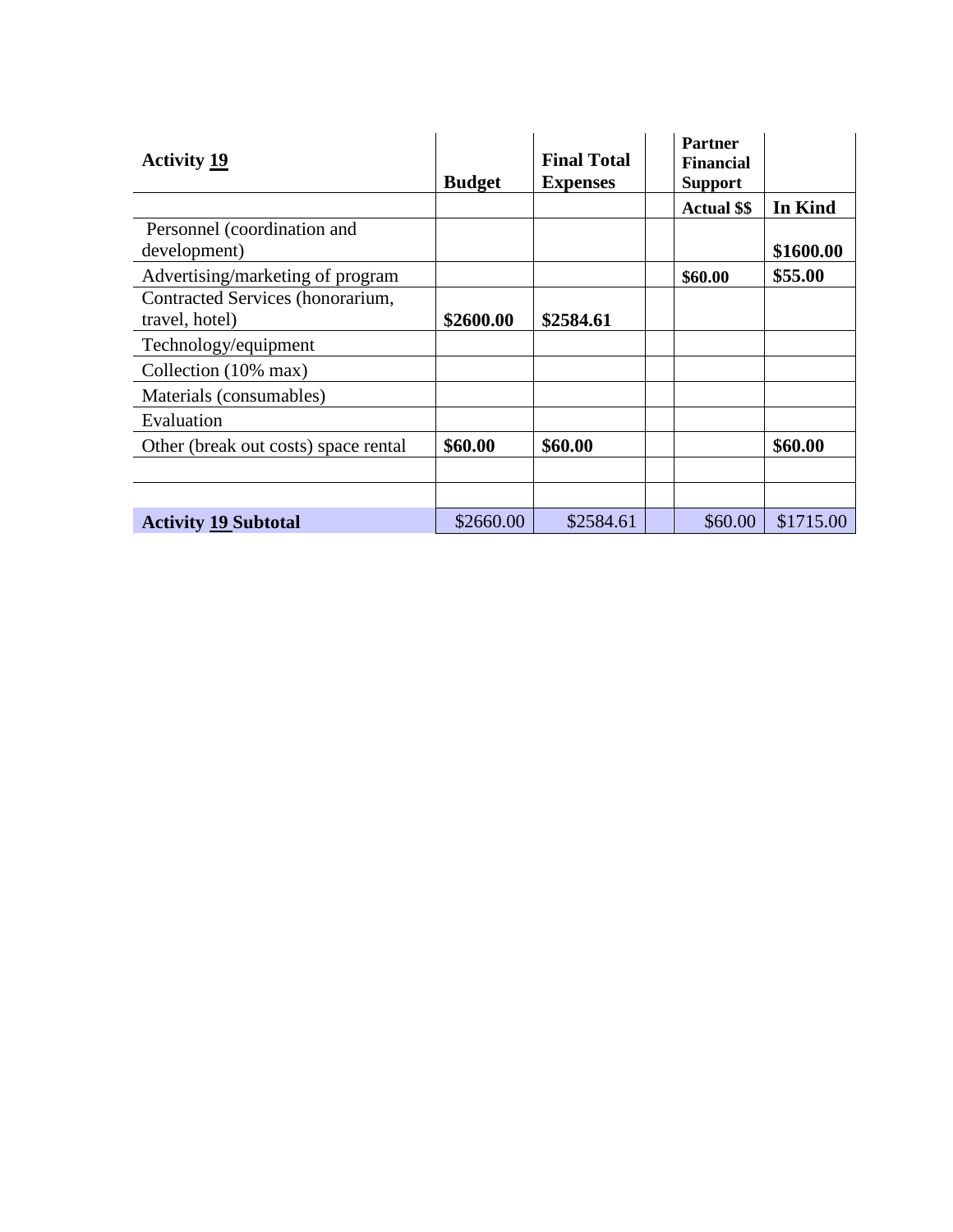### **Activity 20– Title:** Bus Trip to King Tut

#### **Activity Type:** Education, Outreach

#### **Description of program – Full detail to include presenter(s) -**

Bus trips to the Science Museum of Minnesota in St. Paul to view the King Tut exhibit. Some groups also attended the *Mummies* film in the Omnitheatre. While there, participants also viewed exhibits throughout the museum.

#### **Proposed Measurable Outcomes: End User**

Measurable Outcomes may be collected by survey, anecdotal responses, pre-test/post-test, observations; Describe proposed end user change in Behavior, Attitude, Skills, Knowledge, Condition and/or Status.

To broaden participants knowledge of ancient history by allowing them to see the actual artifacts from a famous excavation.

**Measurable Outcomes:** State end user change in Behavior, Attitude, Skills, Knowledge, Condition and/or Status based on their response to program..

As with the Dead Sea Scrolls exhibit, participants were overwhelmed by the opportunity to go and by what they were able to see. There is not enough room to describe the emotion at having the chance to take these trips.

#### **Activity Details:**

- **Event Dates, Locations and Attendance at each individual event:** April 2, 16, May 7, 14, June 8, 11, 25, 30, 2011. Libraries participating: Elbow Lake, New York Mills, Fergus Falls, Glenwood, Browns Valley, Wheaton, Perham, Morris, Hancock, and Pelican Rapids.
- **Partner Organization(s):** None
- **Partner Organization(s) Contribution/Role in the Program:** N/A

Additional details clarifying the program outcome

**Program Outputs**: Outputs are things you can count such as attendance, number of new participants, and the number of attendees who had never been at a similar event, and so on.

518 participants in 8 excursions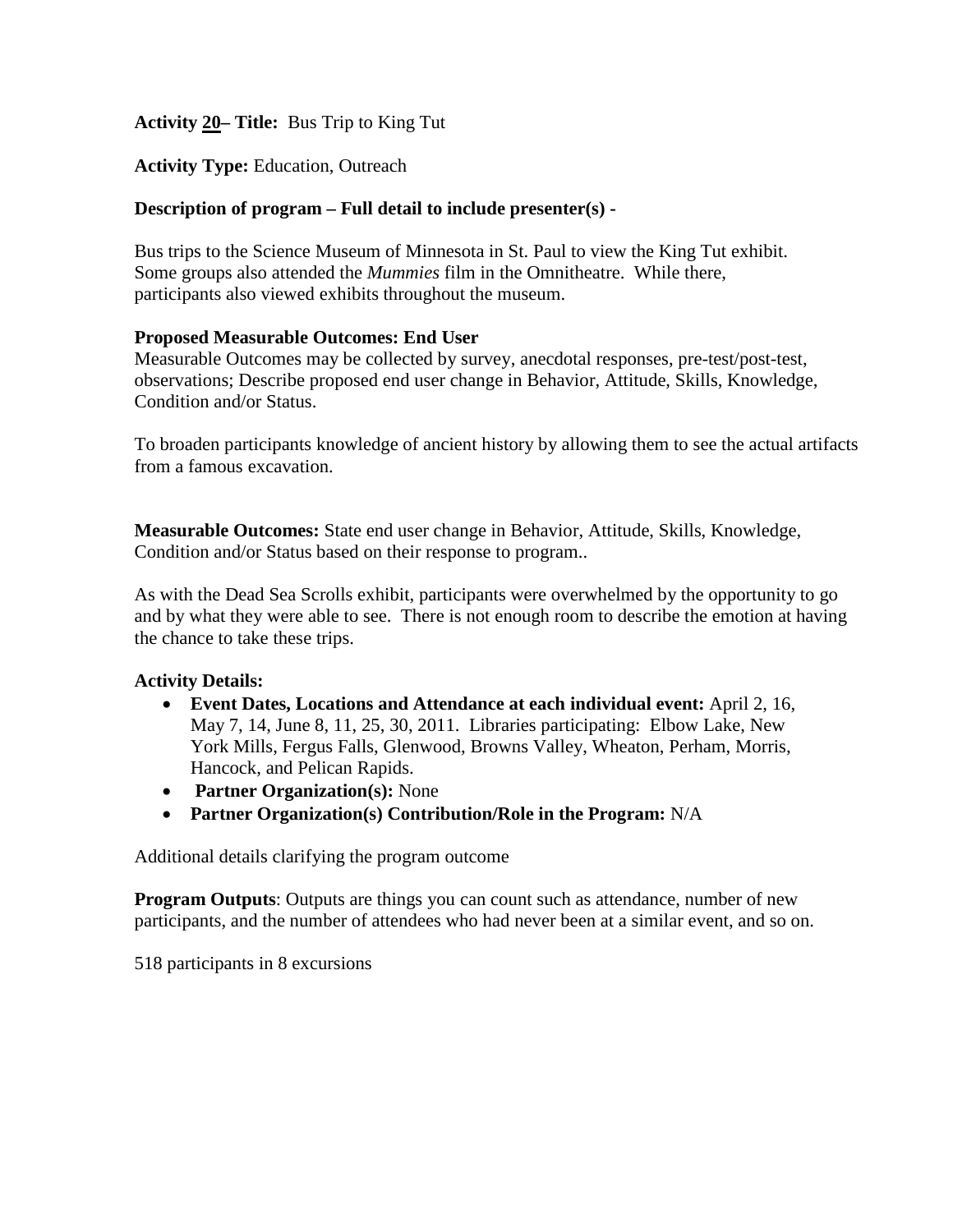| <b>Activity 20</b>                                 | <b>Budget</b> | <b>Final Total</b><br><b>Expenses</b> | Partner<br><b>Financial</b><br><b>Support</b> |           |
|----------------------------------------------------|---------------|---------------------------------------|-----------------------------------------------|-----------|
|                                                    |               |                                       | <b>Actual \$\$</b>                            | In Kind   |
| Personnel (coordination and<br>development)        |               |                                       |                                               | \$1780.00 |
| Advertising/marketing of program                   | \$168.00      | \$168.00                              | \$400.00                                      |           |
| Contracted Services (honorarium,<br>travel, hotel) |               |                                       |                                               |           |
| Technology/equipment                               |               |                                       |                                               |           |
| Collection (10% max)                               | \$564.44      | \$564.44                              |                                               |           |
| Materials (consumables)                            |               |                                       |                                               |           |
| Evaluation                                         |               |                                       |                                               |           |
| Other (break out costs)                            |               |                                       |                                               |           |
| tickets                                            | \$17,528.00   | \$17,528.00                           |                                               |           |
| buses                                              | \$10,010.00   | \$10,010.00                           |                                               |           |
| <b>Activity 20 Subtotal</b>                        | \$28,270.44   | \$28,270.44                           | \$400.00                                      | \$1780.00 |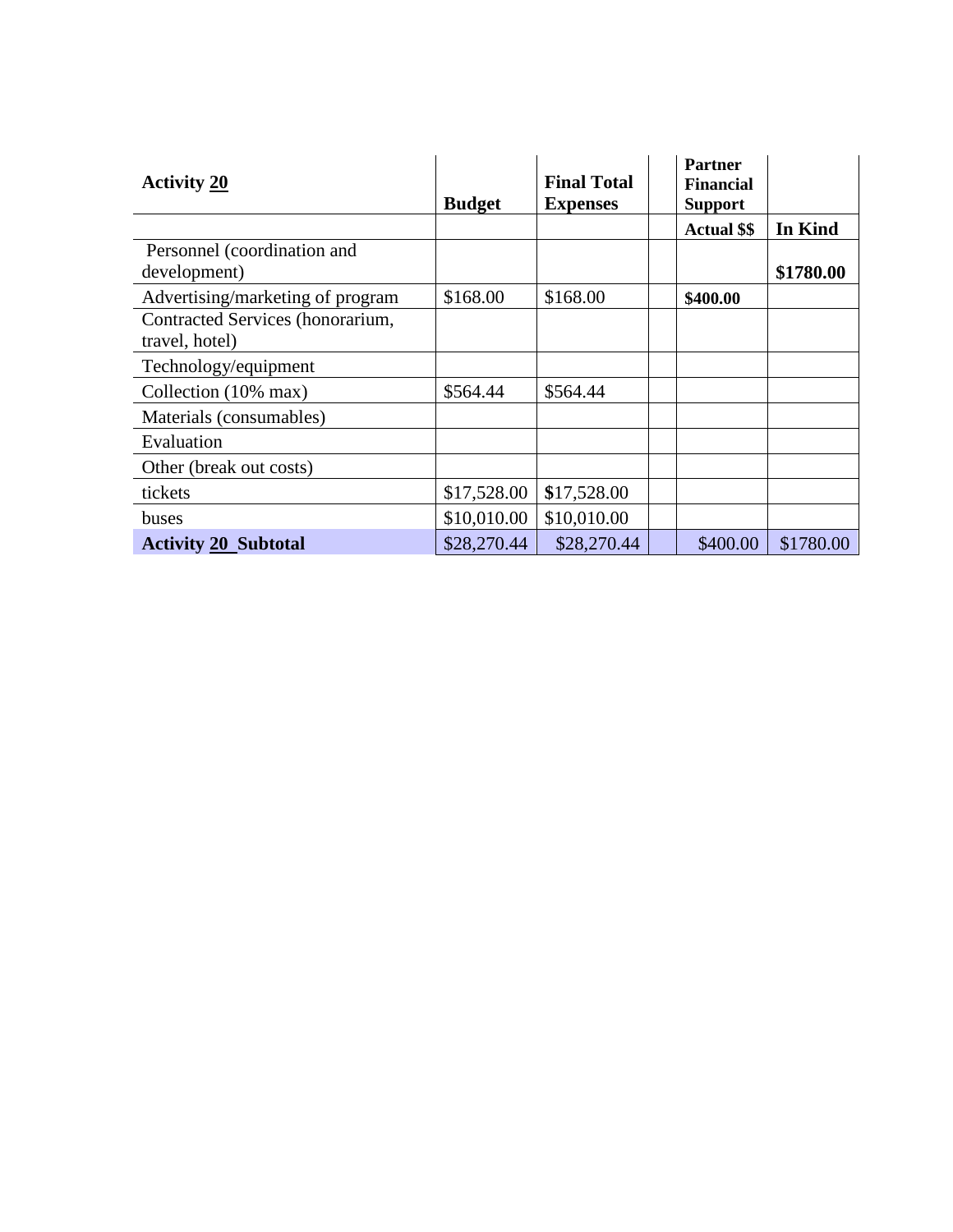# **Activity 21 – Title:** Movie Licensing USA (addendum)

### **Activity Type:** Education, Outreach

# **Description of program – Full detail to include presenter(s) -**

A movie license was purchased in the first year of Legacy funding to cover all VLS libraries. The cost of the license has been spread over multiple events.

### **Proposed Measurable Outcomes: End User**

Measurable Outcomes may be collected by survey, anecdotal responses, pre-test/post-test, observations; Describe proposed end user change in Behavior, Attitude, Skills, Knowledge, Condition and/or Status.

The movies shown were intended to educate those is attendance on the subject matter shown.

**Measurable Outcomes:** State end user change in Behavior, Attitude, Skills, Knowledge, Condition and/or Status based on their response to program..

Surveys were not taken, but the audiences expressed interest in the various subjects and seemed pleased with the opportunity to view the films. Repeat attendance at different screenings seems to prove the validity of this observation.

### **Activity Details:**

- **Event Dates, Locations and Attendance at each individual event:** January, March, April, June 2011, Elbow Lake; June 16, 18, 24 2011, Morris
- **Partner Organization(s):** None
- **Partner Organization(s) Contribution/Role in the Program:** N/A

Additional details clarifying the program outcome

**Program Outputs:** Outputs are things you can count such as attendance, number of new participants, and the number of attendees who had never been at a similar event, and so on.

61 people attended a total of 7 screenings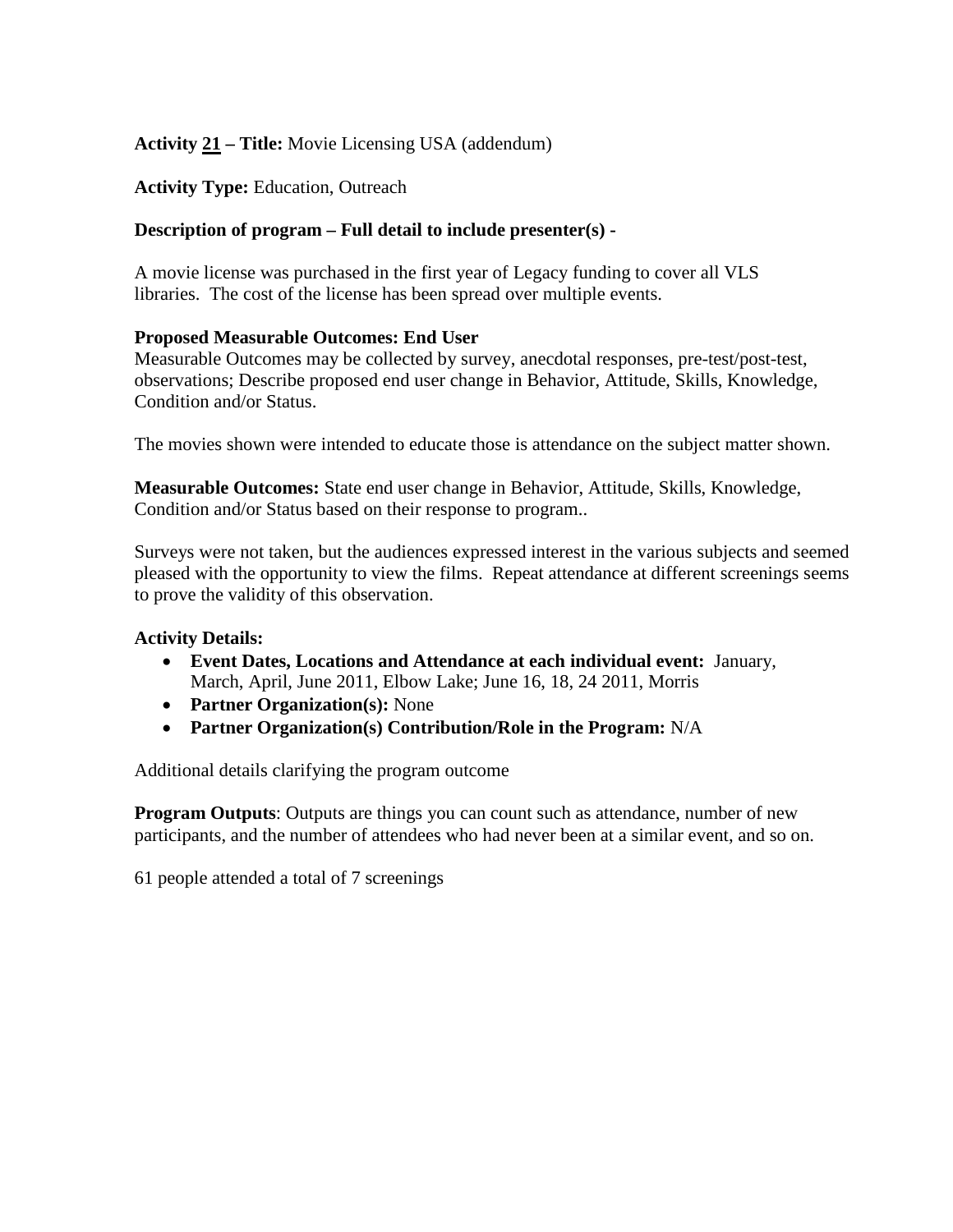| <b>Activity 21</b>                                 | <b>Budget</b>                                       | <b>Final Total</b><br><b>Expenses</b> | <b>Partner</b><br><b>Financial</b><br><b>Support</b> |          |
|----------------------------------------------------|-----------------------------------------------------|---------------------------------------|------------------------------------------------------|----------|
|                                                    |                                                     |                                       | <b>Actual \$\$</b>                                   | In Kind  |
| Personnel (coordination and<br>development)        |                                                     |                                       |                                                      | \$350.00 |
| Advertising/marketing of program                   |                                                     |                                       |                                                      |          |
| Contracted Services (honorarium,<br>travel, hotel) |                                                     |                                       |                                                      |          |
| Technology/equipment                               |                                                     |                                       |                                                      |          |
| Collection (10% max)                               |                                                     |                                       |                                                      |          |
|                                                    | <b>Cost for</b><br>the license<br>was<br>previously |                                       |                                                      |          |
| Materials (consumables)                            | reported                                            |                                       |                                                      |          |
| Evaluation                                         |                                                     |                                       |                                                      |          |
| Other (break out costs)                            |                                                     |                                       |                                                      |          |
|                                                    |                                                     |                                       |                                                      |          |
|                                                    |                                                     |                                       |                                                      |          |
| <b>Activity 21 Subtotal</b>                        | \$0.00                                              | \$0.00                                | \$0.00                                               | \$350.00 |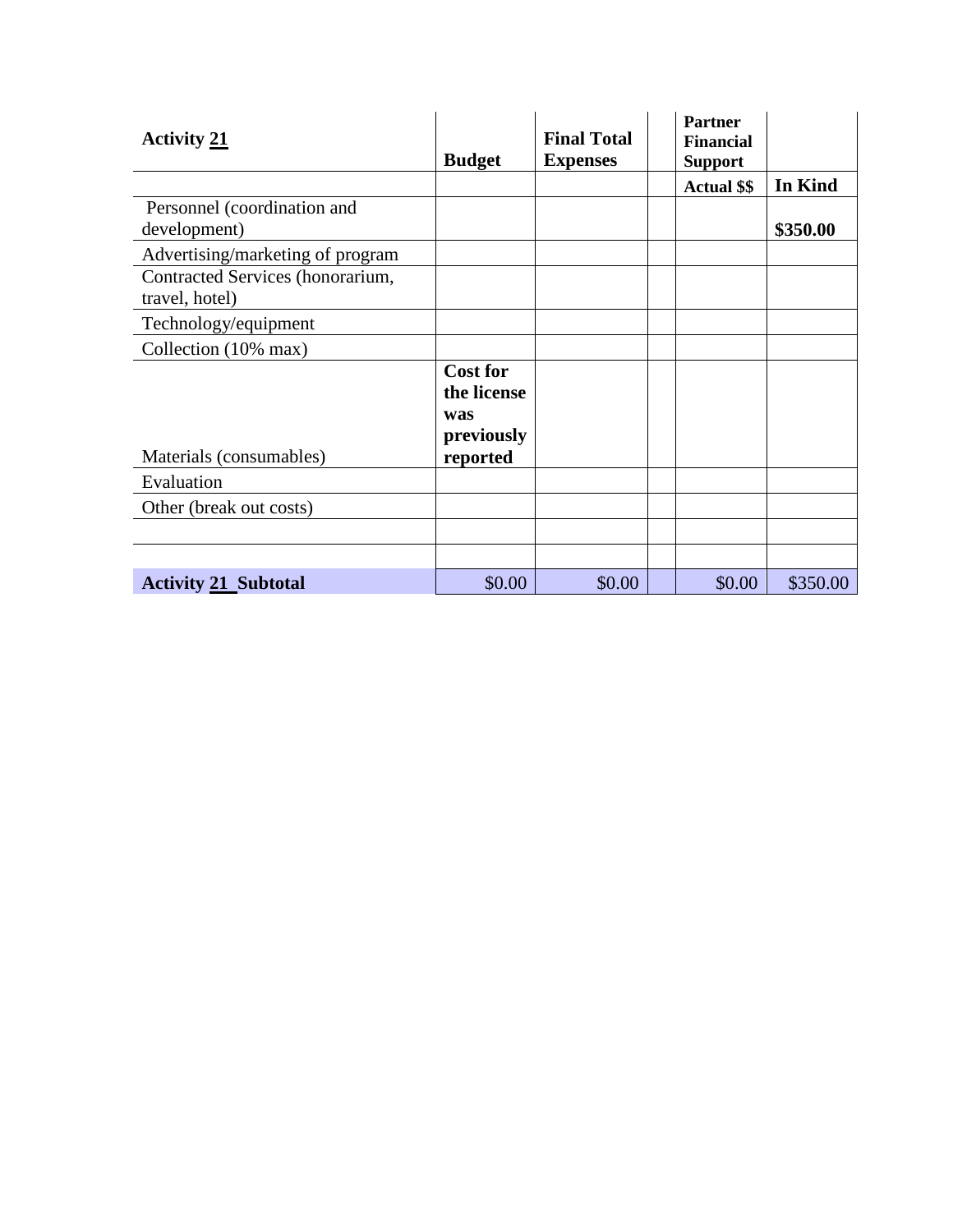# **Activity 22 – Title:** CLIMB Theatre Production of "Return to Honor"

# **Activity Type:** Education, Outreach

### **Description of program – Full detail to include presenter(s) -**

CLIMB Theatre performed "Return to Honor", a play about the challenges of postdeployment life, in seven communities in five days. The three-person show educated the audience about some of the difficulties faced by many veterans returning to civilian life.

#### **Proposed Measurable Outcomes: End User**

Measurable Outcomes may be collected by survey, anecdotal responses, pre-test/post-test, observations; Describe proposed end user change in Behavior, Attitude, Skills, Knowledge, Condition and/or Status.

To increase the knowledge of the audience regarding the difficulties of returning to the US after being involved in combat. To change the condition of veterans in the audience by giving them an opening to share their stories publicly or privately.

**Measurable Outcomes:** State end user change in Behavior, Attitude, Skills, Knowledge, Condition and/or Status based on their response to program..

19% of respondents identified themselves as post deployment military. 28% of respondents identified themselves as family of post deployment military. 100% of respondents enjoyed the show and would recommend to others. Attendees continued to email VLS staff to share their stories for months afterwards.

### **Activity Details:**

- **Event Dates, Locations and Attendance at each individual event:** April 30- May 7, 2011; Pelican Rapids Public Library, American Legion – Wheaton, American Legion – Morris, Roosevelt Hall – Barrett, New York Mills Ballroom, Fergus Theatre, Fergus Falls, Evansville Art Center.
- **Partner Organization(s):** American Legions in Wheaton and Morris, Legionnaires n Barrett, City of New York Mills, Fergus Theatre, Evansville Art Center, Minnesota State Arts Board
- **Partner Organization(s) Contribution/Role in the Program:** Provided space for the programs, supervision during the program, publicity. MSAB—financial assistance

Additional details clarifying the program outcome

**Program Outputs:** Outputs are things you can count such as attendance, number of new participants, and the number of attendees who had never been at a similar event, and so on.

149 people attended 7 events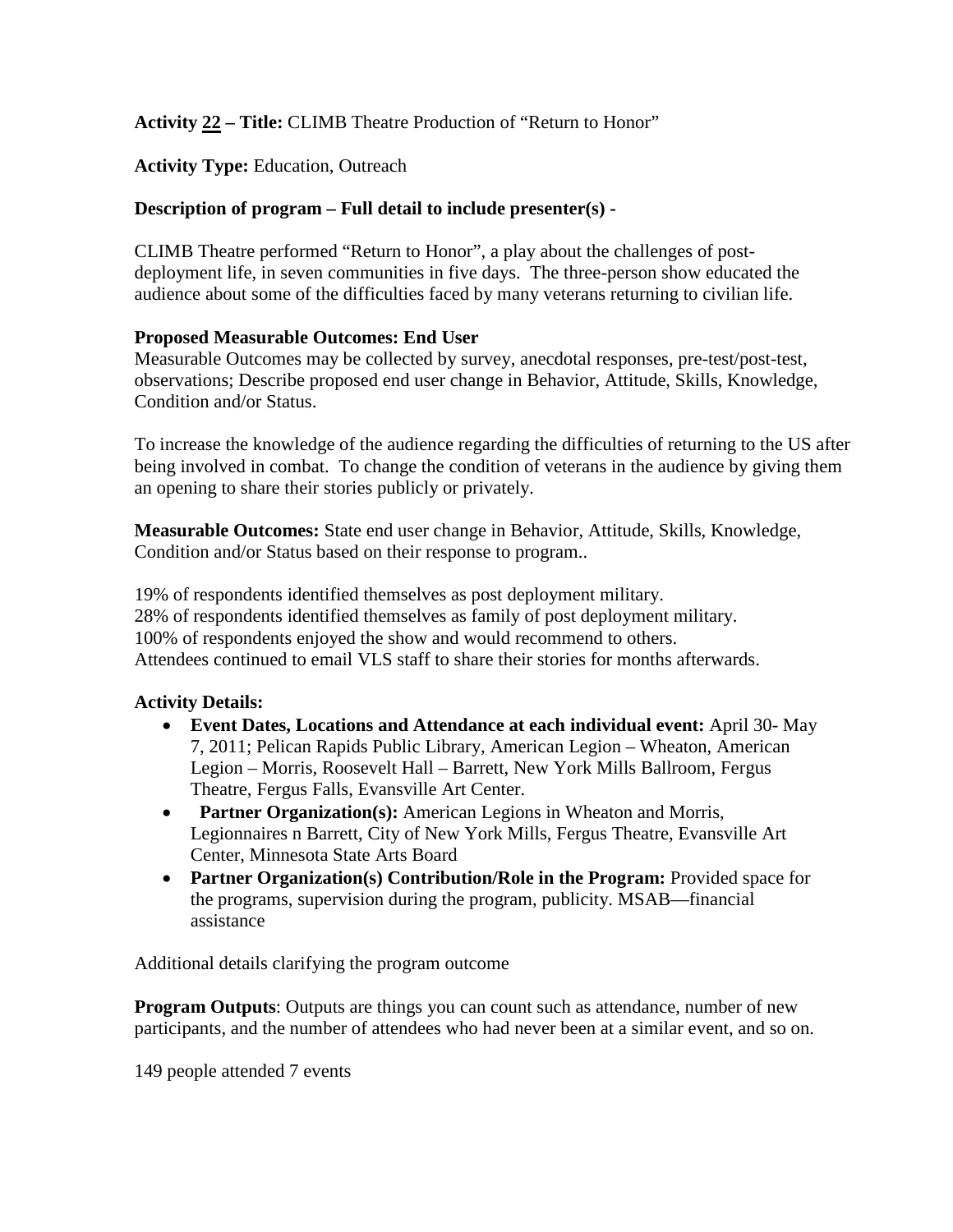| <b>Activity 22</b>                                 | <b>Budget</b> | <b>Final Total</b><br><b>Expenses</b> | <b>Partner</b><br><b>Financial</b><br><b>Support</b> |          |
|----------------------------------------------------|---------------|---------------------------------------|------------------------------------------------------|----------|
|                                                    |               |                                       | <b>Actual \$\$</b>                                   | In Kind  |
| Personnel (coordination and<br>development)        |               |                                       |                                                      | \$875.00 |
| Advertising/marketing of program                   | \$1160.00     | \$220.65                              | \$938.00                                             | \$120.00 |
| Contracted Services (honorarium,<br>travel, hotel) | \$10,246.00   | \$2182.00                             | \$8,064.00                                           |          |
| Technology/equipment                               |               |                                       |                                                      |          |
| Collection (10% max)                               |               |                                       |                                                      |          |
| Materials (consumables)                            |               |                                       |                                                      |          |
| Evaluation                                         |               |                                       |                                                      |          |
| Other (break out costs) rental fees                | \$380.00      | \$380.00                              |                                                      |          |
|                                                    |               |                                       |                                                      |          |
|                                                    |               |                                       |                                                      |          |
| <b>Activity 22 Subtotal</b>                        | \$11,786.00   | \$2,782.65                            | \$9002.00                                            | \$995.00 |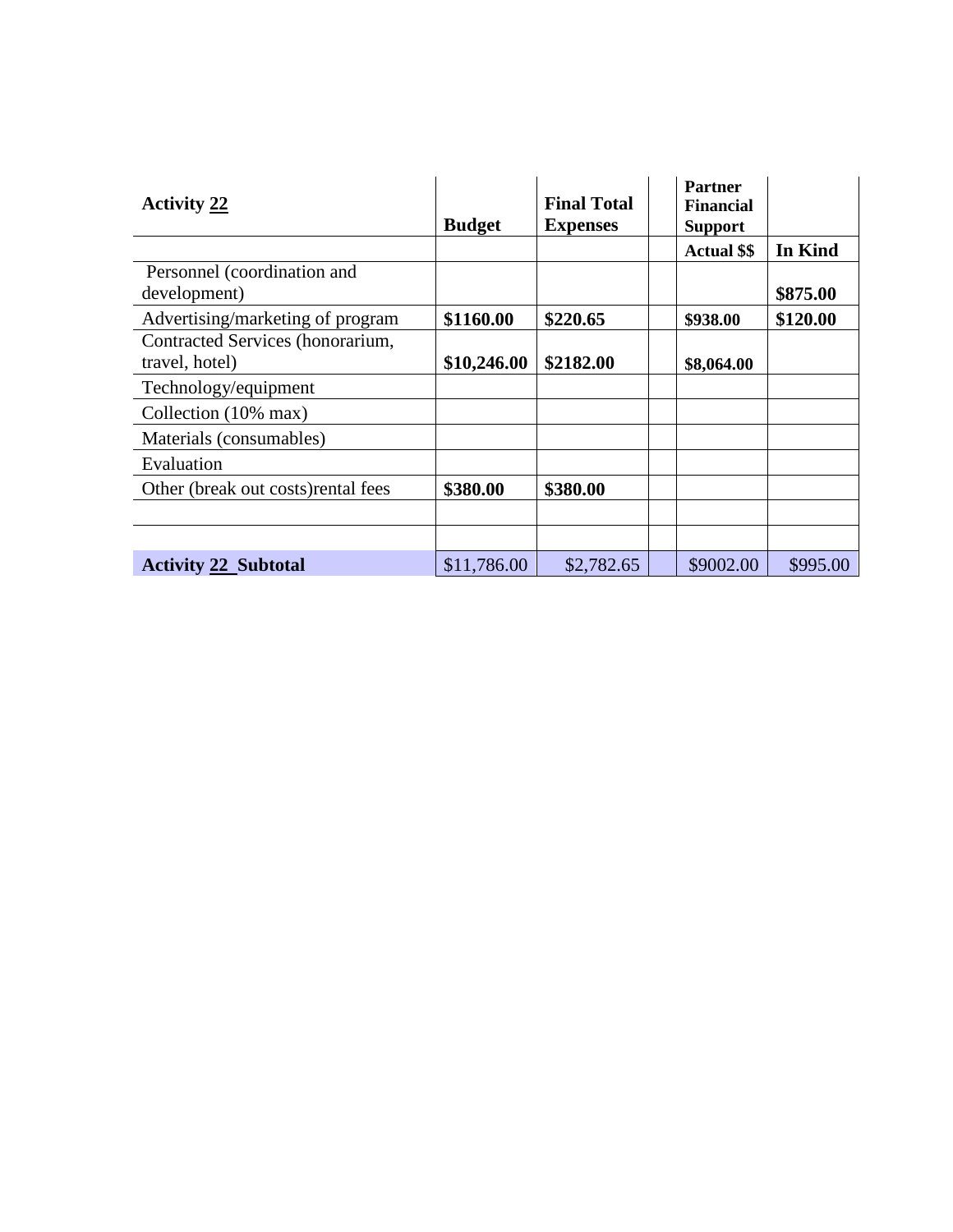# **Activity 23 – Title:** Steamroller Printing

# **Activity Type:** Workshop

### **Description of program – Full detail to include presenter(s) -**

Participants created block prints with simple materials and safe tools. Staff from ArtOrg rolled ink on the blocks and then rolled over the blocks with a small steamroller. Artists signed and kept their prints.

### **Proposed Measurable Outcomes: End User**

Measurable Outcomes may be collected by survey, anecdotal responses, pre-test/post-test, observations; Describe proposed end user change in Behavior, Attitude, Skills, Knowledge, Condition and/or Status.

To increase the knowledge of the participants regarding the process of printing. To expand participants concept of art. To let all participants be artists regardless of skill level.

**Measurable Outcomes:** State end user change in Behavior, Attitude, Skills, Knowledge, Condition and/or Status based on their response to program..

Surveys indicated that the proposed outcomes were met. Participants ranging in age from 2 to 83 were able to successfully make block prints to take with them. Many reported that they did indeed now think of themselves as artists. The process was very accessible and enjoyable for all.

### **Activity Details:**

- **Event Dates, Locations and Attendance at each individual event:** June 7 -24, 2011; Thorson Memorial Library, Pelican Rapids Public Library, Lakes Area Community Center, Battle Lake, Landmark Center, Henning, Browns Valley Public Library, New York Mills Regional Cultural Center
- Partner Organization(s): Owners of various locations where event took place
- **Partner Organization(s) Contribution/Role in the Program:** provided space and supervision of the event

Additional details clarifying the program outcome

**Program Outputs:** Outputs are things you can count such as attendance, number of new participants, and the number of attendees who had never been at a similar event, and so on.

317 people attended six events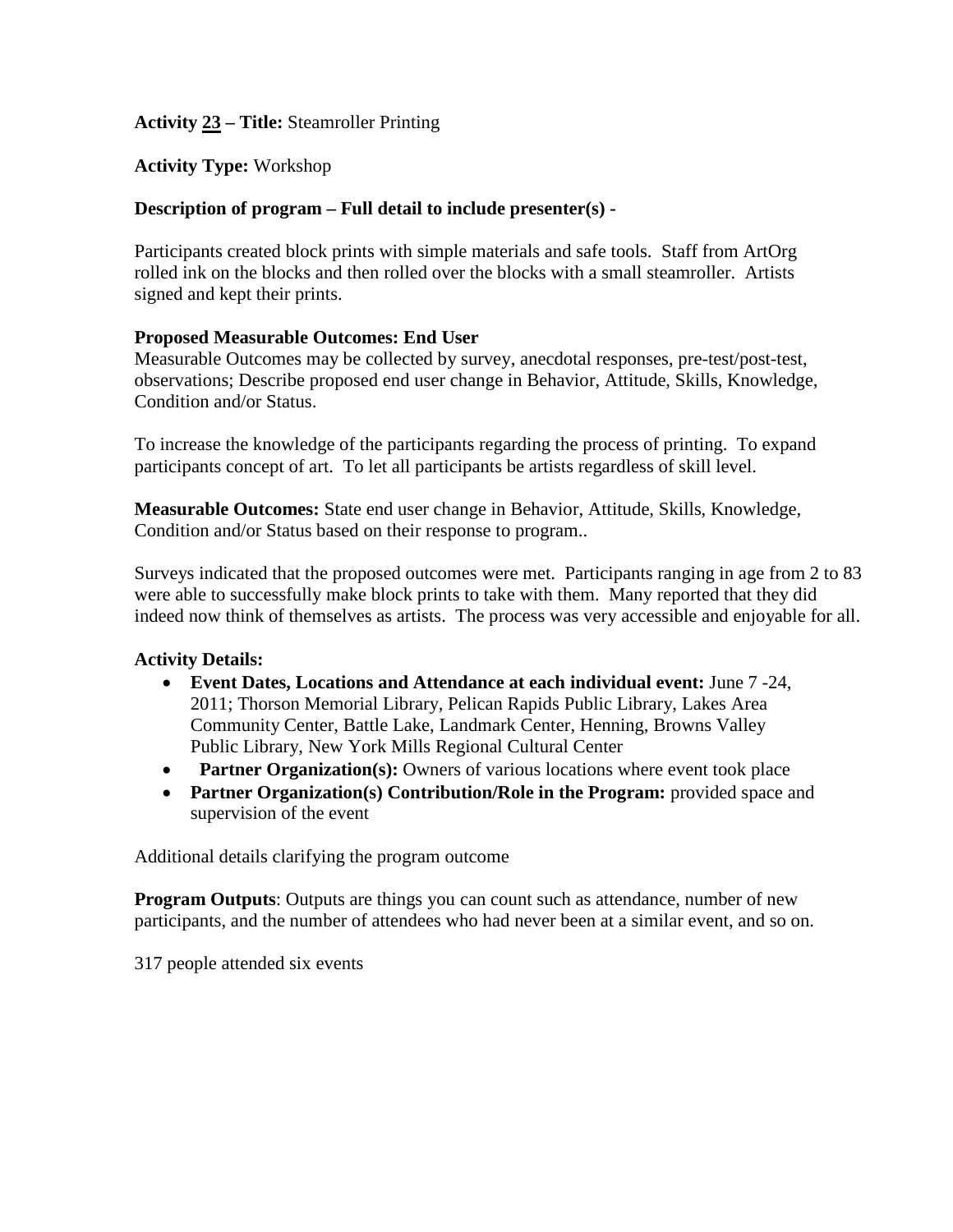| <b>Activity 23</b>               | <b>Budget</b> | <b>Final Total</b><br><b>Expenses</b> | <b>Partner</b><br><b>Financial</b><br><b>Support</b> |          |
|----------------------------------|---------------|---------------------------------------|------------------------------------------------------|----------|
|                                  |               |                                       | <b>Actual \$\$</b>                                   | In Kind  |
| Personnel (coordination and      |               |                                       |                                                      |          |
| development)                     |               |                                       |                                                      | \$550.00 |
| Advertising/marketing of program | \$10.00       |                                       | \$10.00                                              | \$70.00  |
| Contracted Services (honorarium, |               |                                       |                                                      |          |
| travel, hotel)                   | \$14,000.00   | \$13,804.23                           |                                                      |          |
| Technology/equipment             |               |                                       |                                                      |          |
| Collection (10% max)             |               |                                       |                                                      |          |
| Materials (consumables)          |               |                                       |                                                      |          |
| Evaluation                       |               |                                       |                                                      |          |
| Other (break out costs) rental   | \$105.00      | \$105.00                              |                                                      |          |
|                                  |               |                                       |                                                      |          |
|                                  |               |                                       |                                                      |          |
| <b>Activity 23 Subtotal</b>      | \$14,115.00   | \$13,909.23                           | \$10.00                                              | \$620.00 |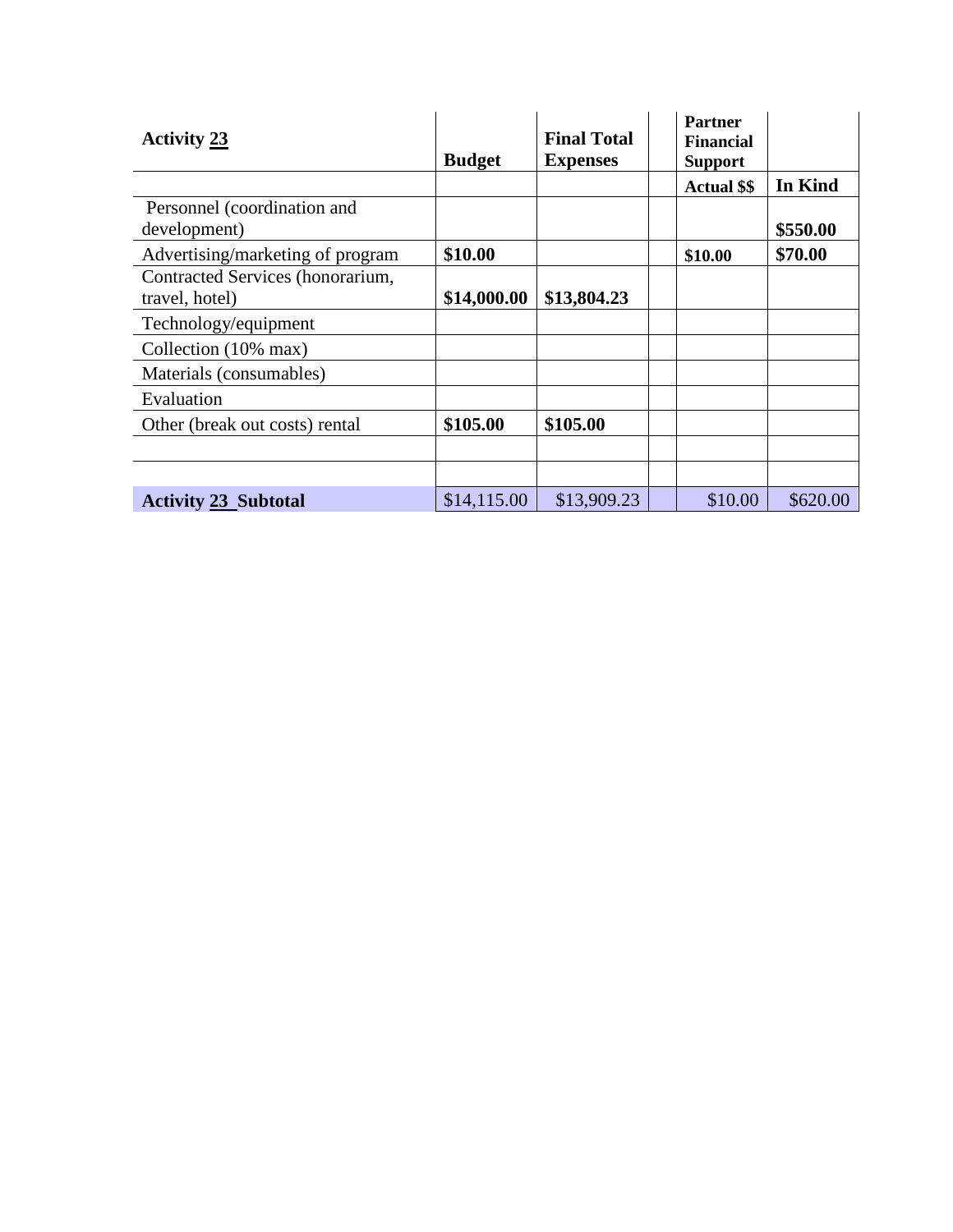# **Activity 24 – Title:** Free Admission Museum Weekend

# **Activity Type:** Education, Outreach

# **Description of program – Full detail to include presenter(s) -**

Three historical and cultural institutions offered free admission to all visitors on Saturday and Sunday June 11-12 to coincide with the conclusion of the Rural Arts and Culture Summit held in Fergus Falls. The institutions kept track of all visitors for those days and Viking Library System compensated the organization for the cost of the admissions.

#### **Proposed Measurable Outcomes: End User**

Measurable Outcomes may be collected by survey, anecdotal responses, pre-test/post-test, observations; Describe proposed end user change in Behavior, Attitude, Skills, Knowledge, Condition and/or Status.

To offer the opportunity for participants to visit a museum or cultural institution without charge. To introduce these museums to people who have never visited them, even members of the community. To offer greater exposure to the institutions.

**Measurable Outcomes:** State end user change in Behavior, Attitude, Skills, Knowledge, Condition and/or Status based on their response to program..

The event was popular way beyond expectation. The museum partners were thrilled with the attendance and had to bring in extra staff. They were also please with the ease of the program in reporting and receiving reimbursement. The participants were mostly folks who had never been to the museums before and were amazed at how interesting and complete they were.

#### **Activity Details:**

- **Event Dates, Locations and Attendance at each individual event:** June 11 12, 2011; locations listed under Partner Organizations
- **Partner Organization(s):** Runestone Museum in Alexandria; Minnesota Lakes Maritime Museum in Alexandria; and the Otter Tail County Historical Society in Fergus Falls.
- **Partner Organization(s) Contribution/Role in the Program:** provided venue and carried out publicity

Additional details clarifying the program outcome

**Program Outputs**: Outputs are things you can count such as attendance, number of new participants, and the number of attendees who had never been at a similar event, and so on.

490 people participated at 3 locations over 2 days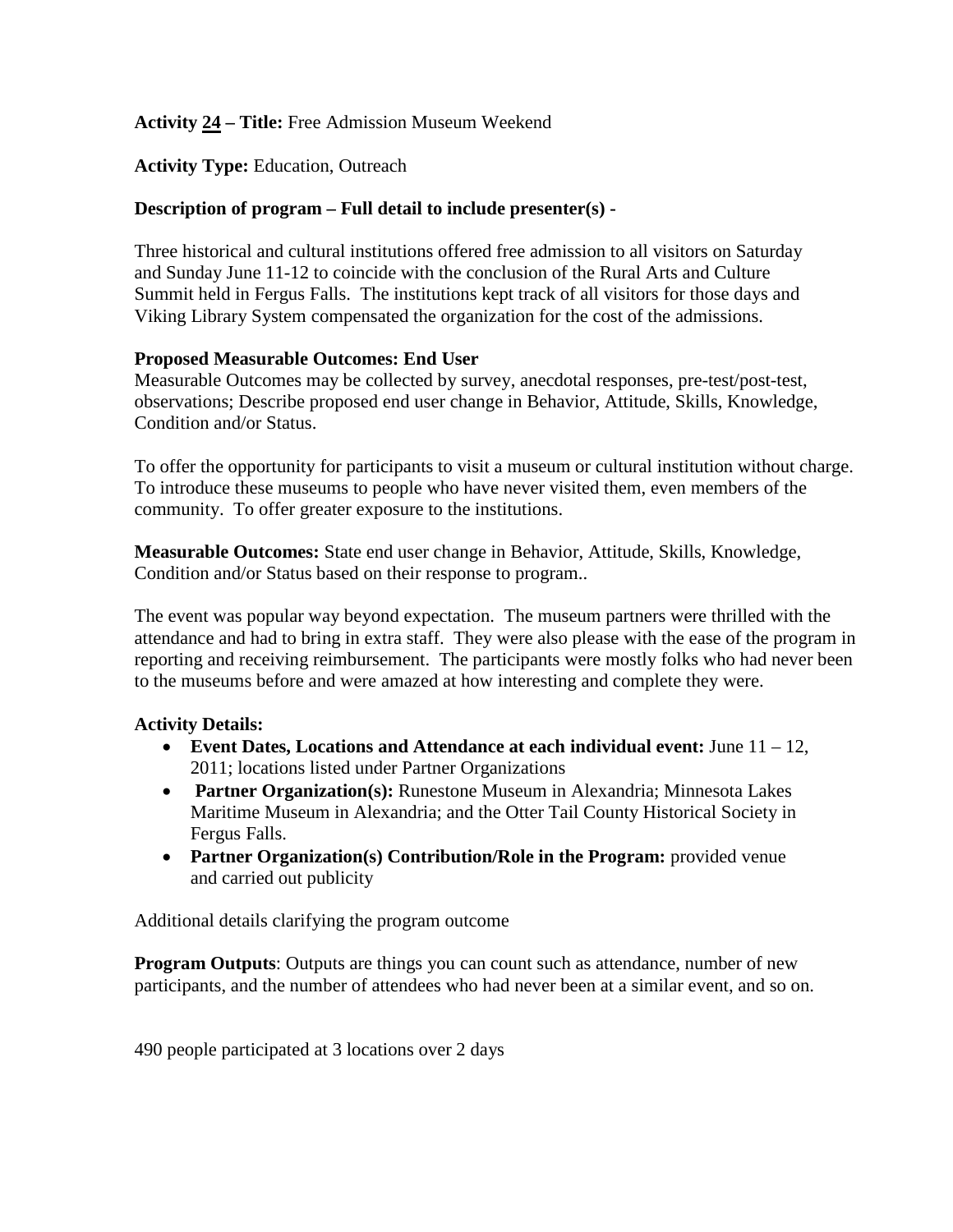| <b>Activity 24</b>                                 | <b>Budget</b> | <b>Final Total</b><br><b>Expenses</b> | <b>Partner</b><br><b>Financial</b><br><b>Support</b> |          |
|----------------------------------------------------|---------------|---------------------------------------|------------------------------------------------------|----------|
|                                                    |               |                                       | <b>Actual \$\$</b>                                   | In Kind  |
| Personnel (coordination and<br>development)        |               |                                       |                                                      | \$200.00 |
| Advertising/marketing of program                   |               |                                       | \$90.00                                              | \$70.00  |
| Contracted Services (honorarium,<br>travel, hotel) |               |                                       |                                                      |          |
| Technology/equipment                               |               |                                       |                                                      |          |
| Collection (10% max)                               |               |                                       |                                                      |          |
| Materials (consumables)                            |               |                                       |                                                      |          |
| Evaluation                                         |               |                                       |                                                      |          |
| Other (break out costs) Tickets                    | \$1000.00     | \$2490.00                             |                                                      |          |
|                                                    |               |                                       |                                                      |          |
|                                                    |               |                                       |                                                      |          |
| <b>Activity 24 Subtotal</b>                        | \$1000.00     | \$2490.00                             | \$90.00                                              | \$270.00 |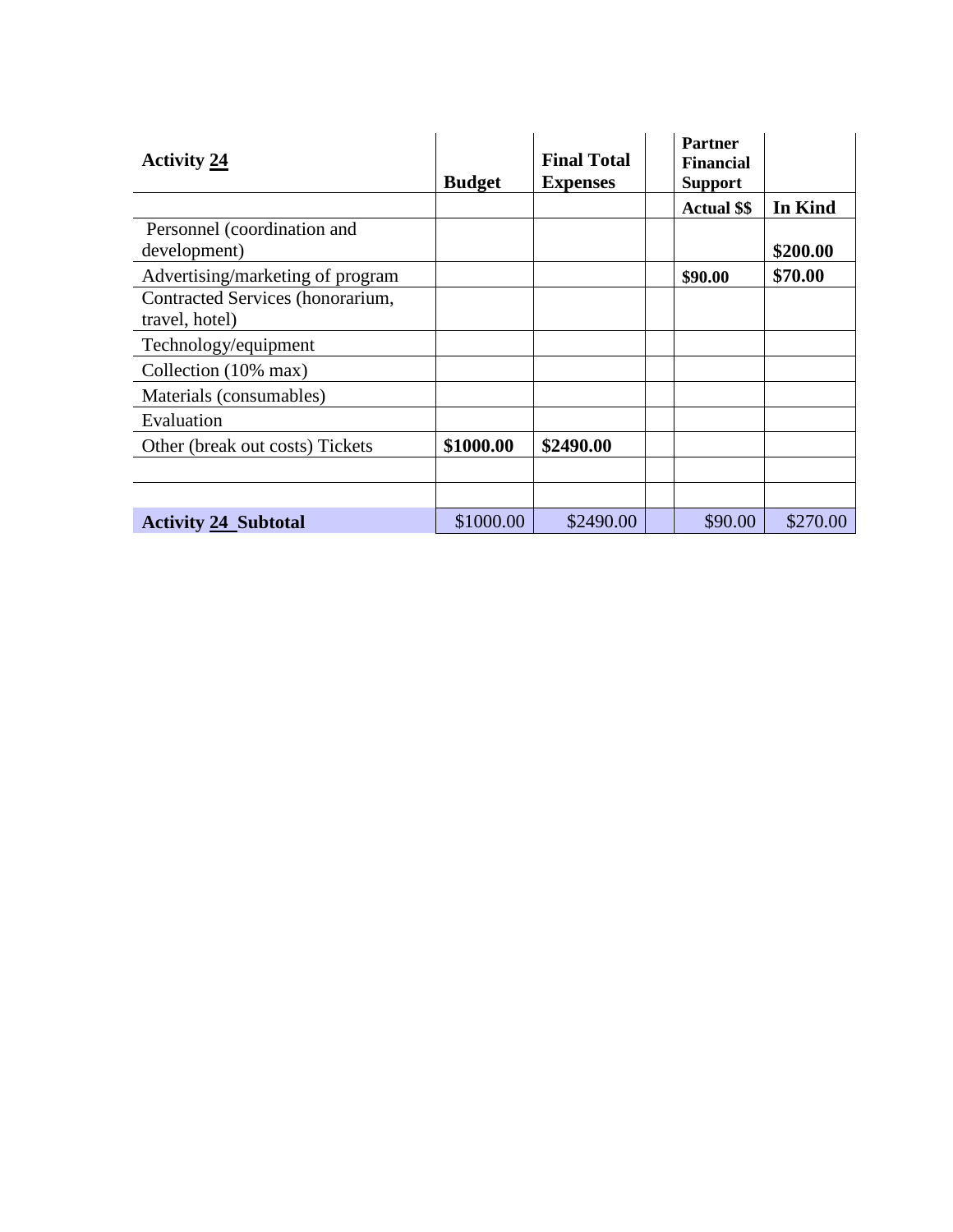### **Activity 25– Title:** Missoula Children's Theatre

#### **Activity Type:** Education, Outreach

#### **Description of program – Full detail to include presenter(s) –**

Over six days, two actors/directors from Missoula Children's Theatre conducted auditions and held daily rehearsals for children and teens to perform in an original musical play based on a children's folktale. On the final day, two performances were held for the general public.

#### **Proposed Measurable Outcomes: End User**

Measurable Outcomes may be collected by survey, anecdotal responses, pre-test/post-test, observations; Describe proposed end user change in Behavior, Attitude, Skills, Knowledge, Condition and/or Status.

To introduce some children to live theatre. To give some children the opportunity to act on stage. To refine the acting skills of some children and to help all children gain confidence.

**Measurable Outcomes:** State end user change in Behavior, Attitude, Skills, Knowledge, Condition and/or Status based on their response to program..

The impact of their involvement with the project was noted by the parents, grandparents and caregivers of the children. They reported that the children "blossomed that week"; "came out of her shell"; "overcame stage fright" etc. Audience members also enjoyed the live theatre experience. The professionalism and compassion of the Missoula staff was also frequently noted.

#### **Activity Details:**

- **Event Dates, Locations and Attendance at each individual event:** June 13-18, 2011 – Pelican Rapids High School; June 20-25, 2011 – New York Mills High **School**
- **Partner Organization(s):** The two schools
- **Partner Organization(s) Contribution/Role in the Program:** provided space**;**  public libraries hosting the events registered participants, designed and carried out publicity, provided general supervision; designed and printed playbills

Additional details clarifying the program outcome

**Program Outputs:** Outputs are things you can count such as attendance, number of new participants, and the number of attendees who had never been at a similar event, and so on.

37 total participants during 12 days of rehearsal

298 audience members saw 4 performances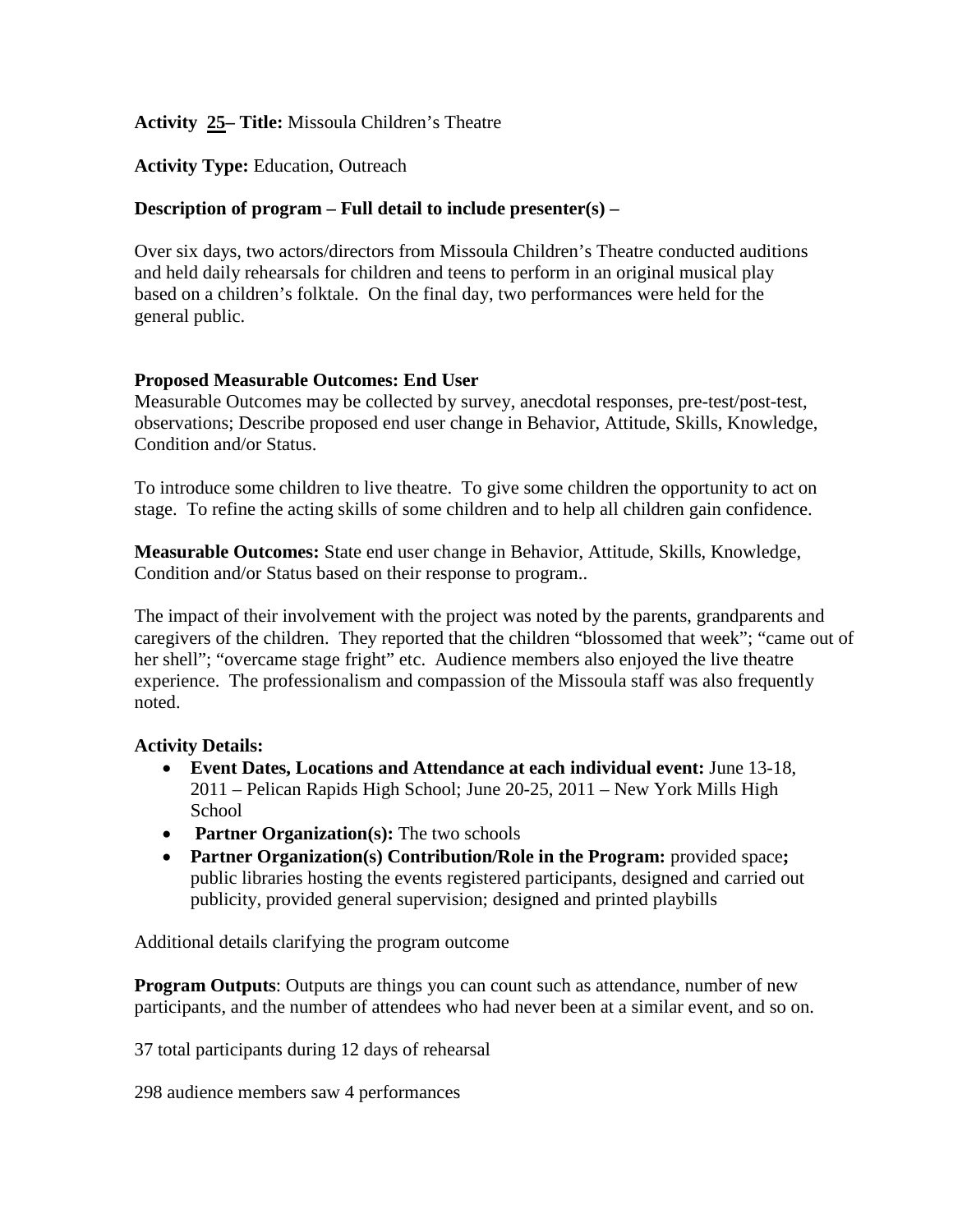| <b>Activity 25</b>               |               | <b>Final Total</b> | <b>Partner</b><br><b>Financial</b> |            |
|----------------------------------|---------------|--------------------|------------------------------------|------------|
|                                  | <b>Budget</b> | <b>Expenses</b>    | <b>Support</b>                     |            |
|                                  |               |                    | <b>Actual \$\$</b>                 | In Kind    |
| Personnel (coordination and      |               |                    |                                    |            |
| development)                     |               |                    |                                    | \$2,000.00 |
| Advertising/marketing of program | \$500.00      | \$482.75           | \$200.00                           | \$250.00   |
| Contracted Services (honorarium, |               |                    |                                    |            |
| travel, hotel)                   | \$9,000.00    | \$9401.57          |                                    |            |
| Technology/equipment             |               |                    |                                    |            |
| Collection (10% max)             | \$30.00       | \$30.00            |                                    |            |
| Materials (consumables)          | \$750.00      | \$750.00           |                                    | \$75.00    |
| Evaluation                       |               |                    |                                    |            |
| Other (break out costs) rentals  | \$1400.00     | \$1410.00          |                                    |            |
|                                  |               |                    |                                    |            |
|                                  |               |                    |                                    |            |
| <b>Activity 25 Subtotal</b>      | \$11,680.00   | \$12,074.32        | \$200.00                           | \$2325.00  |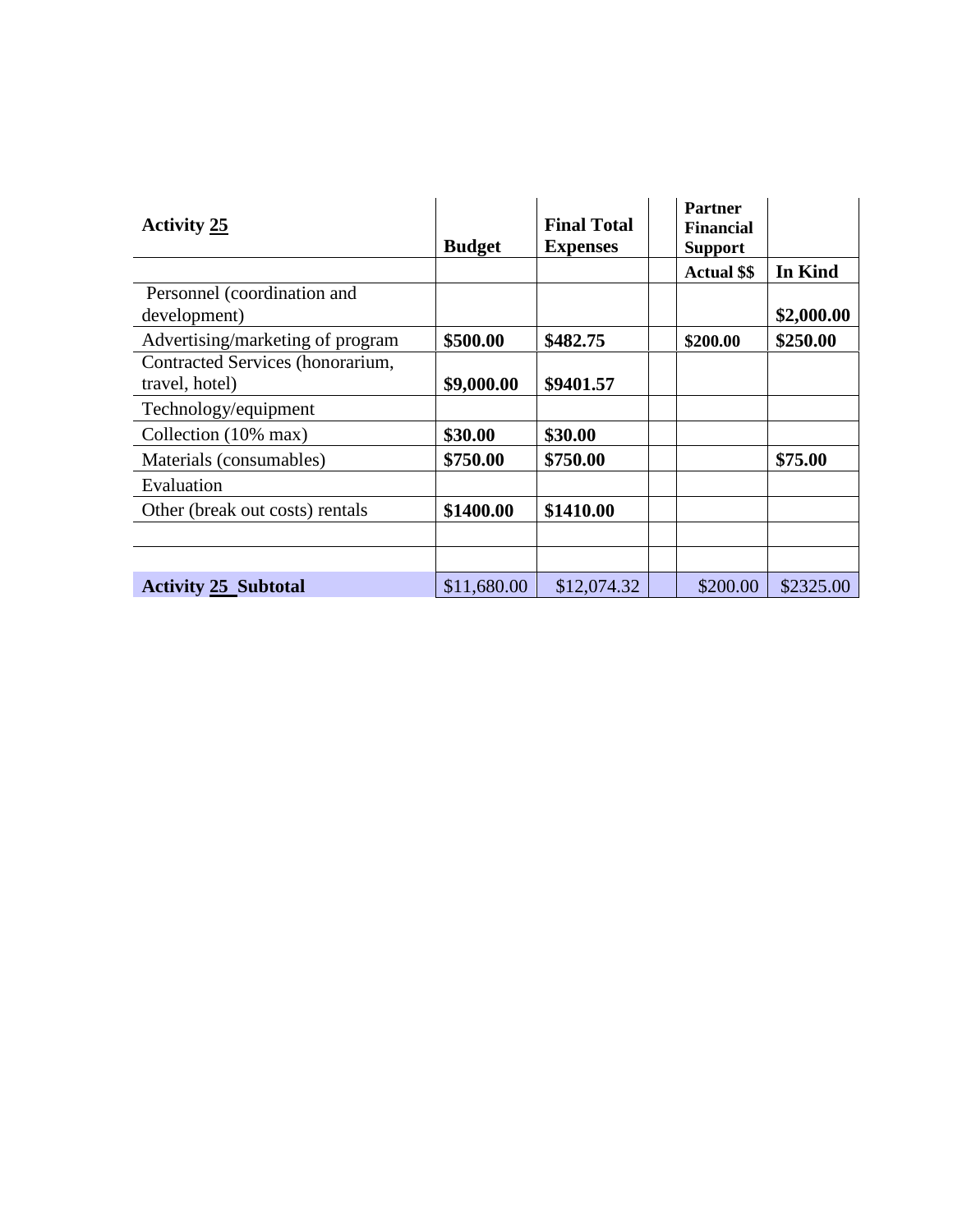# **Activity 26 – Title:** 42nd Street Jazz Concert and Dance

### **Activity Type:** Outreach

#### **Description of program – Full detail to include presenter(s) -**

The 42<sup>nd</sup> Street Jazz presented a Big Band concert and dance at the ITOW Museum in Perham. It was a reprise of a program held one year earlier to kick-off the Greatest Generation program and was held to commemorate the successes of the year.

#### **Proposed Measurable Outcomes: End User**

Measurable Outcomes may be collected by survey, anecdotal responses, pre-test/post-test, observations; Describe proposed end user change in Behavior, Attitude, Skills, Knowledge, Condition and/or Status.

To allow the audience the pleasure of listening and dancing to music they appreciated, were drawn to, and enjoyed hearing in a live venue. To bring skill professionals to small towns for arts performances.

**Measurable Outcomes:** State end user change in Behavior, Attitude, Skills, Knowledge, Condition and/or Status based on their response to program.

Surveys were collected and responses indicated that the proposed outcomes were met.

#### **Activity Details:**

- **Event Dates, Locations and Attendance at each individual event:** June 18, 2011, ITOW Museum in Perham
- **Partner Organization(s): ITOW Museum**
- **Partner Organization(s) Contribution/Role in the Program:** provided venue and refreshments and promoted the event as did Viking Library System

Additional details clarifying the program outcome

**Program Outputs:** Outputs are things you can count such as attendance, number of new participants, and the number of attendees who had never been at a similar event, and so on.

48 people attended the dance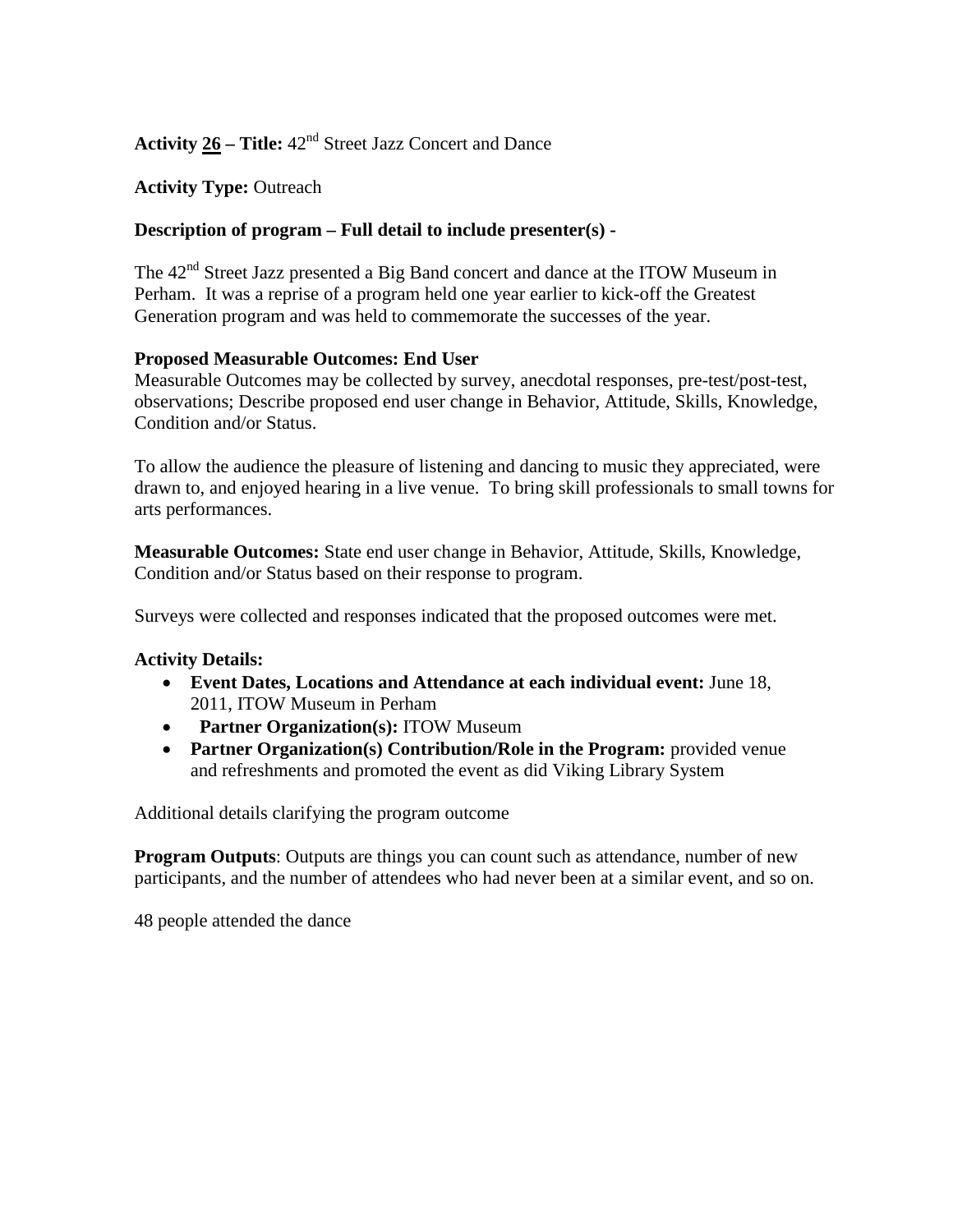| <b>Activity 26</b>                                 | <b>Budget</b> | <b>Final Total</b><br><b>Expenses</b> | <b>Partner</b><br><b>Financial</b>   |          |
|----------------------------------------------------|---------------|---------------------------------------|--------------------------------------|----------|
|                                                    |               |                                       | <b>Support</b><br><b>Actual \$\$</b> | In Kind  |
| Personnel (coordination and<br>development)        |               |                                       |                                      | \$200.00 |
| Advertising/marketing of program                   | \$375.00      | \$357.65                              |                                      | \$40.00  |
| Contracted Services (honorarium,<br>travel, hotel) | \$1100.00     | \$1100.00                             |                                      |          |
| Technology/equipment                               |               |                                       |                                      |          |
| Collection (10% max)                               |               |                                       |                                      |          |
| Materials (consumables)                            |               |                                       |                                      |          |
| Evaluation                                         |               |                                       |                                      |          |
| Other (break out costs)                            |               |                                       |                                      |          |
|                                                    |               |                                       |                                      |          |
|                                                    |               |                                       |                                      |          |
| <b>Activity 26 Subtotal</b>                        | \$1475.00     | \$1457.65                             | \$0.00                               | \$240.00 |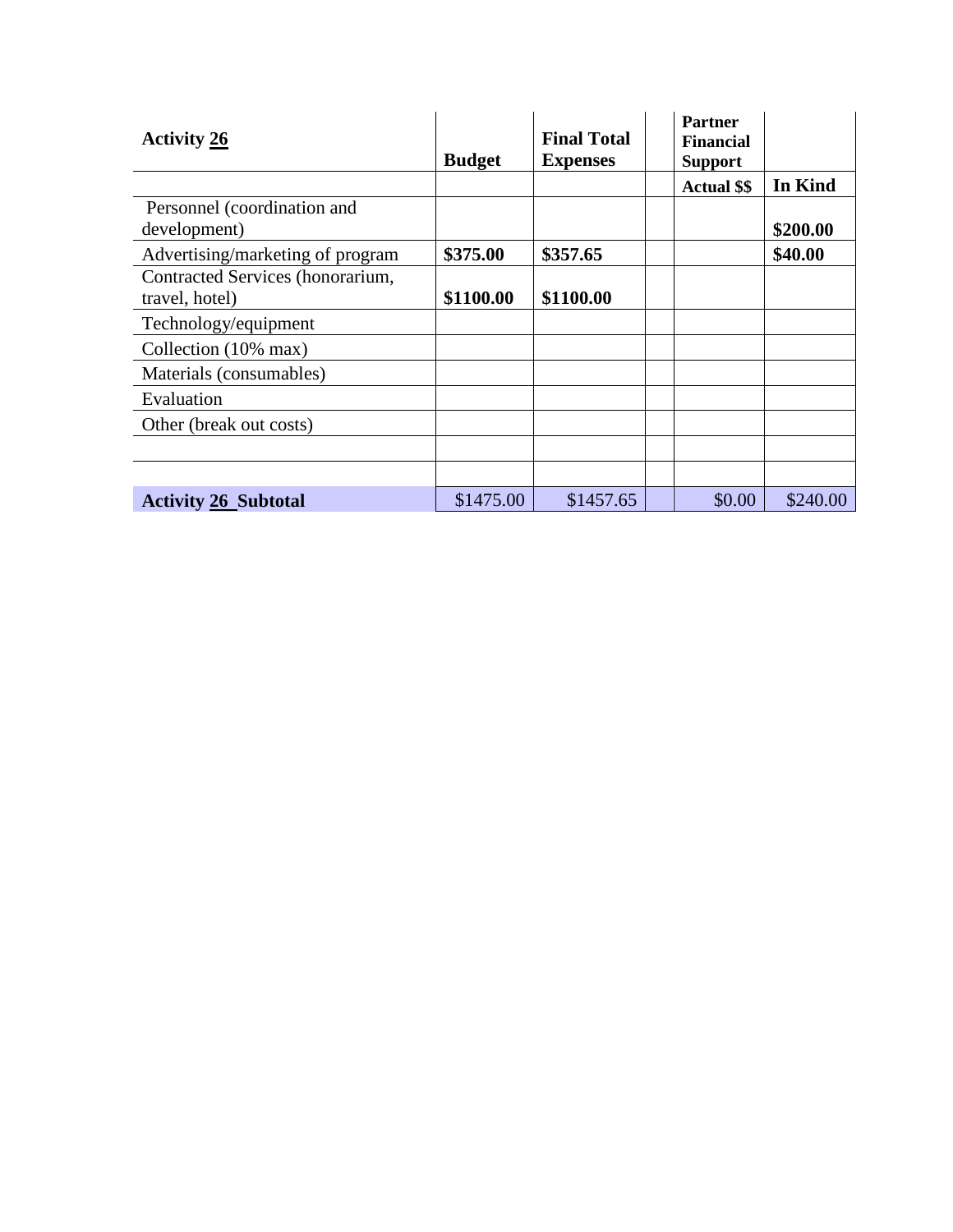# **Activity 27 – Title:** "I Remember Buddy Holly and Roy Orbison" Tribute Concert

#### **Activity Type:** Outreach

#### **Description of program – Full detail to include presenter(s) -**

The Shadows Band presented a tribute concert and dace to honor Buddy Holly, Roy Orbison, and other musical legends of the 1950s and 1960s. The concert was held in a traditional lakeside pavilion which has a rich history of hosting dances during that era.

#### **Proposed Measurable Outcomes: End User**

Measurable Outcomes may be collected by survey, anecdotal responses, pre-test/post-test, observations; Describe proposed end user change in Behavior, Attitude, Skills, Knowledge, Condition and/or Status.

To provide the opportunity for participants to enjoy music they are familiar with and a place to dance to the music. Pure entertainment and enjoyment.

**Measurable Outcomes:** State end user change in Behavior, Attitude, Skills, Knowledge, Condition and/or Status based on their response to program..

Attendees filled out surveys indicating that they were transported back to their high school days and felt like teenagers again.

#### **Activity Details:**

- **Event Dates, Locations and Attendance at each individual event:** June 18, 2011; Barrett Lakeside Pavilion
- **Partner Organization(s):** Thorson Memorial Library, Elbow Lake
- **Partner Organization(s) Contribution/Role in the Program:** promoted the event as did Viking Library System

Additional details clarifying the program outcome

**Program Outputs:** Outputs are things you can count such as attendance, number of new participants, and the number of attendees who had never been at a similar event, and so on.

150 participants at 1 event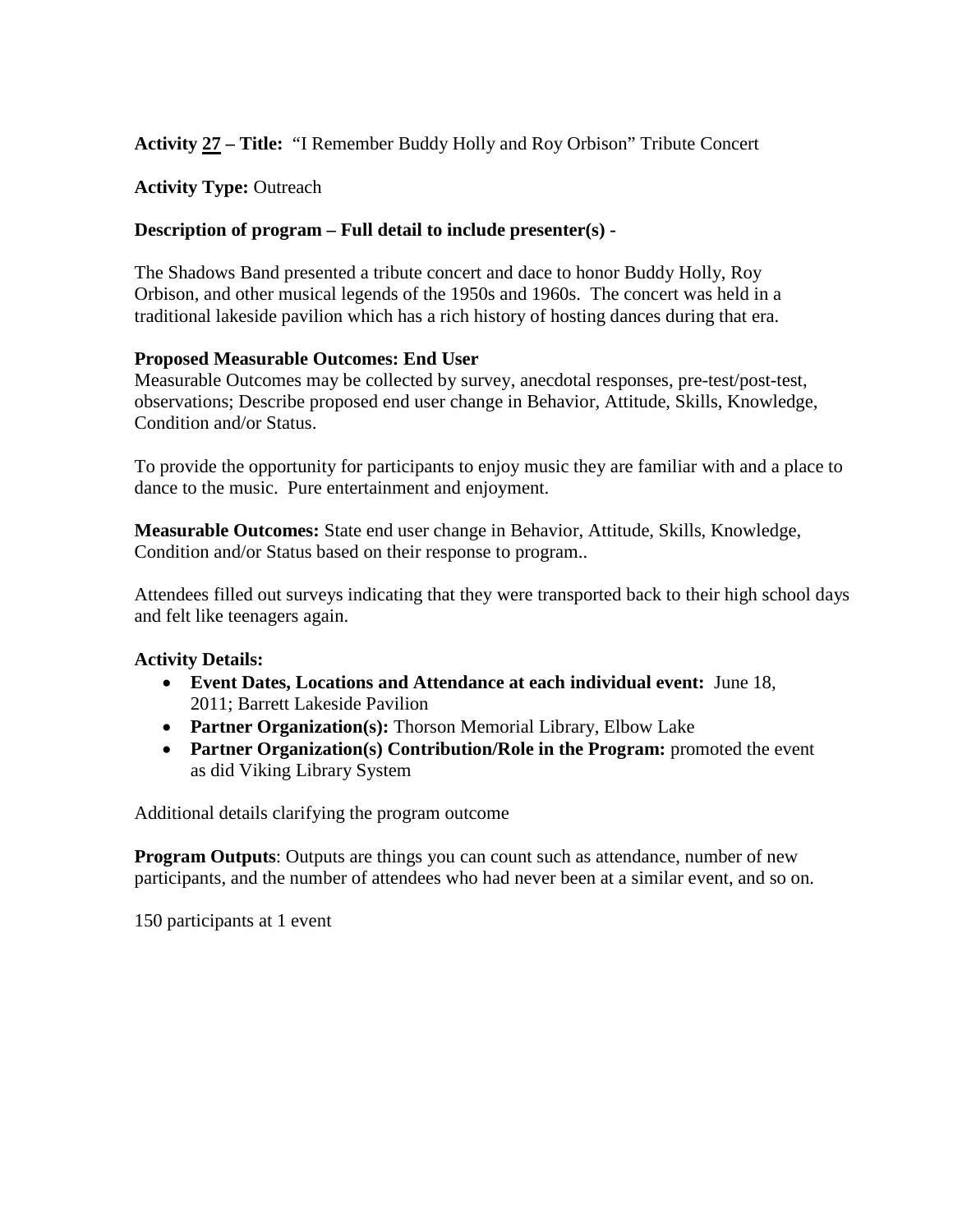| <b>Activity 27</b>               |               | <b>Final Total</b> | <b>Partner</b><br><b>Financial</b> |          |
|----------------------------------|---------------|--------------------|------------------------------------|----------|
|                                  | <b>Budget</b> | <b>Expenses</b>    | <b>Support</b>                     |          |
|                                  |               |                    | <b>Actual \$\$</b>                 | In Kind  |
| Personnel (coordination and      |               |                    |                                    |          |
| development)                     |               |                    |                                    | \$270.00 |
| Advertising/marketing of program | \$450.00      | \$442.55           |                                    | \$30.00  |
| Contracted Services (honorarium, |               |                    |                                    |          |
| travel, hotel)                   | \$2400.00     | \$2400.00          |                                    |          |
| Technology/equipment             |               |                    |                                    |          |
| Collection (10% max)             |               |                    |                                    |          |
| Materials (consumables)          | \$10.00       | \$10.00            |                                    |          |
| Evaluation                       |               |                    |                                    |          |
| Other (break out costs) rental   | \$450.00      | \$450.00           |                                    |          |
|                                  |               |                    |                                    |          |
|                                  |               |                    |                                    |          |
| <b>Activity 27 Subtotal</b>      | \$3310.00     | \$3302.55          | \$0.00                             | \$300.00 |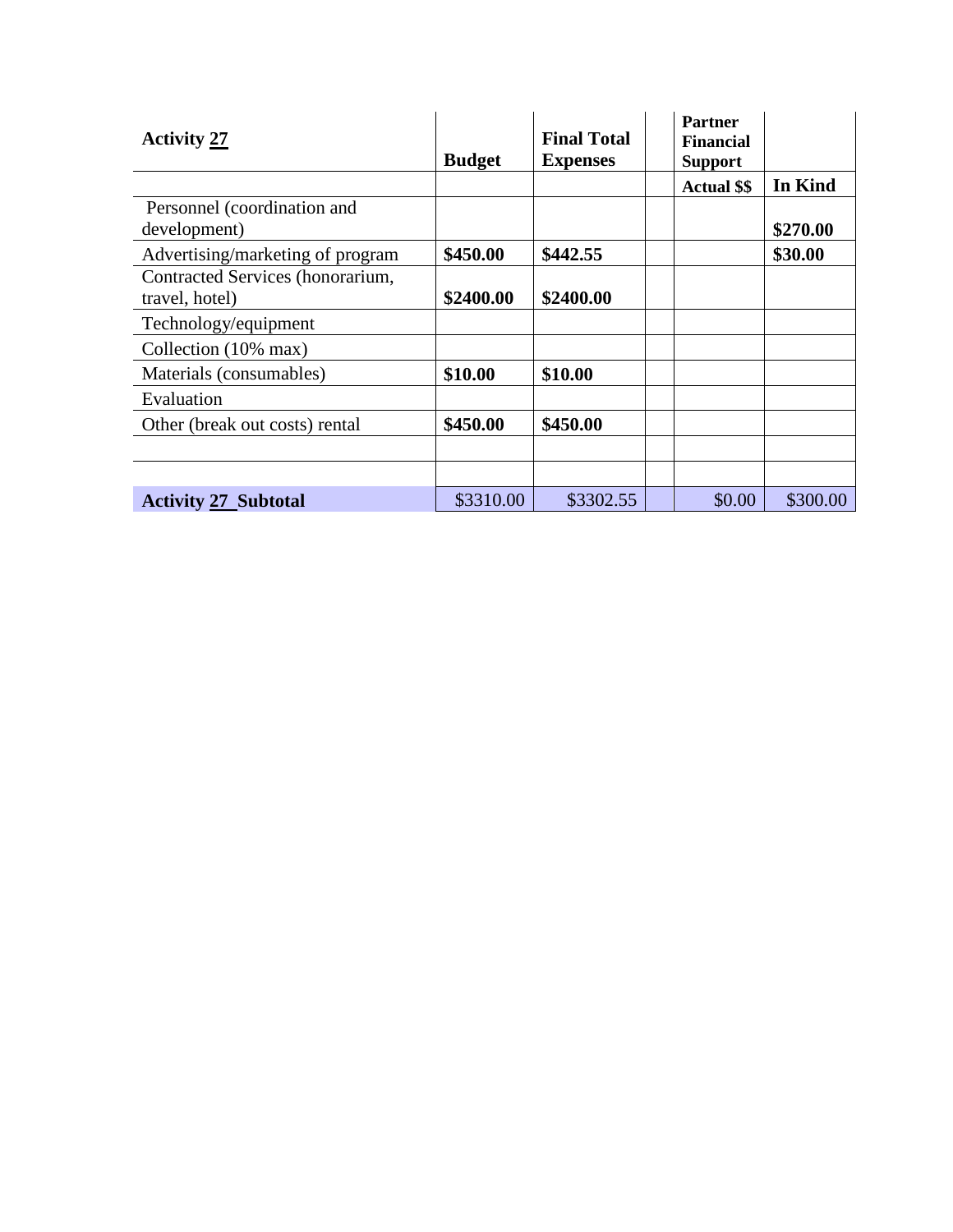# **Activity 28 – Title:** Doug Ohman, Photographer

# **Activity Type:** Education, Outreach

# **Description of program – Full detail to include presenter(s) -**

Doug Ohman conducted book signings along with a short program in celebration of the publishing of *Libraries of Minnesota.* At Viking Library System, attendees were given the opportunity of touring the bookmobile that was one of the featured libraries in the book.

#### **Proposed Measurable Outcomes: End User**

Measurable Outcomes may be collected by survey, anecdotal responses, pre-test/post-test, observations; Describe proposed end user change in Behavior, Attitude, Skills, Knowledge, Condition and/or Status.

To extend to the participants the change to meet and listen to a Minnesota author, to purchase a signed book and to tour the bookmobile.

**Measurable Outcomes:** State end user change in Behavior, Attitude, Skills, Knowledge, Condition and/or Status based on their response to program.

The program was unexpectedly extensive and delightful. All participants attended and were very impressed by what they learned about libraries.

#### **Activity Details:**

- **Event Dates, Locations and Attendance at each individual event:** June 21 22, 2011; Viking Library System; Elbow Lake; Perham; Pelican Rapids
- **Partner Organization(s):** MHS
- **Partner Organization(s) Contribution/Role in the Program:** financial support

Additional details clarifying the program outcome

**Program Outputs**: Outputs are things you can count such as attendance, number of new participants, and the number of attendees who had never been at a similar event, and so on.

38 people attended at 4 locations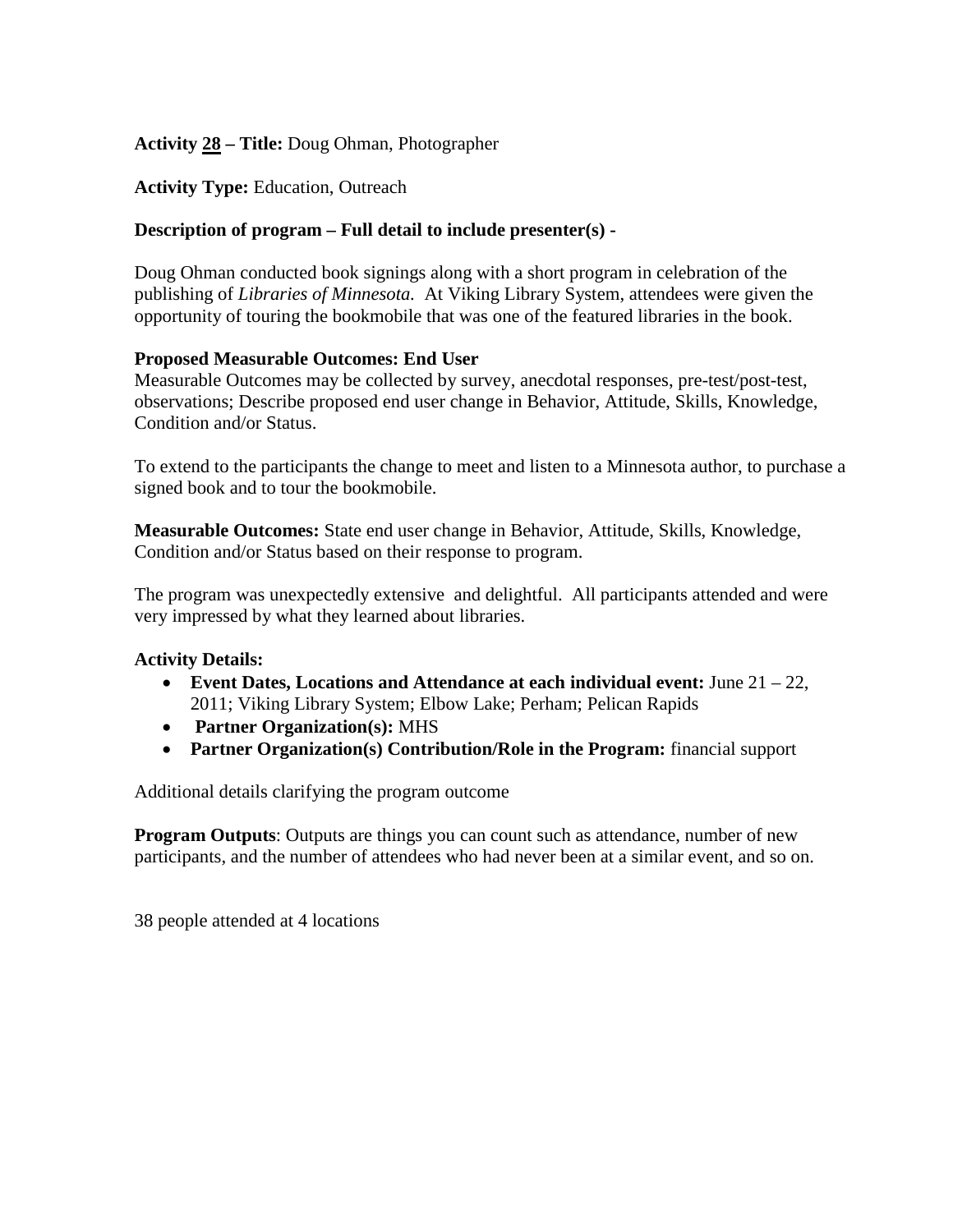| <b>Activity 28</b>               |               | <b>Final Total</b> | <b>Partner</b><br><b>Financial</b> |          |
|----------------------------------|---------------|--------------------|------------------------------------|----------|
|                                  | <b>Budget</b> | <b>Expenses</b>    | <b>Support</b>                     |          |
|                                  |               |                    | <b>Actual \$\$</b>                 | In Kind  |
| Personnel (coordination and      |               |                    |                                    |          |
| development)                     |               |                    |                                    | \$300.00 |
| Advertising/marketing of program | \$455.00      | \$455.50           |                                    | \$60.00  |
| Contracted Services (honorarium, |               |                    |                                    |          |
| travel, hotel)                   | \$950.00      | \$954.00           |                                    |          |
| Technology/equipment             |               |                    |                                    |          |
| Collection (10% max)             |               |                    |                                    |          |
| Materials (consumables)          |               |                    |                                    |          |
| Evaluation                       |               |                    |                                    |          |
| Other (break out costs)          |               |                    |                                    |          |
|                                  |               |                    |                                    |          |
|                                  |               |                    |                                    |          |
| <b>Activity 28 Subtotal</b>      | \$1405.00     | \$1409.50          | \$0.00                             | \$360.00 |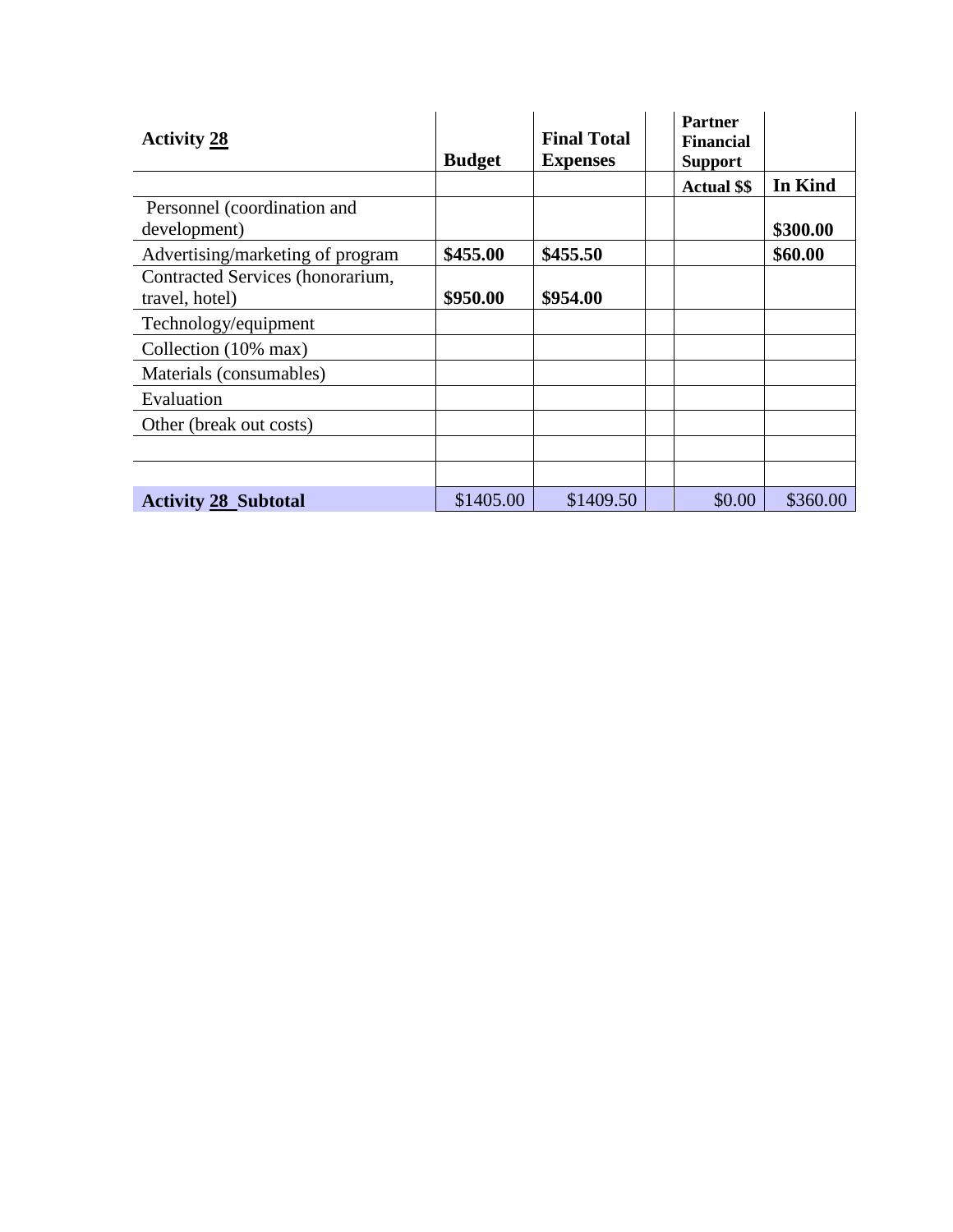### **Activity 29 – Title:** Ross Sutter, Storyteller

### **Activity Type:** Education, Outreach

### **Description of program – Full detail to include presenter(s) -**

Ross Sutter presents a participatory program of music and dance, encouraging the audience to sing along and even play the instruments. He also taught the audience singing games that he has collected in his travels.

#### **Proposed Measurable Outcomes: End User**

Measurable Outcomes may be collected by survey, anecdotal responses, pre-test/post-test, observations; Describe proposed end user change in Behavior, Attitude, Skills, Knowledge, Condition and/or Status.

To present the opportunity for the audience to listen and participate in international folk music. To introduce unfamiliar instruments to the audience and to allow them to play them instruments.

**Measurable Outcomes:** State end user change in Behavior, Attitude, Skills, Knowledge, Condition and/or Status based on their response to program..

Surveys indicated that the audience learned much about music and instruments, but equally as much about cultures from other countries.

### **Activity Details:**

- **Event Dates, Locations and Attendance at each individual event:** June 27 –June 30, 2011; Public libraries in: Browns Valley; Douglas County; Fergus Falls; Glenwood; Hancock; Morris; Pelican Rapids; Perham and Wheaton and the New York Mills Ballroom
- **Partner Organization(s):** City of New York Mills; McDonalds/Willies
- **Partner Organization(s) Contribution/Role in the Program:** provided venue**;**  drinks and hot dogs to serve to the audience

Additional details clarifying the program outcome

**Program Outputs:** Outputs are things you can count such as attendance, number of new participants, and the number of attendees who had never been at a similar event, and so on.

554 participants at 10 performances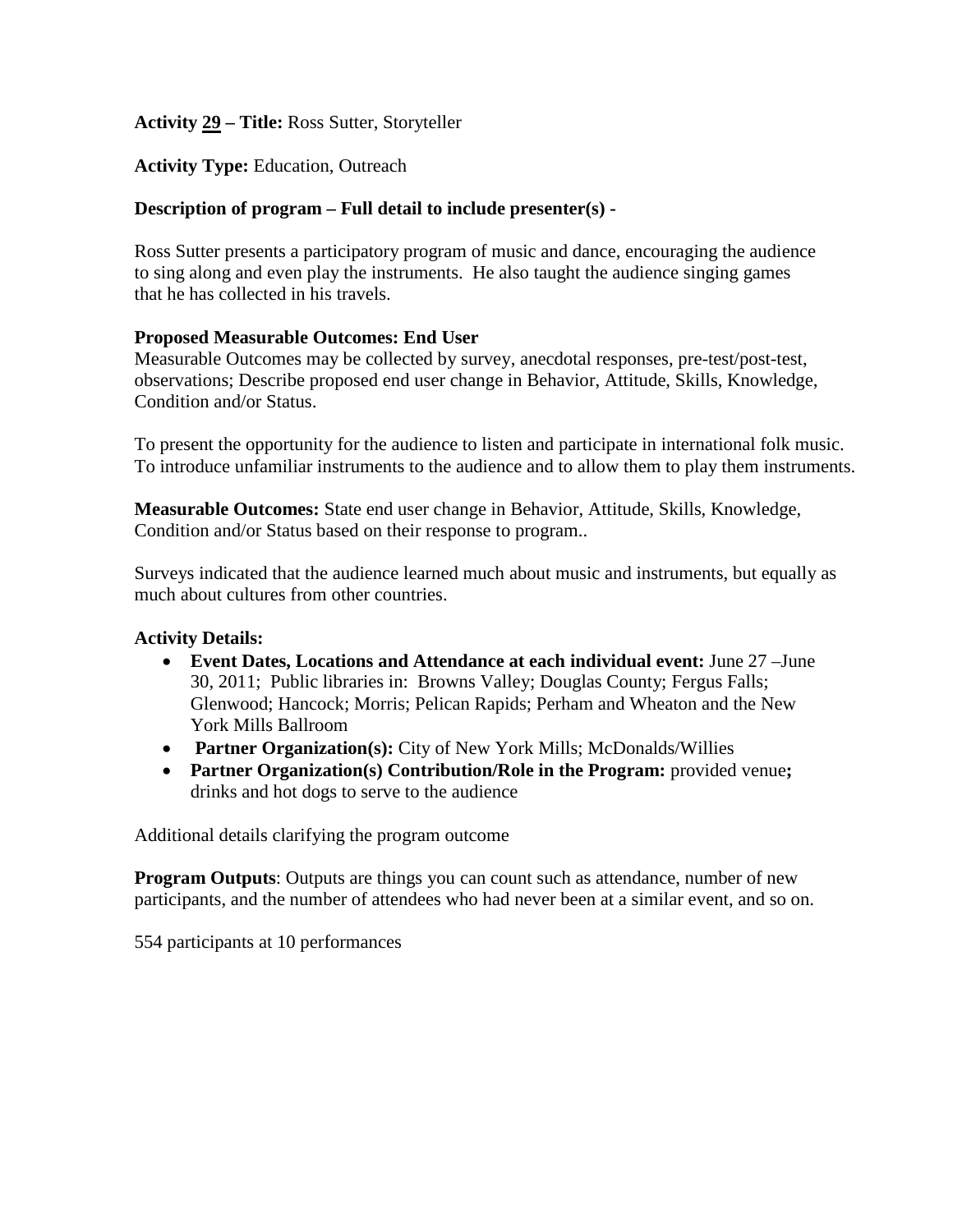| <b>Activity 29</b>                                 | <b>Budget</b> | <b>Final Total</b><br><b>Expenses</b> | <b>Partner</b><br><b>Financial</b><br><b>Support</b> |           |
|----------------------------------------------------|---------------|---------------------------------------|------------------------------------------------------|-----------|
|                                                    |               |                                       | <b>Actual \$\$</b>                                   | In Kind   |
| Personnel (coordination and<br>development)        |               |                                       |                                                      | \$1200.00 |
| Advertising/marketing of program                   | \$10.00       | \$10.00                               |                                                      | \$75.00   |
| Contracted Services (honorarium,<br>travel, hotel) | \$3,000.00    | \$3,000.00                            |                                                      |           |
| Technology/equipment                               |               |                                       |                                                      |           |
| Collection (10% max)                               |               |                                       |                                                      |           |
| Materials (consumables)                            |               |                                       |                                                      |           |
| Evaluation                                         |               |                                       |                                                      |           |
| Other (break out costs)                            |               |                                       |                                                      |           |
|                                                    |               |                                       |                                                      |           |
|                                                    |               |                                       |                                                      |           |
| <b>Activity 29 Subtotal</b>                        | \$3010.00     | \$3010.00                             | \$0.00                                               | \$1275.00 |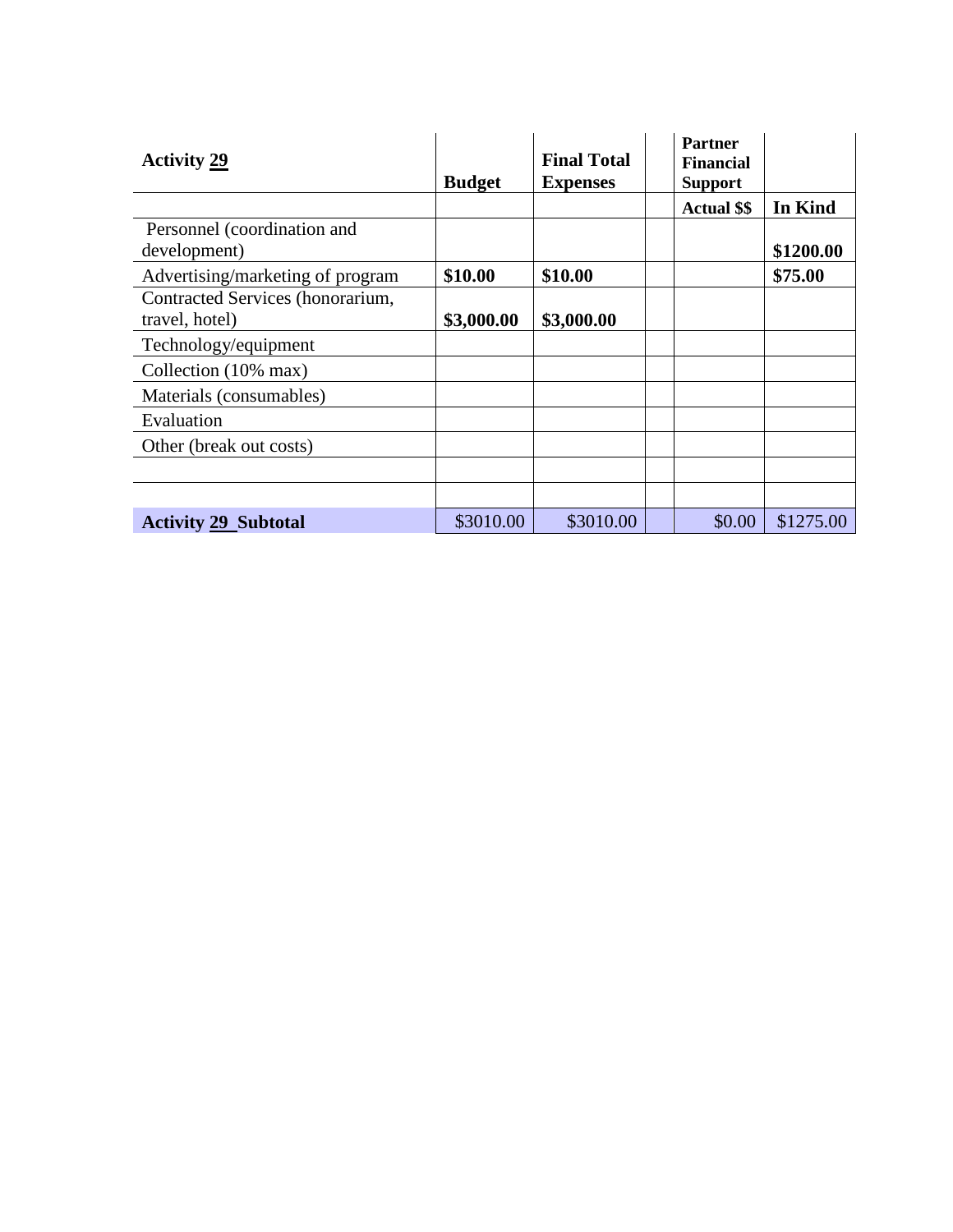# **Activity 30 – Title:** The Great Big Minnesota Variety Show

# **Activity Type:** Outreach

# **Description of program – Full detail to include presenter(s) -**

The Great Big Minnesota Variety Show featured live performances by the region's top talent: C, Willi Myles, Kenny Ahren, Cirko Cabaret and Divas through the Decades. The 2-hout performance took place in the historic Central Square in Glenwood.

#### **Proposed Measurable Outcomes: End User**

Measurable Outcomes may be collected by survey, anecdotal responses, pre-test/post-test, observations; Describe proposed end user change in Behavior, Attitude, Skills, Knowledge, Condition and/or Status.

To offer the opportunity for participants to experience an old-time variety show with professional live entertainment in an historic auditorium.

**Measurable Outcomes:** State end user change in Behavior, Attitude, Skills, Knowledge, Condition and/or Status based on their response to program..

All respondents to the survey were pleased with the variety show and would attend a similar program.

### **Activity Details:**

- **Event Dates, Locations and Attendance at each individual event:** June 29, 2011; Central Square, Glenwood
- Partner Organization(s): Glenwood PublicLibrary
- **Partner Organization(s) Contribution/Role in the Program:** Public library provided refreshment for the performers and carried out publicity for the event.

Additional details clarifying the program outcome

**Program Outputs:** Outputs are things you can count such as attendance, number of new participants, and the number of attendees who had never been at a similar event, and so on.

375 participants for 1 event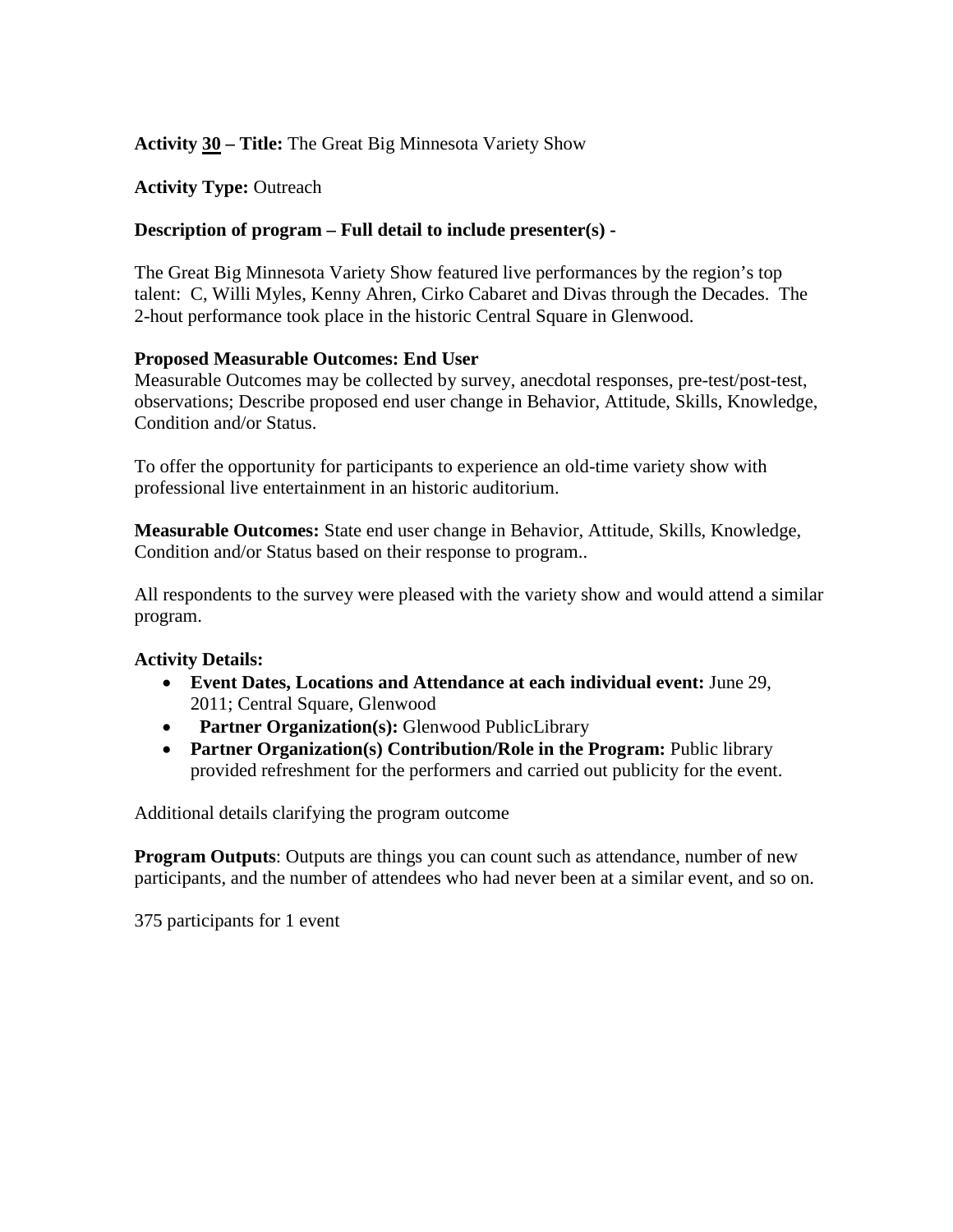| <b>Activity 30</b>               |               | <b>Final Total</b> | <b>Partner</b><br><b>Financial</b> |          |
|----------------------------------|---------------|--------------------|------------------------------------|----------|
|                                  | <b>Budget</b> | <b>Expenses</b>    | <b>Support</b>                     |          |
|                                  |               |                    | <b>Actual \$\$</b>                 | In Kind  |
| Personnel (coordination and      |               |                    |                                    |          |
| development)                     |               |                    |                                    | \$600.00 |
| Advertising/marketing of program | \$1200.00     | \$1201.19          |                                    | \$75.00  |
| Contracted Services (honorarium, |               |                    |                                    |          |
| travel, hotel)                   | \$7550.00     | \$7550.00          |                                    |          |
| Technology/equipment             |               |                    |                                    |          |
| Collection (10% max)             |               |                    |                                    |          |
| Materials (consumables)          |               |                    |                                    |          |
| Evaluation                       |               |                    |                                    |          |
| Other (break out costs) rental   | \$500.00      | \$500.00           |                                    |          |
|                                  |               |                    |                                    |          |
|                                  |               |                    |                                    |          |
| <b>Activity 30 Subtotal</b>      | \$9250.00     | \$9251.19          | \$0.00                             | \$675.00 |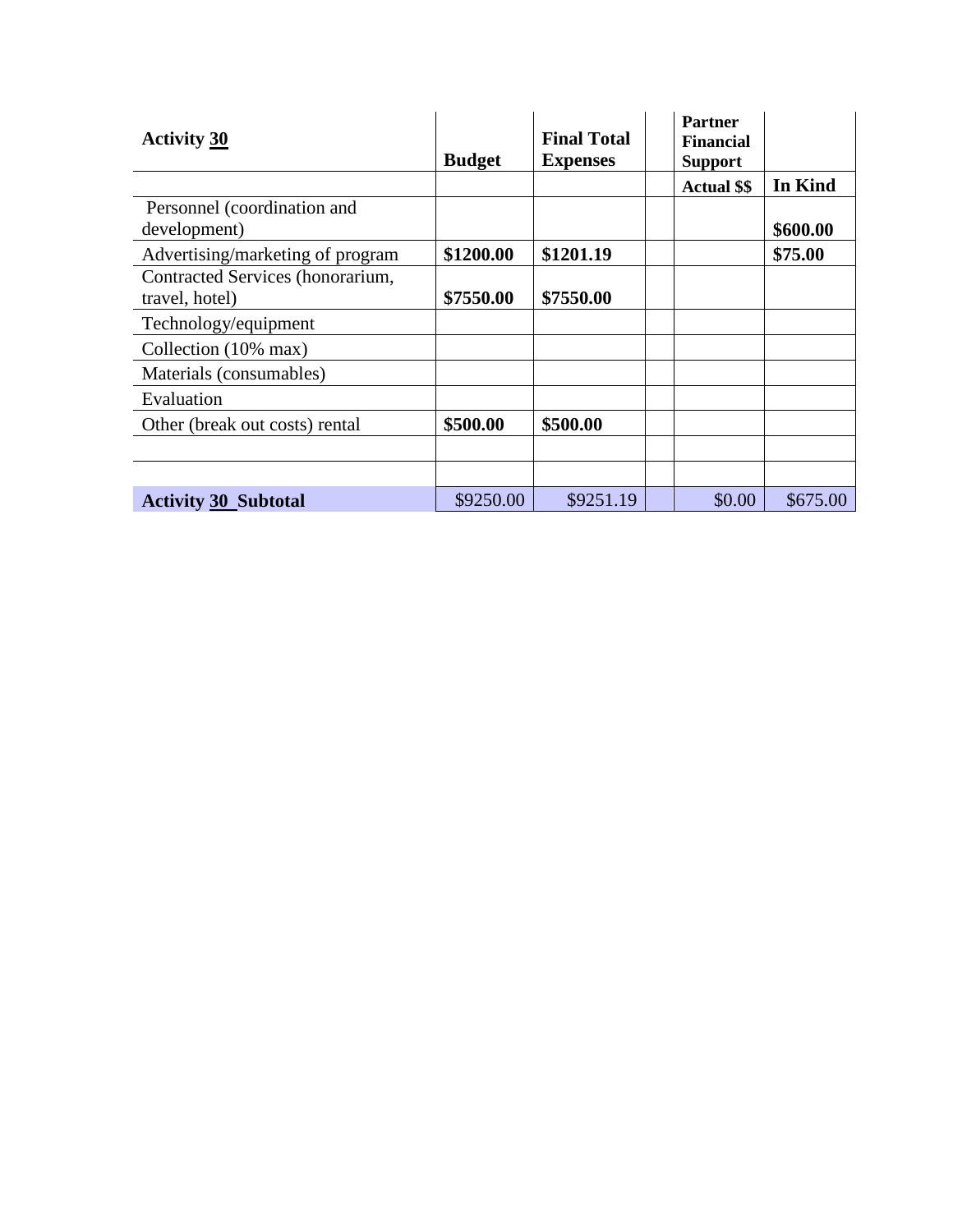# **Activity 31 – Title:** Kevin Kling and Larry Long Tickets

**Activity Type:** Outreach

# **Description of program – Full detail to include presenter(s) -**

Kevin Kling and singer Larry Long performed at A Center for the Arts with Viking Library offering a limited number of free tickets to library users via email announcemetns and Facebook postings.

### **Proposed Measurable Outcomes: End User**

Measurable Outcomes may be collected by survey, anecdotal responses, pre-test/post-test, observations; Describe proposed end user change in Behavior, Attitude, Skills, Knowledge, Condition and/or Status.

To afford the audience an opportunity to participate in a singing/storytelling program at a great venue without cost to the participant.

**Measurable Outcomes:** State end user change in Behavior, Attitude, Skills, Knowledge, Condition and/or Status based on their response to program..

Surveys indicated that the audience enjoyed the performance and were most amazed at the interplay between the two performers.

### **Activity Details:**

- **Event Dates, Locations and Attendance at each individual event:** June 30, 2011; A Center for the Arts, Fergus Falls
- **Partner Organization(s):** A Center for the Arts
- **Partner Organization(s) Contribution/Role in the Program:** venue

Additional details clarifying the program outcome

**Program Outputs:** Outputs are things you can count such as attendance, number of new participants, and the number of attendees who had never been at a similar event, and so on.

12 participants at 1 performance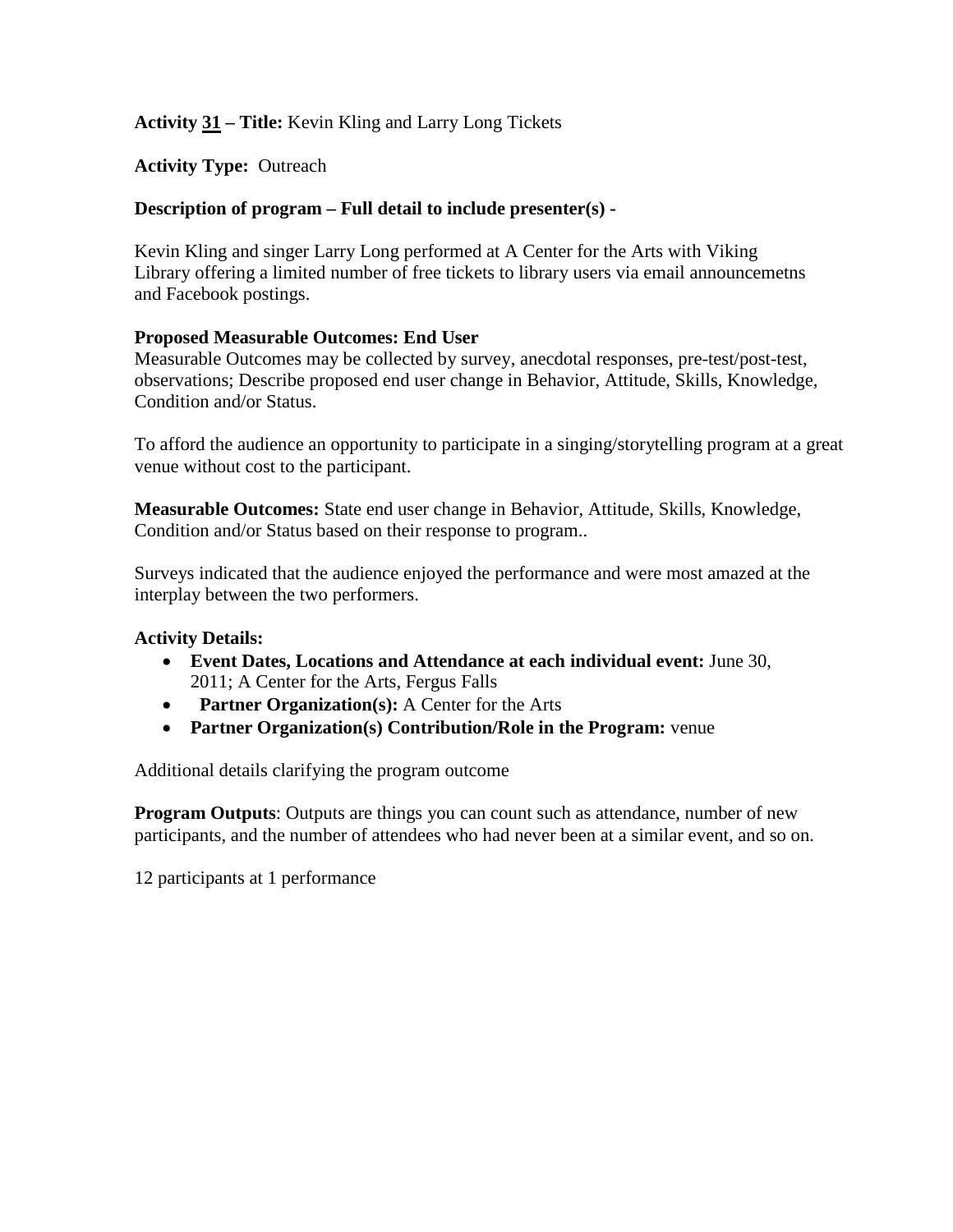| <b>Activity 31</b>                                 | <b>Budget</b> | <b>Final Total</b><br><b>Expenses</b> | <b>Partner</b><br><b>Financial</b><br><b>Support</b> |          |
|----------------------------------------------------|---------------|---------------------------------------|------------------------------------------------------|----------|
|                                                    |               |                                       | <b>Actual \$\$</b>                                   | In Kind  |
| Personnel (coordination and<br>development)        |               |                                       |                                                      | \$60.00  |
| Advertising/marketing of program                   |               |                                       |                                                      | \$50.00  |
| Contracted Services (honorarium,<br>travel, hotel) |               |                                       |                                                      |          |
| Technology/equipment                               |               |                                       |                                                      |          |
| Collection (10% max)                               |               |                                       |                                                      |          |
| Materials (consumables)                            |               |                                       |                                                      |          |
| Evaluation                                         |               |                                       |                                                      |          |
| Other (break out costs) Tickets                    | \$200.00      | \$168.00                              |                                                      |          |
|                                                    |               |                                       |                                                      |          |
|                                                    |               |                                       |                                                      |          |
| <b>Activity 31 Subtotal</b>                        | \$200.00      | \$168.00                              |                                                      | \$110.00 |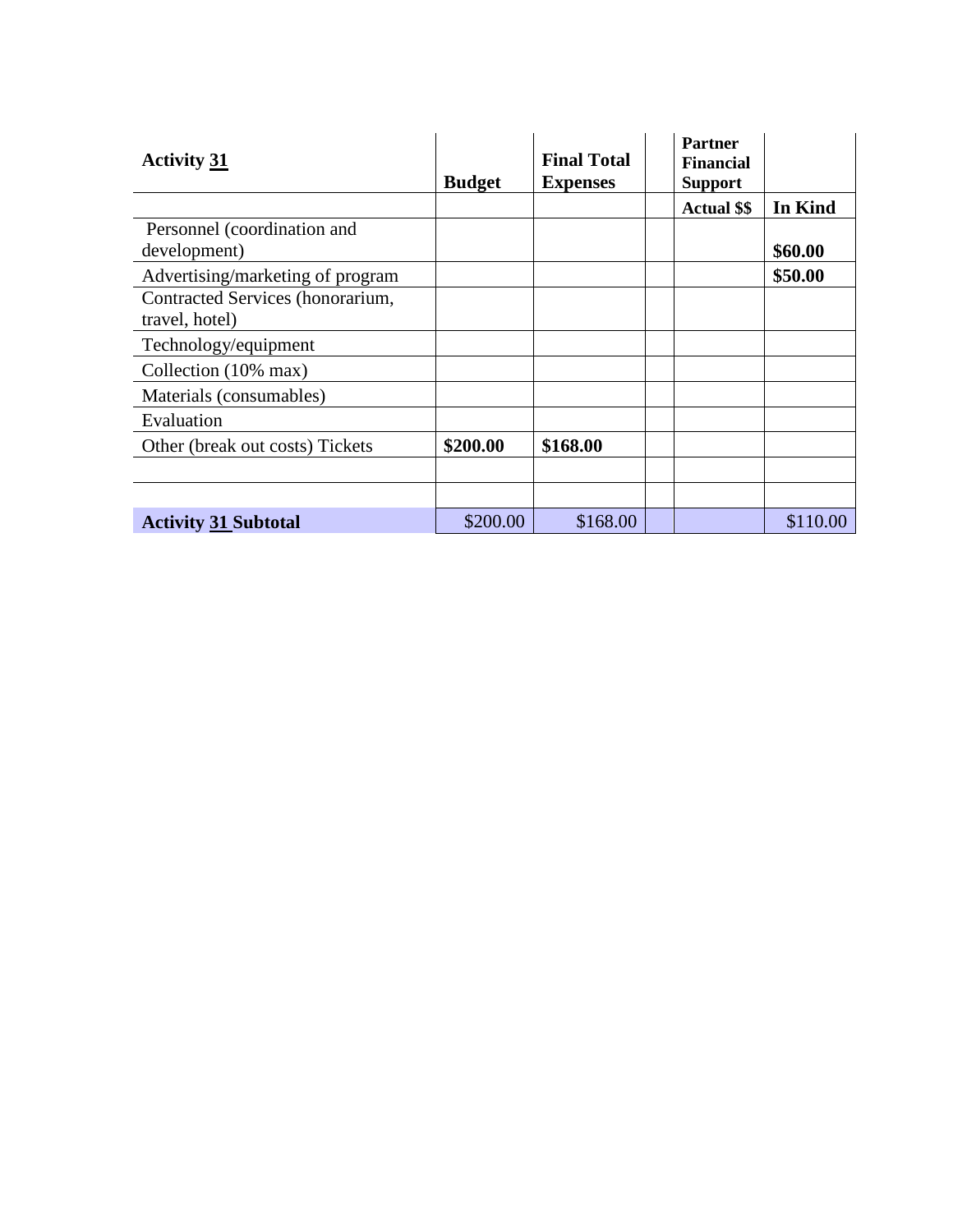# **Activity 32 – Title:** Patrick Coleman: Historic Travel and Exploration Narratives

# **Activity Type:** Education, Outreach

# **Description of program – Full detail to include presenter(s) -**

Included are expenses incurred by VLS to support the above program, which was paid for through the MHS/Regional Library Systems Partnership. Report was filed as part of state report.

### **Proposed Measurable Outcomes: End User**

Measurable Outcomes may be collected by survey, anecdotal responses, pre-test/post-test, observations; Describe proposed end user change in Behavior, Attitude, Skills, Knowledge, Condition and/or Status.

 $N/A$ 

**Measurable Outcomes:** State end user change in Behavior, Attitude, Skills, Knowledge, Condition and/or Status based on their response to program..

 $N/A$ 

### **Activity Details:**

- **Event Dates, Locations and Attendance at each individual event: Partner Organization(s):** None
- **Partner Organization(s) Contribution/Role in the Program:**

Additional details clarifying the program outcome

**Program Outputs**: Outputs are things you can count such as attendance, number of new participants, and the number of attendees who had never been at a similar event, and so on.

Report was filed through state partnership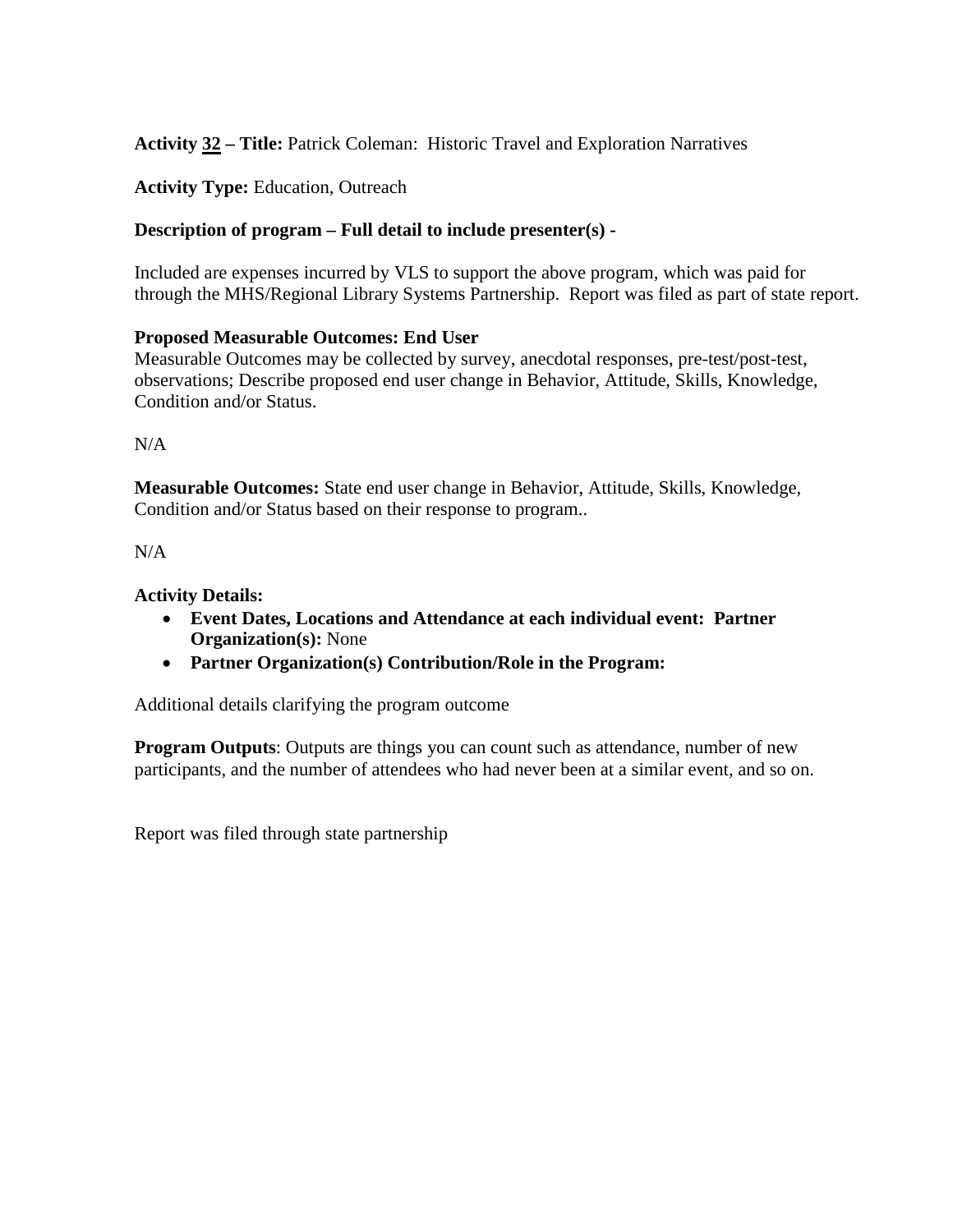| <b>Activity 32</b>               | <b>Budget</b> | <b>Final Total</b><br><b>Expenses</b> | <b>Partner</b><br><b>Financial</b><br><b>Support</b> |         |
|----------------------------------|---------------|---------------------------------------|------------------------------------------------------|---------|
|                                  |               |                                       | <b>Actual \$\$</b>                                   | In Kind |
| Personnel (coordination and      |               |                                       |                                                      |         |
| development)                     |               |                                       |                                                      |         |
| Advertising/marketing of program |               | \$29.60                               |                                                      | \$30.00 |
| Contracted Services (honorarium, |               |                                       |                                                      |         |
| travel, hotel)                   |               |                                       |                                                      |         |
| Technology/equipment-rental fees |               | \$125.00                              |                                                      |         |
| Collection (10% max)             |               |                                       |                                                      |         |
| Materials (consumables)          |               |                                       |                                                      |         |
| Evaluation                       |               |                                       |                                                      |         |
| Other (break out costs)          |               |                                       |                                                      |         |
|                                  |               |                                       |                                                      |         |
|                                  |               |                                       |                                                      |         |
| <b>Activity 32 Subtotal</b>      | $\mathcal{S}$ | \$154.60                              | \$0.00                                               | \$30.00 |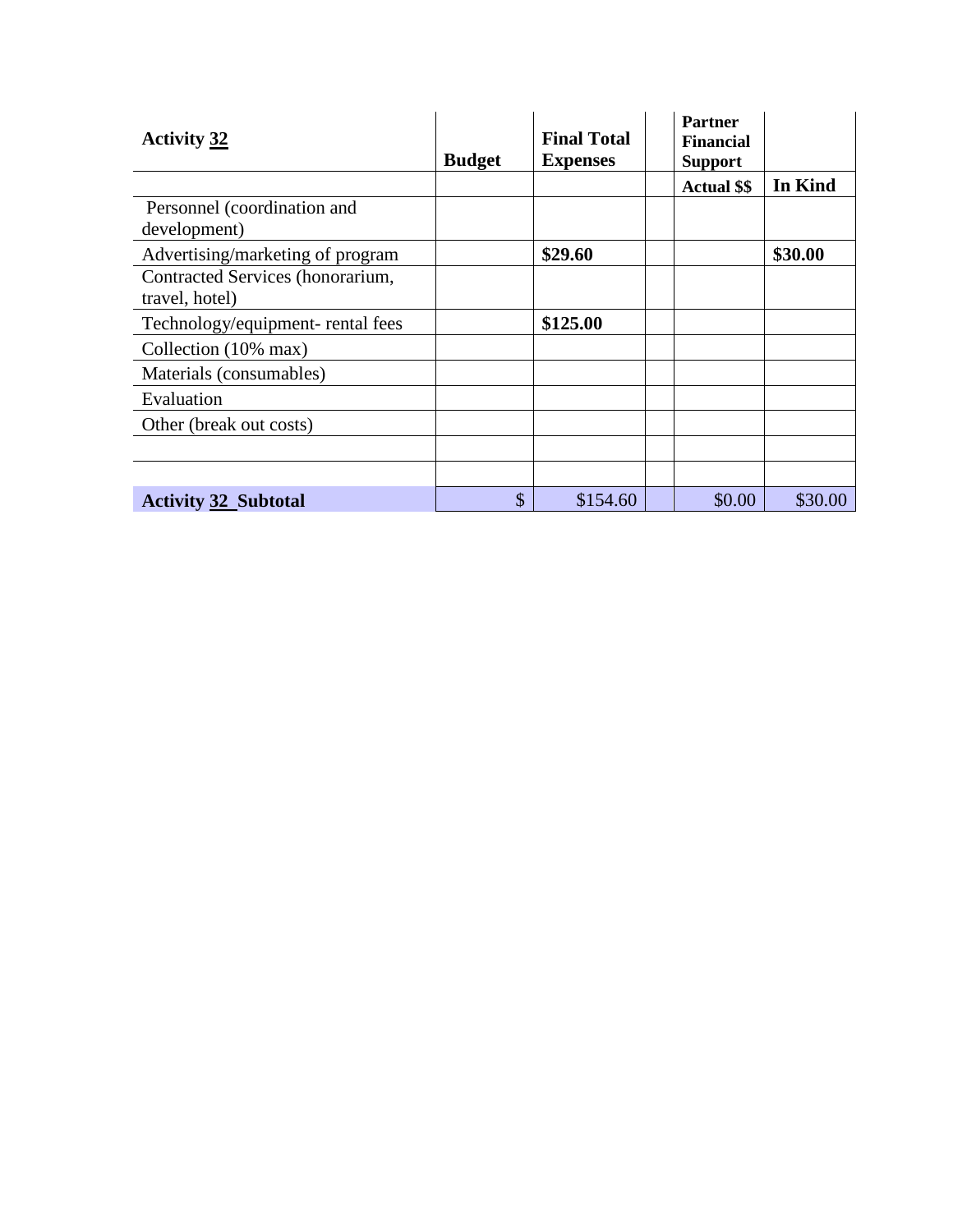**Activity 33 – Title:** New Deal at Grass Roots and Iron Range Story

**Activity Type:** Education, Outreach

#### **Description of program – Full detail to include presenter(s) –**

Included expenses incurred by VLS ti support the above programs which were paid for through the MHS/Regional Library System Partnership. A report was filed through the state partnership.

#### **Proposed Measurable Outcomes: End User**

Measurable Outcomes may be collected by survey, anecdotal responses, pre-test/post-test, observations; Describe proposed end user change in Behavior, Attitude, Skills, Knowledge, Condition and/or Status.

**Measurable Outcomes:** State end user change in Behavior, Attitude, Skills, Knowledge, Condition and/or Status based on their response to program..

#### **Activity Details:**

- **Event Dates, Locations and Attendance at each individual event: Partner Organization(s):** None
- **Partner Organization(s) Contribution/Role in the Program:**

Additional details clarifying the program outcome

**Program Outputs**: Outputs are things you can count such as attendance, number of new participants, and the number of attendees who had never been at a similar event, and so on.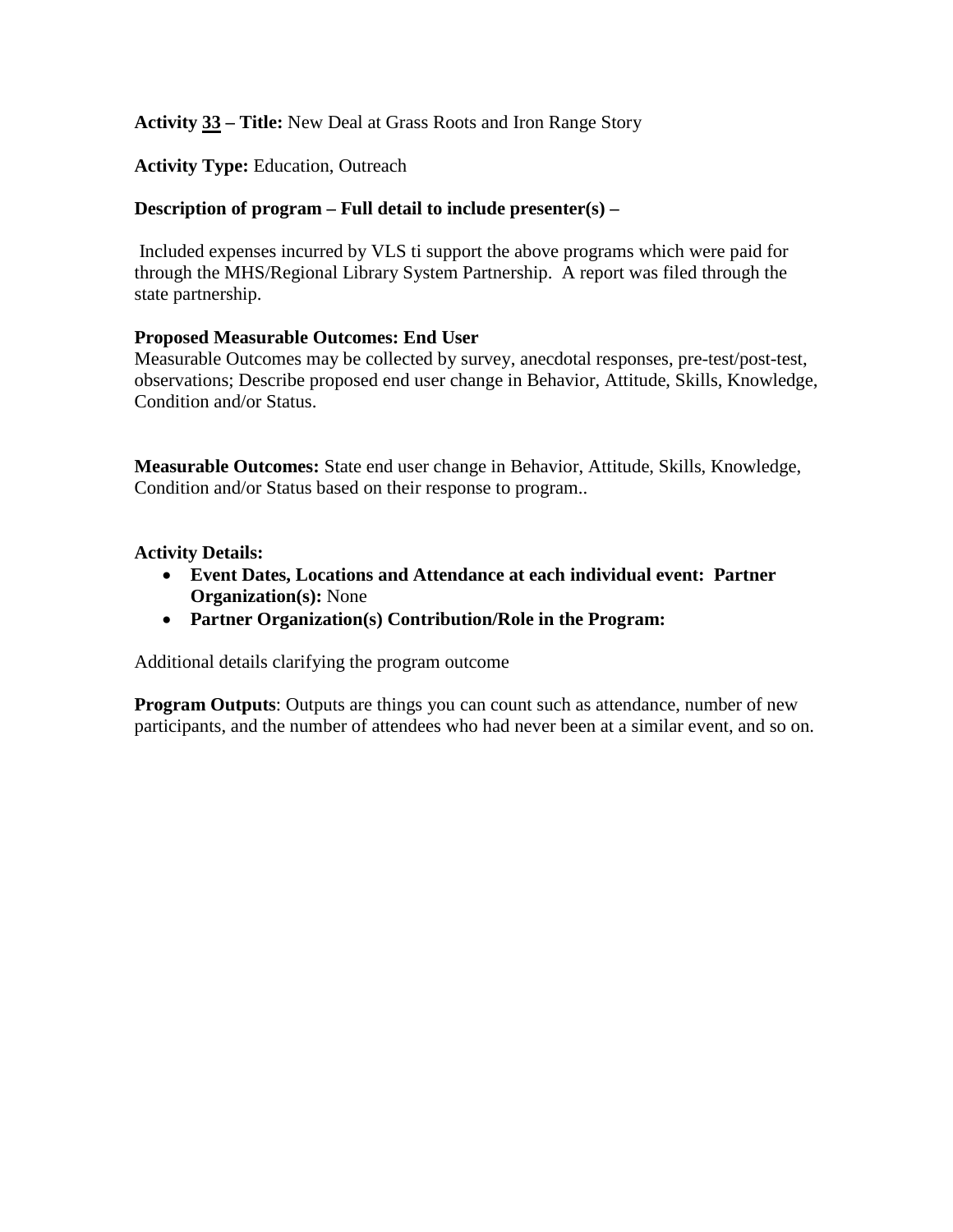| <b>Activity 33</b>               |               | <b>Final Total</b> | <b>Partner</b><br><b>Financial</b> |          |
|----------------------------------|---------------|--------------------|------------------------------------|----------|
|                                  | <b>Budget</b> | <b>Expenses</b>    | <b>Support</b>                     |          |
|                                  |               |                    | <b>Actual \$\$</b>                 | In Kind  |
| Personnel (coordination and      |               |                    |                                    |          |
| development)                     |               |                    |                                    | \$200.00 |
| Advertising/marketing of program |               | \$140.00           |                                    | \$30.00  |
| Contracted Services (honorarium, |               |                    |                                    |          |
| travel, hotel)                   |               |                    |                                    |          |
| Technology/equipment             |               |                    |                                    |          |
| Collection (10% max)             |               |                    |                                    |          |
| Materials (consumables)          |               |                    |                                    |          |
| Evaluation                       |               |                    |                                    |          |
| Other (break out costs)          |               |                    |                                    |          |
|                                  |               |                    |                                    |          |
|                                  |               |                    |                                    |          |
| <b>Activity 33 Subtotal</b>      | \$            | \$140.00           | \$0.00                             | \$230.00 |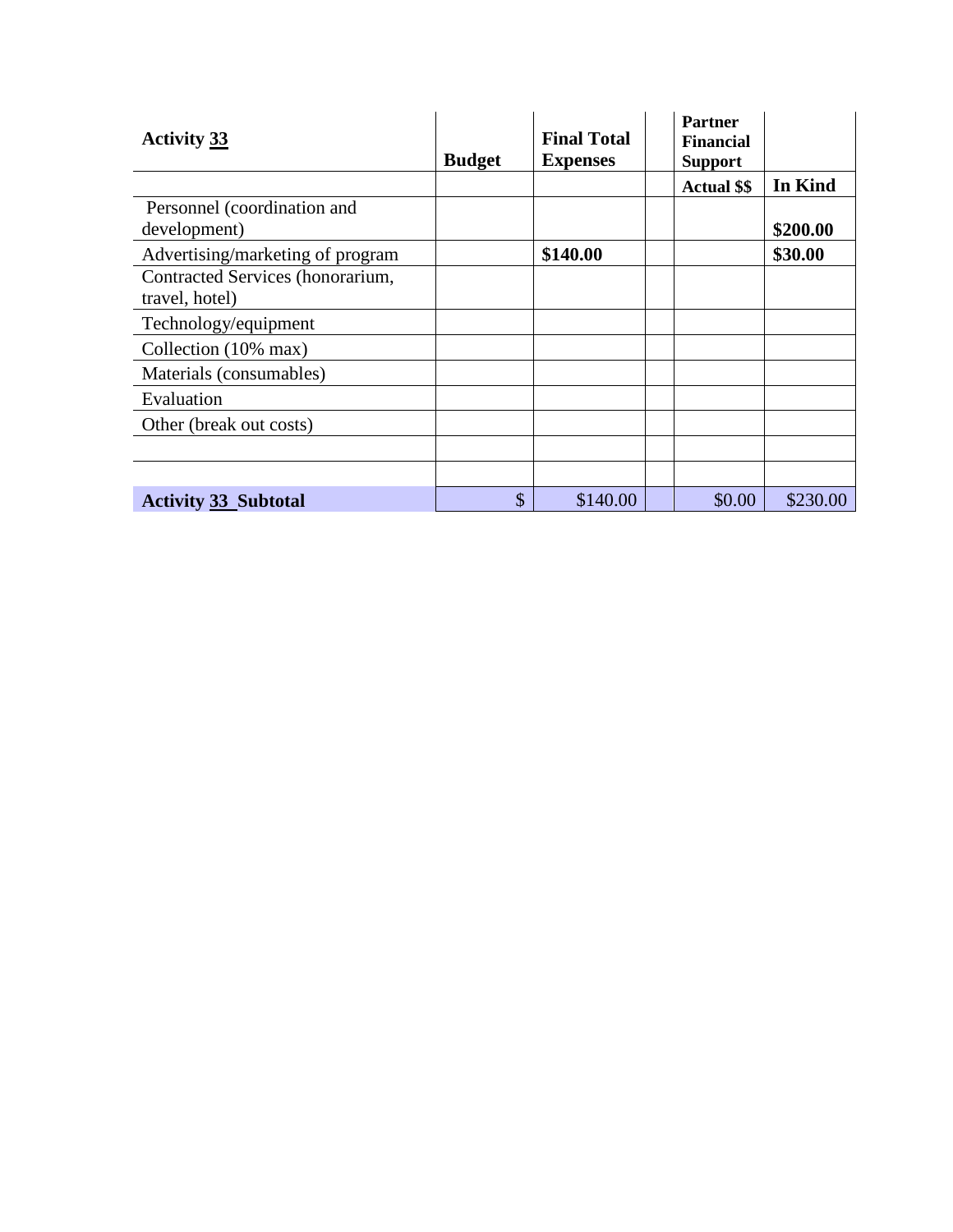#### **Activity 34 – Title:** Miscellaneous Expenses

#### **Activity Type:**

#### **Description of program – Full detail to include presenter(s)**

Addendum expenses that supported previously reported programs.

Programs include: Saturday Music – Elbow Lake; Greatest Generation Film Festival DVD sets; copies for various programs; Secrets of the Dead Sea Scrolls DVD programs; Dead Sea Scrolls souvenir booklets; specialty postcards printed for various events.

#### **Proposed Measurable Outcomes: End User**

Measurable Outcomes may be collected by survey, anecdotal responses, pre-test/post-test, observations; Describe proposed end user change in Behavior, Attitude, Skills, Knowledge, Condition and/or Status.

**Measurable Outcomes:** State end user change in Behavior, Attitude, Skills, Knowledge, Condition and/or Status based on their response to program..

#### **Activity Details:**

- **Event Dates, Locations and Attendance at each individual event: Partner Organization(s):** None
- **Partner Organization(s) Contribution/Role in the Program:**

Additional details clarifying the program outcome

**Program Outputs:** Outputs are things you can count such as attendance, number of new participants, and the number of attendees who had never been at a similar event, and so on.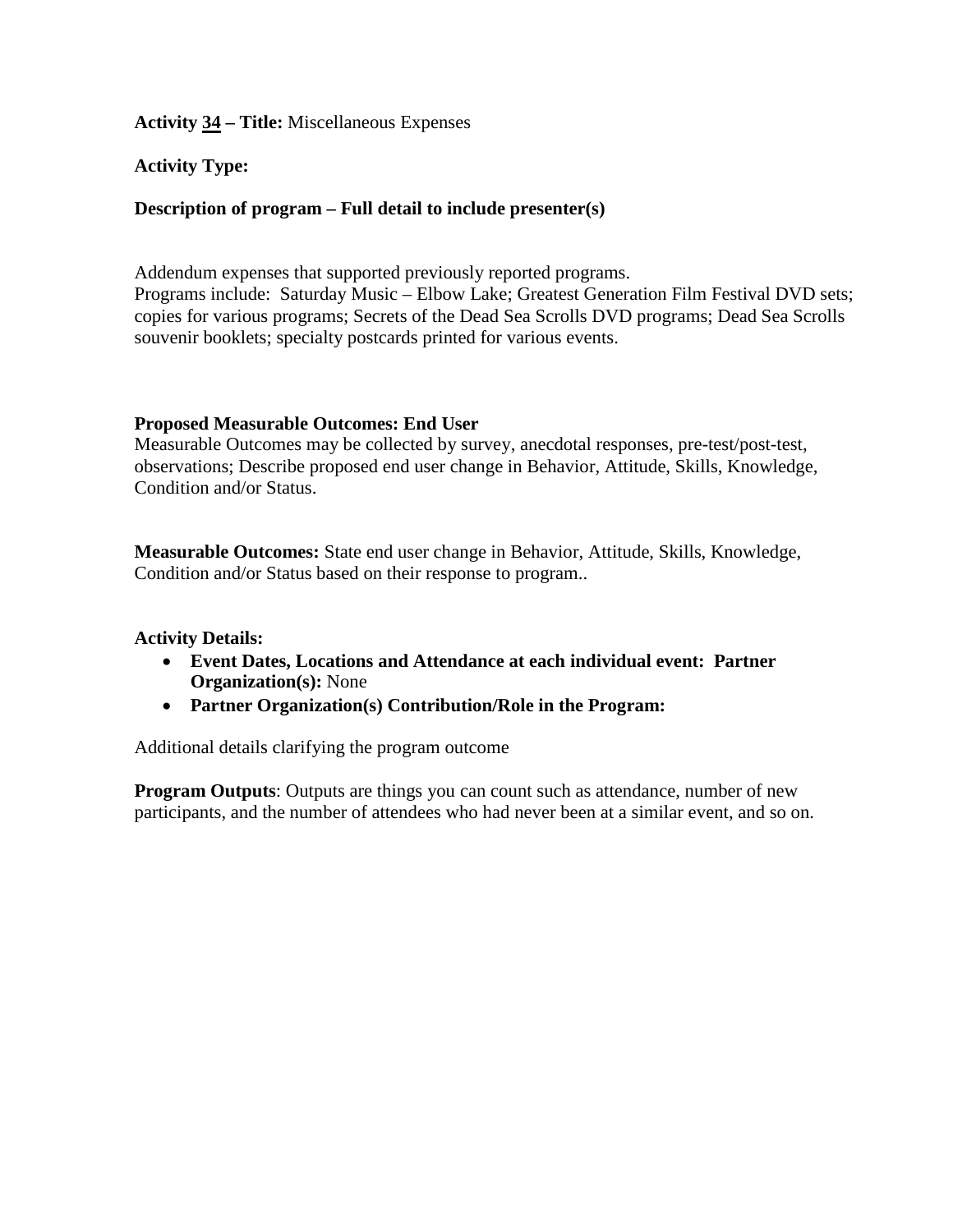| <b>Activity 34</b>               | <b>Budget</b> | <b>Final Total</b><br><b>Expenses</b> | <b>Partner</b><br><b>Financial</b><br><b>Support</b> |         |
|----------------------------------|---------------|---------------------------------------|------------------------------------------------------|---------|
|                                  |               |                                       | <b>Actual \$\$</b>                                   | In Kind |
| Personnel (coordination and      |               |                                       |                                                      |         |
| development)                     |               |                                       |                                                      |         |
| Advertising/marketing of program |               | \$194.85                              |                                                      |         |
| Contracted Services (honorarium, |               |                                       |                                                      |         |
| travel, hotel)                   |               | \$200.00                              |                                                      |         |
| Technology/equipment             |               |                                       |                                                      |         |
| Collection (10% max)             |               | \$1214.36                             |                                                      |         |
| Materials (consumables) copies   |               | \$367.38                              |                                                      |         |
| Evaluation                       |               |                                       |                                                      |         |
| Other (break out costs)          |               |                                       |                                                      |         |
|                                  |               |                                       |                                                      |         |
|                                  |               |                                       |                                                      |         |
| <b>Activity 34 Subtotal</b>      | \$            | \$1976.59                             | \$0.00                                               | \$      |

Materials purchased were for Greatest Generation and the Dead Sea Scrolls and both were well within the 10% limit…see previous reports on total costs.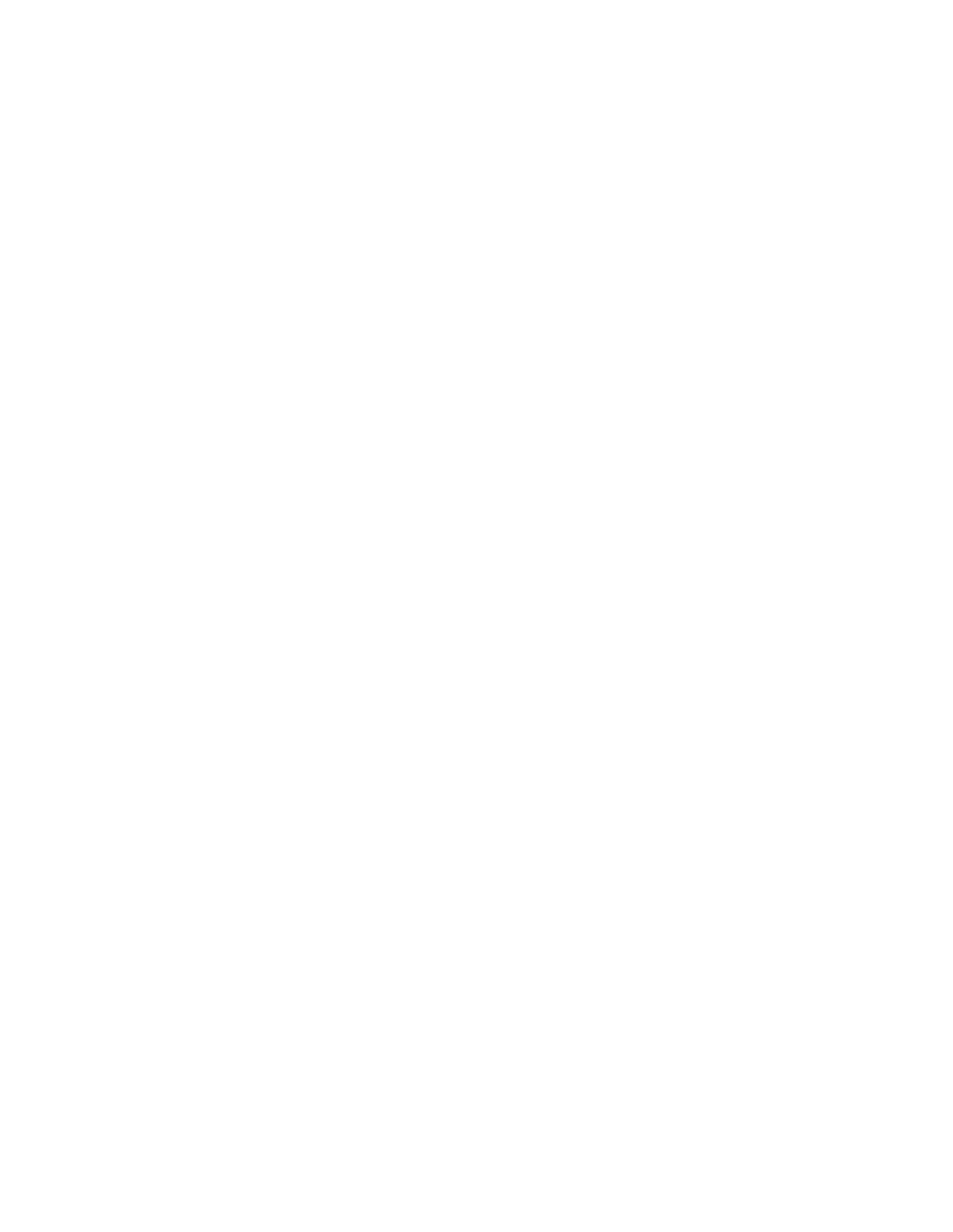# ARTS AND CULTURAL HERITAGE GRANT PROGRAM

**Instructions: The Regional Public Library System Board Chair** *and* **the Regional Director will initial agreement in the box to the left of each assurance.**

The regional public library system assures that it complied with the following:

| 1. Funds shall be used only for purposes for which granted as specified in the approved<br>grant application or approved by the Director of State Library Services in an amendment to<br>the original application submitted under provisions of <i>Minnesota Rules</i> , Chap. 3530.<br>Approval by the Director of State Library Services was obtained for expenses in a category |
|------------------------------------------------------------------------------------------------------------------------------------------------------------------------------------------------------------------------------------------------------------------------------------------------------------------------------------------------------------------------------------|
| that reflected more than a 10% change from the proposed budget in the approved application.                                                                                                                                                                                                                                                                                        |
| 2. A narrative report indicating program or project results accomplished and a report of                                                                                                                                                                                                                                                                                           |
| expenditures were filed with State Library Services on forms supplied by the State Library                                                                                                                                                                                                                                                                                         |
| Agency quarterly with a final fy2010 report no later than 90 days after the end of the state fiscal                                                                                                                                                                                                                                                                                |
| year. (Minnesota Rules Chapter 3530.0200, Subp. 4(B).<br>3. If participation by a regional public library system or a member local governmental unit is                                                                                                                                                                                                                            |
| discontinued, ownership of the discontinuing system's or unit's assets purchased with Arts                                                                                                                                                                                                                                                                                         |
| and Cultural Heritage funds, including cash or the fair market value thereof of such assets                                                                                                                                                                                                                                                                                        |
| cannot be transferred by the applicant and shall revert to the Minnesota Department of                                                                                                                                                                                                                                                                                             |
| Education for reassignment for library services elsewhere. (Minnesota Rules Chapter                                                                                                                                                                                                                                                                                                |
| 3530.0200, Subp. 4(C).                                                                                                                                                                                                                                                                                                                                                             |
| 4. The provisions of Title VI of the Civil Rights Act of 1964, (42 USC Sec. 2000d et seq.),<br>its regulations and all other applicable federal and state laws, rules and regulations.                                                                                                                                                                                             |
| (Minnesota Rules Chapter 3530.0200, Subp. 4(D).                                                                                                                                                                                                                                                                                                                                    |
| 5. That the regional public library system and its branches/members are in compliance with                                                                                                                                                                                                                                                                                         |
| Minnesota Statutes 2004, Chapter 134.50 (a) so that all public library computers with access                                                                                                                                                                                                                                                                                       |
| to the Internet available for use by children under the age of 17 must be equipped to restrict,                                                                                                                                                                                                                                                                                    |
| including by use of available software filtering technology or other effective methods, all<br>access by children to material that is reasonably believed to be obscene or child pornography                                                                                                                                                                                       |
| or material harmful to minors under federal or state law, and section (c) so that the library                                                                                                                                                                                                                                                                                      |
| prohibits, including through the use of available software filtering technology or other                                                                                                                                                                                                                                                                                           |
| effective methods, adult access to material that under federal or state law is reasonably                                                                                                                                                                                                                                                                                          |
| believed to be obscene or child pornography.                                                                                                                                                                                                                                                                                                                                       |
| 6. That the regional public library system and its branches/members are in compliance with                                                                                                                                                                                                                                                                                         |
| Minnesota Laws 2000, Chapter 492, Article 1, Section 49, Subd. 5A, and has adopted a                                                                                                                                                                                                                                                                                               |
| policy to prohibit library users from using the library's Internet access workstations to view,<br>print, or distribute material that is obscene within the meaning of <i>Minnesota Statutes</i> 1998,                                                                                                                                                                             |
| Chapter 617, Article 241                                                                                                                                                                                                                                                                                                                                                           |
| 7. An independent auditor's report of the systems' general purpose financial statements in                                                                                                                                                                                                                                                                                         |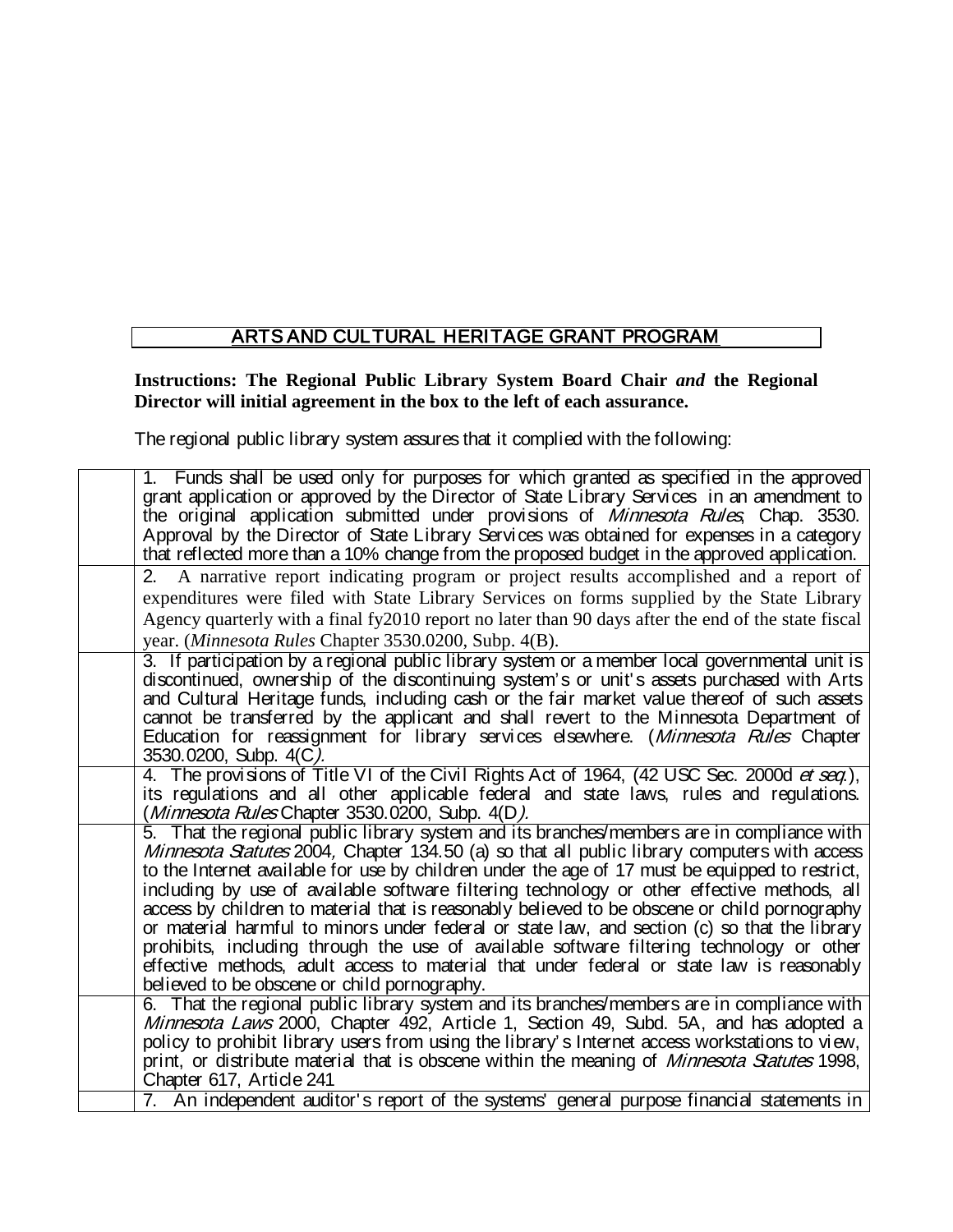| accordance with generally accepted auditing standards and the standards applicable to          |
|------------------------------------------------------------------------------------------------|
| financial audits contained in <i>Government Auditing Standards</i> , issued by the Comptroller |
| General of the United States shall include audit of the Arts and Cultural Heritage funds as a  |
| unique categorical fund account. The audit shall be submitted no later than 180 days after the |
| dose of the system's fiscal year. ( <i>Minnesota Rules</i> Chapter 3530.1200).                 |